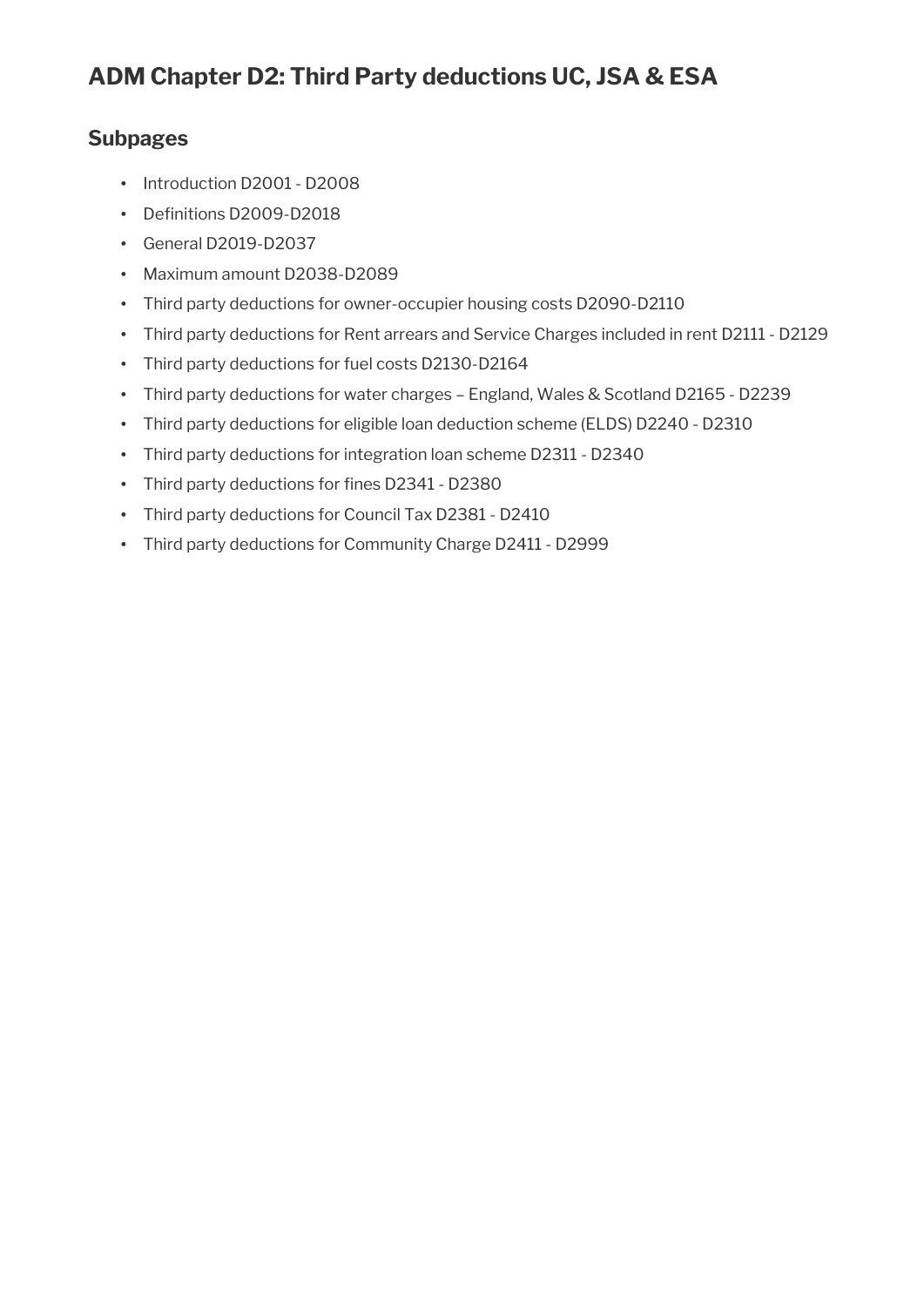# **Introduction D2001 - D2008**

# **Introduction**

D2001 The guidance in this chapter covers deductions (where appropriate) from

#### **1.** UC **or**

- **2.** new style JSA(hereafter referred to as JSA) **or**
- **3.** new style ESA.(hereafter referred to as ESA)
- **Note:** ADM M5021 contains guidance on the meaning of new style JSA and new style ESA.
- D2002 This chapter covers third party deductions for
- **1.** housing costs (see D2090)
- **2.** rent arrears and service charges included in rent (see D2111)
- **3.** fuel costs (see D2130)
- **4.** CT (see D2381) or CC (see D2411)
- **5.** Fines (see D2341)
- **6.** water charges (see D2165)
- **7.** integration loans (see D2311)
- **8.** ELDS (see D2240)

Note: Guidance about deductions from benefit in respect of CSM can be found in ADM Chapter D3.

D2003 When a decision is made to

#### **1.** start **or**

- **2.** stop **or**
- **3.** change

a deduction, this will be by way of a supersession of an earlier decision (see ADM Chapter A4).

D2004 – D2008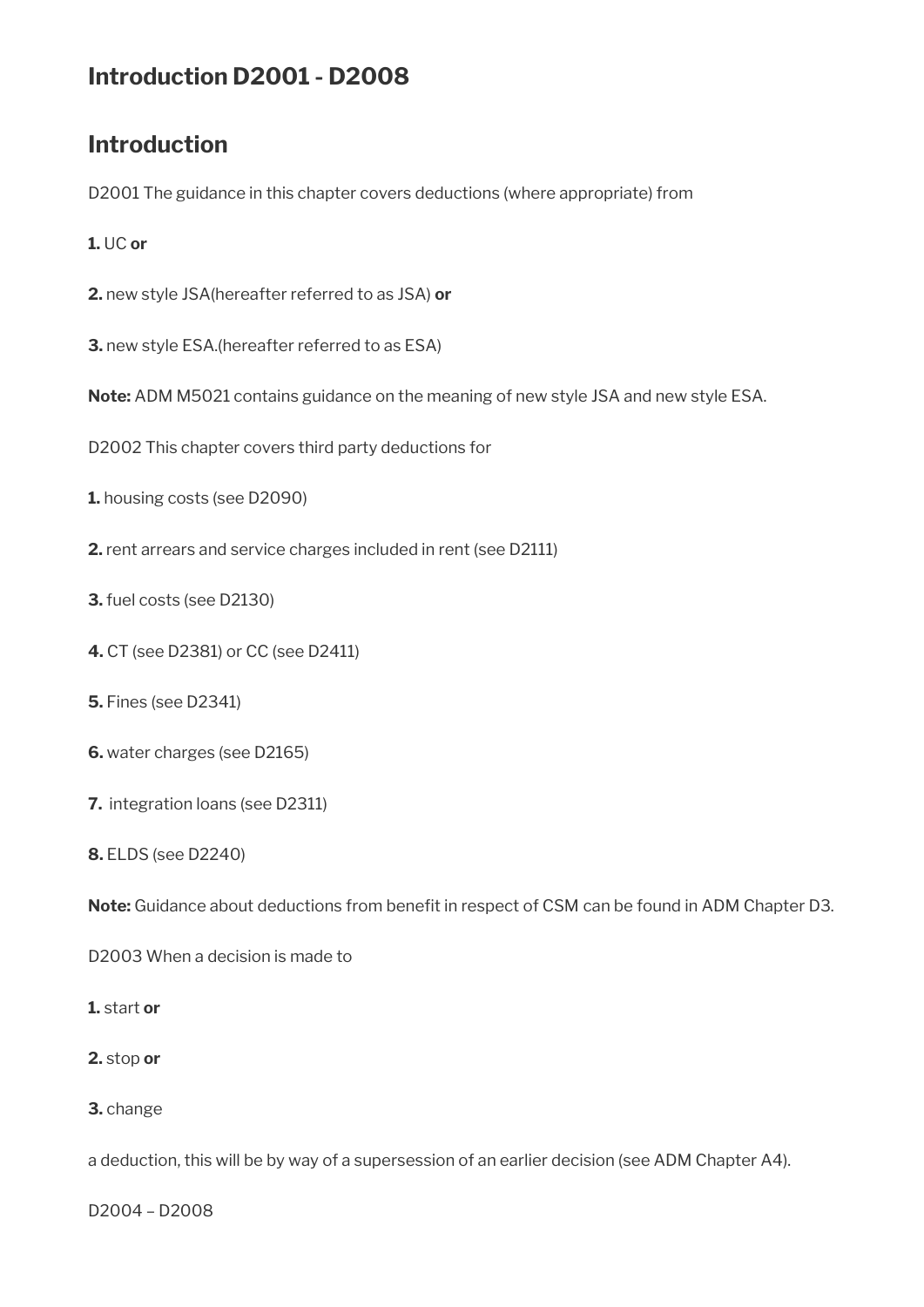# **Definitions D2009-D2018**

[Assessment period](#page-2-0) D2009-D2010

[Child Element](#page-2-2) D2011

[Standard allowance](#page-2-1) D2012

[Percentage of the standard allowance](#page-3-2) D2013

[Water charges](#page-3-1) D2014

[Work Allowance](#page-3-0) D2015-D2018

### <span id="page-2-0"></span>**Assessment period**

D2009 Assessment period<sup>1</sup> has the same meaning as defined at ADM E2110.

1 [UC, PIP, JSA & ESA \(C&P\) Regs, Sch 6, para 1\(1\)](https://www.legislation.gov.uk/uksi/2013/380/schedule/6), [UC Regs, reg 21](https://www.legislation.gov.uk/uksi/2013/376/regulation/21)

D2010

### <span id="page-2-2"></span>**Child Element**

D2011 Child element $^1$  means in relation to any claimant, any amount included in the award of UC under specified legislation $^2$ .

1 [UC, PIP, JSA & ESA \(C&P\) Regs, Sch 6, para 1\(1\)](https://www.legislation.gov.uk/uksi/2013/380/schedule/6); 2 [UC Regs, reg 24](https://www.legislation.gov.uk/uksi/2013/376/regulation/24)

### <span id="page-2-1"></span>**Standard allowance**

D2012 Standard allowance $^1$  means in relation to any claimant, any amount included in the claimant's award of UC under specified legislation $^2\!$ 

1 [UC, PIP, JSA & ESA \(C&P\) Regs, Sch 6, para 1\(1\);](https://www.legislation.gov.uk/uksi/2013/380/schedule/6) 2 [WR Act 12, s 9\(1\)](https://www.legislation.gov.uk/ukpga/2012/5/section/9)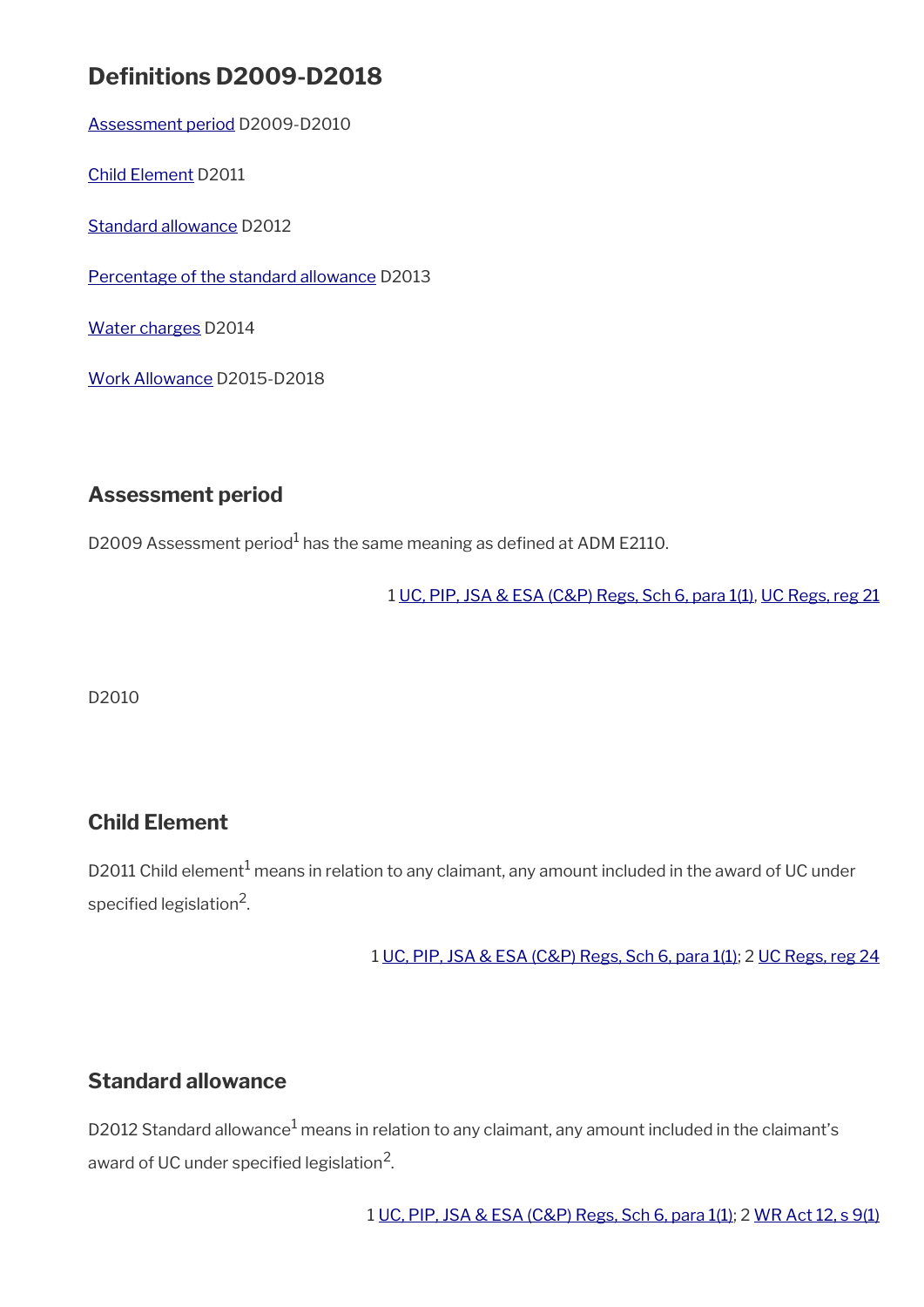### <span id="page-3-2"></span>**Percentage of the standard allowance**

D2013 Where the relevant percentage of the claimant's standard allowance results in the fraction of a penny, that fraction is disregarded if it is less than half a penny. Otherwise it is to be treated as a penny $^{\rm 1}$ .

1 [UC, PIP, JSA & ESA \(C&P\) Regs, Sch 6, para 1\(2\)](https://www.legislation.gov.uk/uksi/2013/380/schedule/6)

### <span id="page-3-1"></span>**Water charges**

D2014 Water charges<sup>1</sup> means

**1.** in England and Wales, any water and sewerage charges under specified legislation<sup>2</sup> and

**2.** in Scotland, any such charges established by Scottish Water under a charges scheme made under specified legislation $^3$ .

> 1 [UC, PIP, JSA & ESA \(C&P\) Regs, Sch 6, para 1\(1\)](https://www.legislation.gov.uk/uksi/2013/380/schedule/6); 2 [Water Industry Act 1991, part 5 chapter 1,](https://www.legislation.gov.uk/ukpga/1991/56/part/V/chapter/I) 3 [Water Industry \(Scotland\) Act 2002, s 29A](https://www.legislation.gov.uk/asp/2002/3/section/29)

## <span id="page-3-0"></span>**Work Allowance**

D2015 In relation to any claimant, work allowance $^1$  means the amount applicable to that claimant under specified legislation $^2$ .

1 [UC, PIP, JSA & ESA \(C&P\) Regs, Sch 6, para 1\(1\);](https://www.legislation.gov.uk/uksi/2013/380/schedule/6) 2 [UC Regs, reg 22\(2\)](https://www.legislation.gov.uk/uksi/2013/376/regulation/22)

D2016 – D2018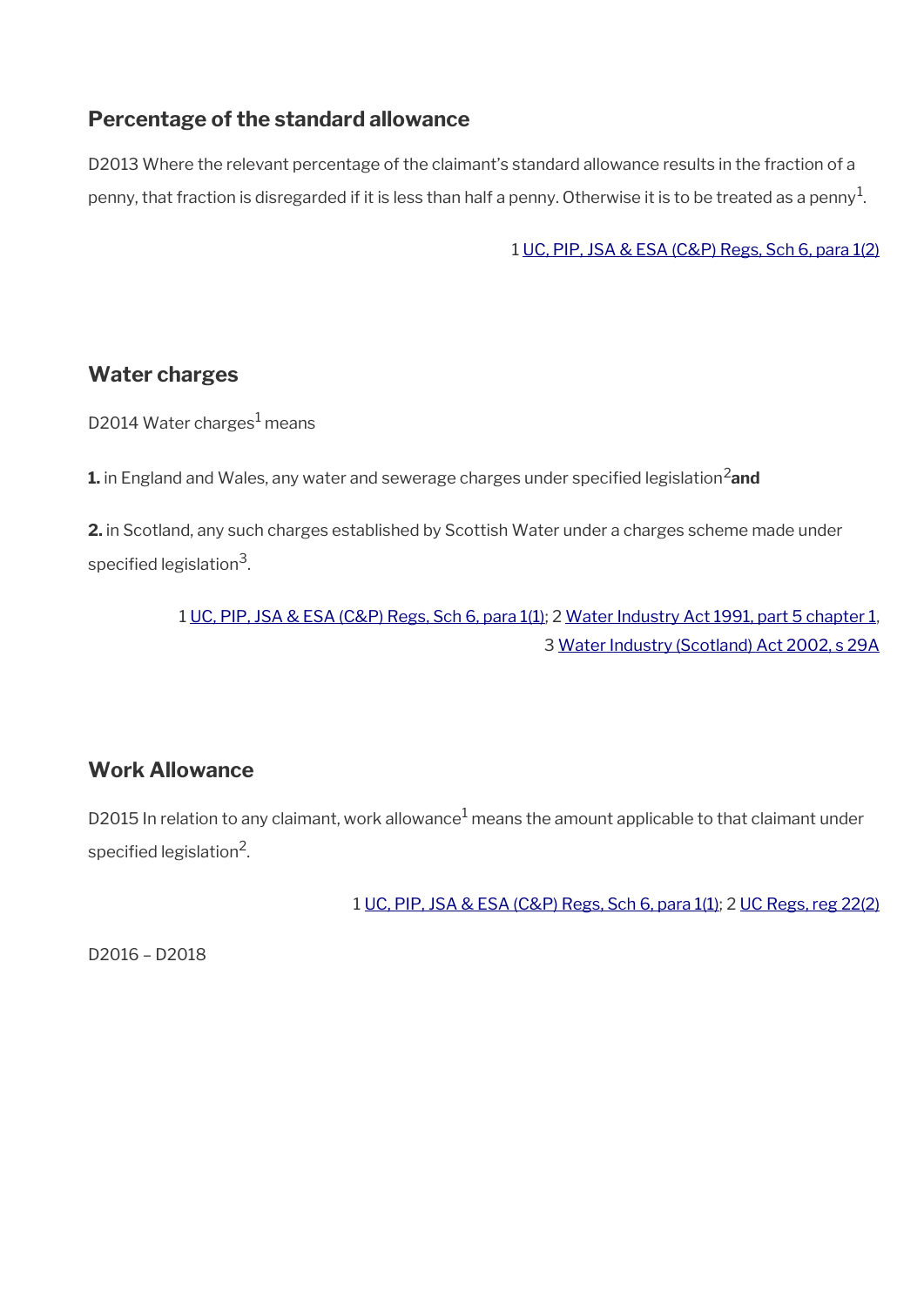# **General D2019-D2037**

[In the interest of the claimant](#page-4-0) D2021-D2023

[Limitations applicable to deductions](#page-5-0) D2024-D2025

[Liability for debt](#page-6-1) D2026-D2030

[Consent required](#page-6-0) D2031

[Consent not required](#page-7-0) D2032-D2037

D2019 The DM may make deductions from an amount of the claimant's award of UC and pay that amount to a third party<sup>1</sup>, in accordance with specified legislation<sup>2</sup> to discharge (in whole or part) a liability of the claimant to that third party.

1 [UC, PIP, JSA & ESA \(C&P\) Regs, Sch 6, para 2\(1\)](https://www.legislation.gov.uk/uksi/2013/380/schedule/6); 2 [Sch 6](https://www.legislation.gov.uk/uksi/2013/380/schedule/6)

D2020 A payment made to a third party $^1$ , in accordance with specified legislation<sup>2</sup>, may be made at such intervals as the DM may direct.

1 [UC, PIP, JSA & ESA \(C&P\) Regs, Sch 6, para 2\(2\)](https://www.legislation.gov.uk/uksi/2013/380/schedule/6); 2 [Sch 6](https://www.legislation.gov.uk/uksi/2013/380/schedule/6)

### <span id="page-4-0"></span>**In the interest of the claimant**

D2021 Third party deductions may be made from a claimant's award of UC if<sup>1</sup> the DM considers it necessary to protect the interests of

**1.** the claimant **or**

**2.** their partner **or**

**3.** a child or qualifying young person for whom the claimant or their partner (or both) are responsible **or**

**4.** a severely disabled person, where the calculation of the claimant's UC award includes an amount in respect of the fact that a claimant has regular and substantial caring responsibilities for that severely disabled person.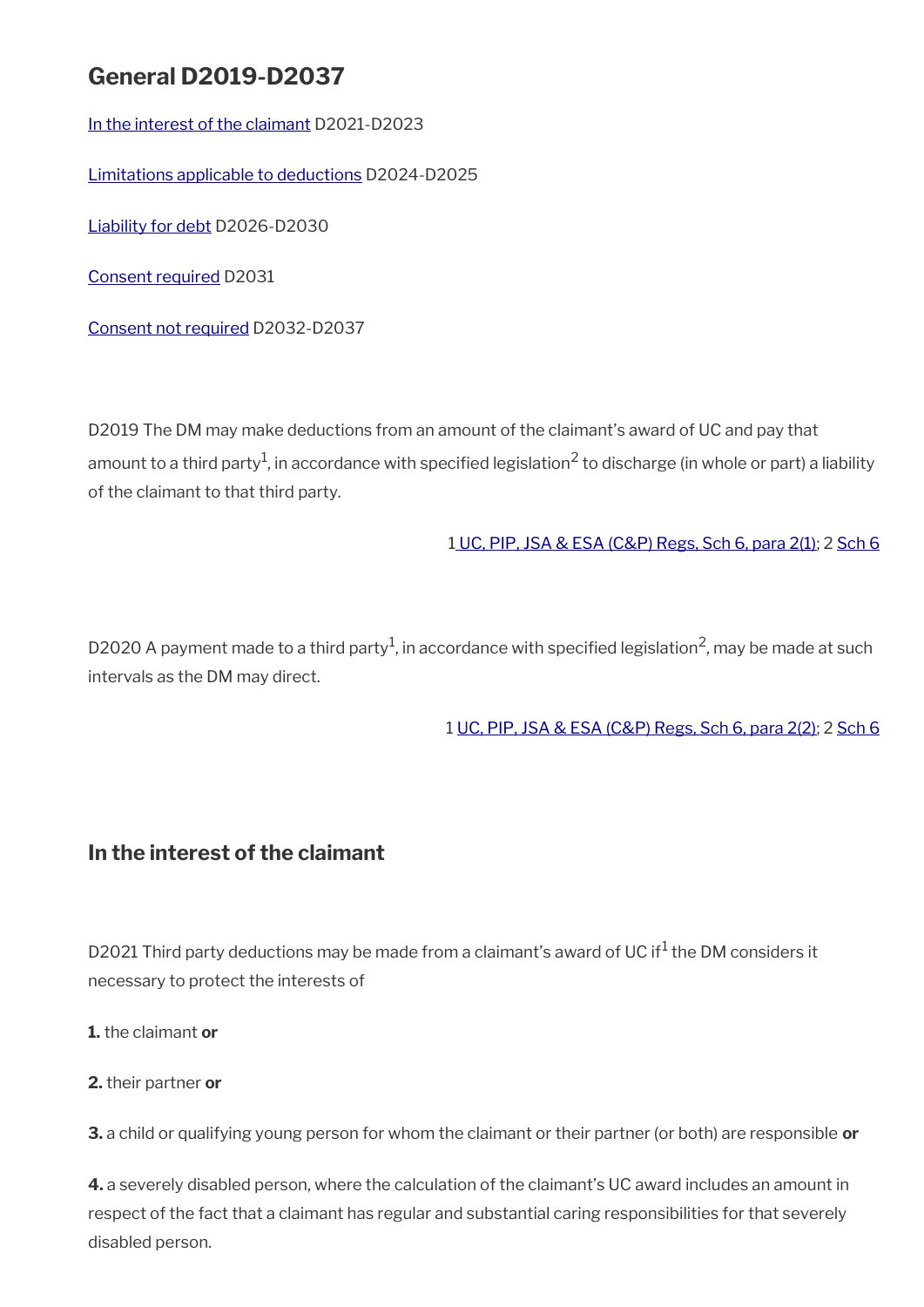D2022 It will normally be in the interests of the claimant, to introduce third party deductions if there is

**1.** a history of persistent mis-spending **and** 

**2.** a threat of eviction or repossession **and** 

**3.** no other suitable method of dealing with the debt.

D2023 Third party deductions will not normally be in the interests of the claimant, or any child or adult dependant, if they

**1.** show evidence of determination to clear the debt **or** 

**2.** undertake to clear the debt themselves.

#### <span id="page-5-0"></span>**Limitations applicable to deductions**

D2024 The DM may not deduct an amount from a claimant's award of UC and pay that amount to a third party if, in any assessment period, that would

**1.** reduce the amount payable to the claimant to less than 1 penny<sup>1</sup> or

**2.** result in more than 3 deductions being made, in relation to that assessment period, under one or more of the items listed in D2025 $^2$ .

1 [UC, PIP, JSA & ESA \(C&P\) Regs, Sch 6, para 3\(1\)\(a\);](https://www.legislation.gov.uk/uksi/2013/380/schedule/6) 2 [Sch 6, para 3\(1\)\(b\)](https://www.legislation.gov.uk/uksi/2013/380/schedule/6)

D2025 In accordance with D2024 **2.**, there can be no more than 3 deductions made from the claimant's award of UC at any one time $^1$ , for one or more of the following $^2$ 

**1.** housing costs

**2.** rent arrears and service charges included in rent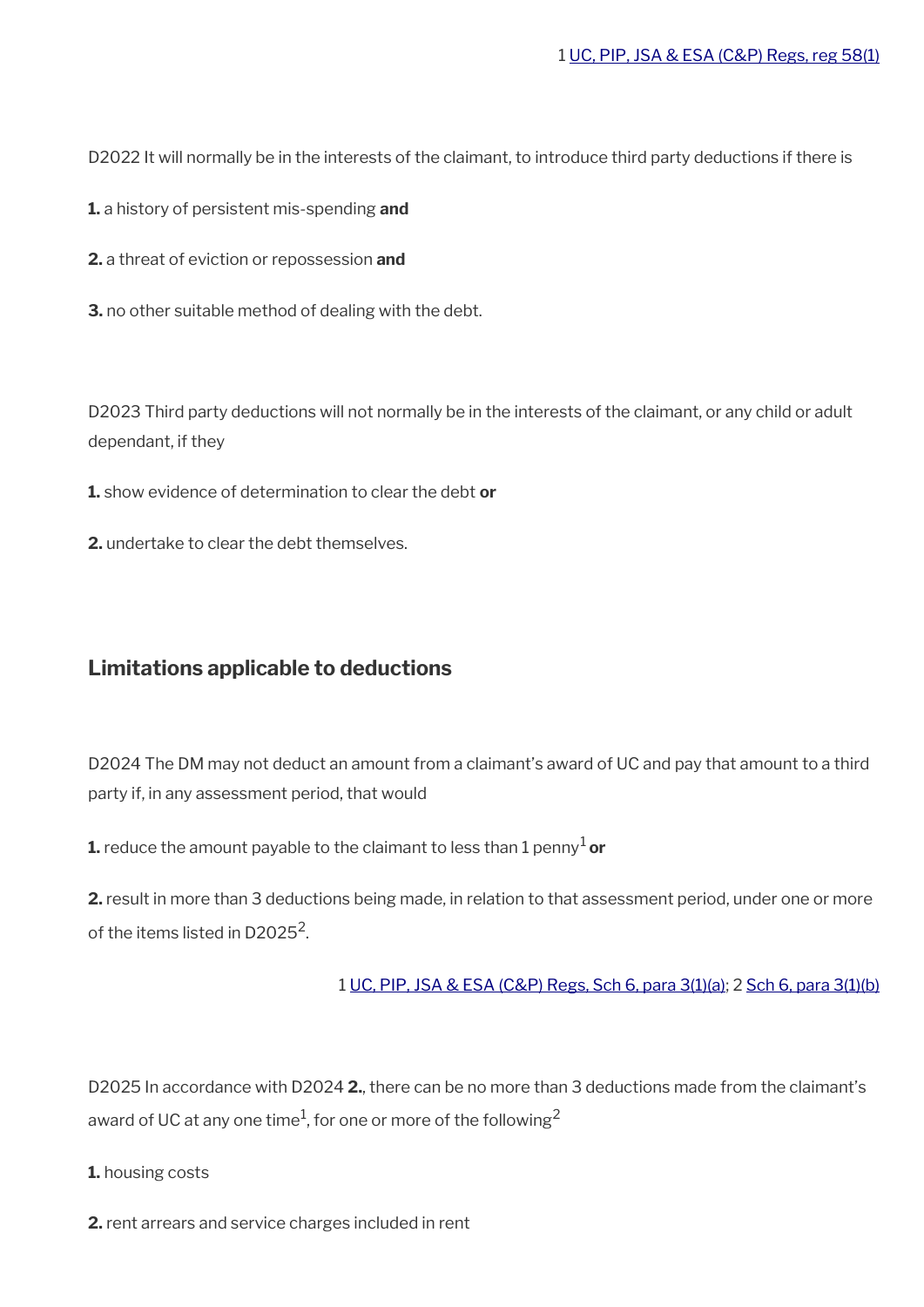**3.** fuel costs

**4.** CC or CT

**5.** fines

**6.** water charges

**7.** integration loans

**8.** eligible loans

#### 1 [UC, PIP, JSA & ESA \(C&P\) Regs, Sch 6, para 3\(1\)\(b\);](https://www.legislation.gov.uk/uksi/2013/380/schedule/6) 2 [Sch 6, para 3\(2\)](https://www.legislation.gov.uk/uksi/2013/380/schedule/6)

### <span id="page-6-1"></span>**Liability for debt**

D2026 A debt may be disputed by the claimant. This is a factor for the DM to consider when deciding whether they are liable to pay the debt. Although the Department cannot get involved in the dispute, enquiries should be made of the third party.

D2027 Give the claimant the opportunity to provide evidence to support any claim that the debt is not liable to be paid.

D2028 Deductions should only be made where there is evidence that the claimant is liable to pay the debt. This may be provided by the creditor when a dispute has been resolved or not upheld by any independent Regulatory body.

D2029 – D2030

### <span id="page-6-0"></span>**Consent required**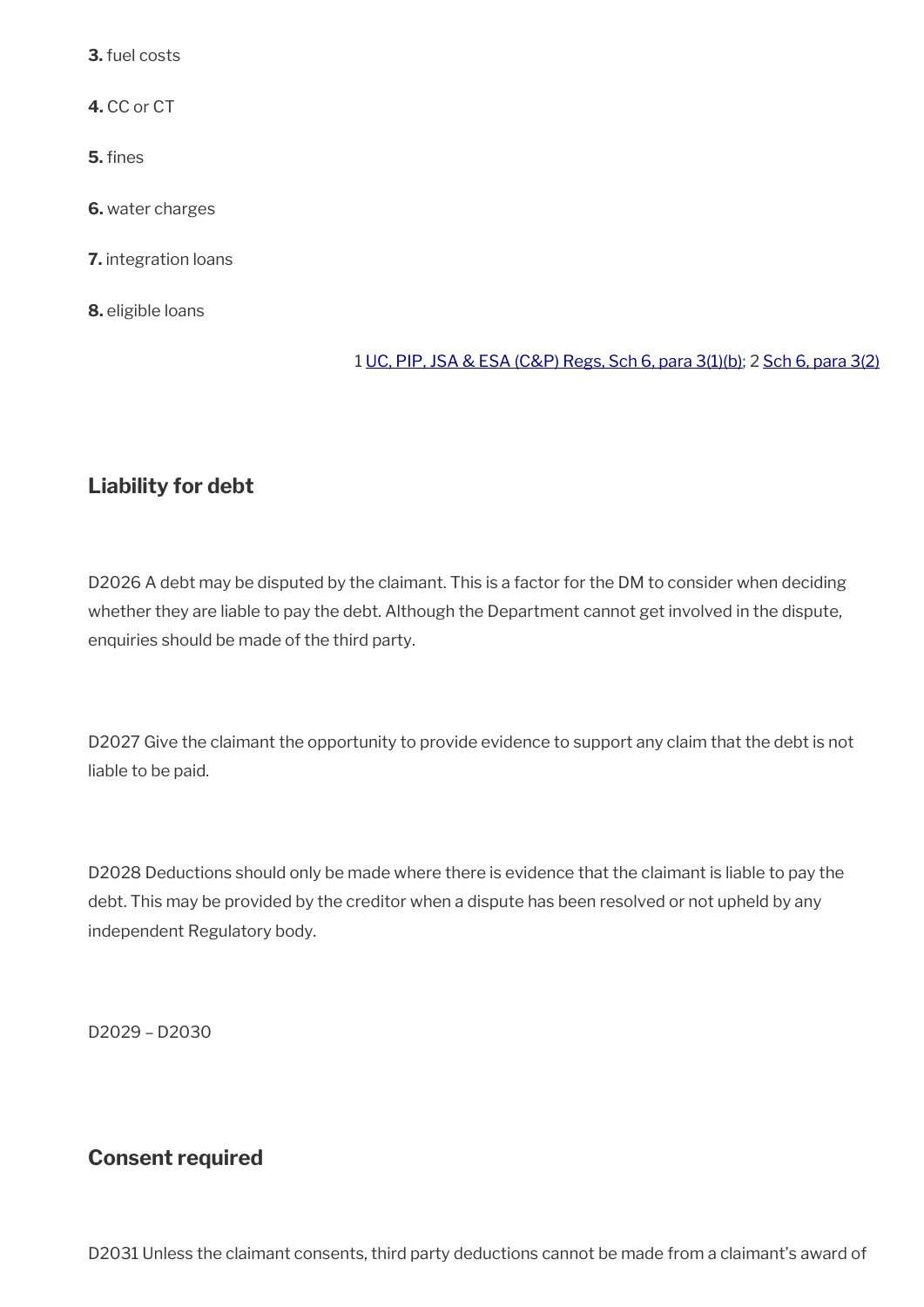UC in relation to any assessment period for

**1.** fuel costs (including arrears and current consumption) **and**

**2.** water charges (including arrears and current consumption)

where the total deduction for that item or any combination of those items exceeds 25% of the aggregate of the standard allowance and any child element $^{\mathrm{1}}$ .

1 [UC, PIP, JSA & ESA \(C&P\) Regs, Sch 6, para 3\(3\)](https://www.legislation.gov.uk/uksi/2013/380/schedule/6)

### <span id="page-7-0"></span>**Consent not required**

D2032 The claimant's consent is not required, where a deduction, or a combination of deductions are made for

**1.** housing costs

**2.** rent arrears and service charges

**3.** CC or CT

**4.** fines

**5.** integration loans

**6.** eligible loans

D2033 – D2037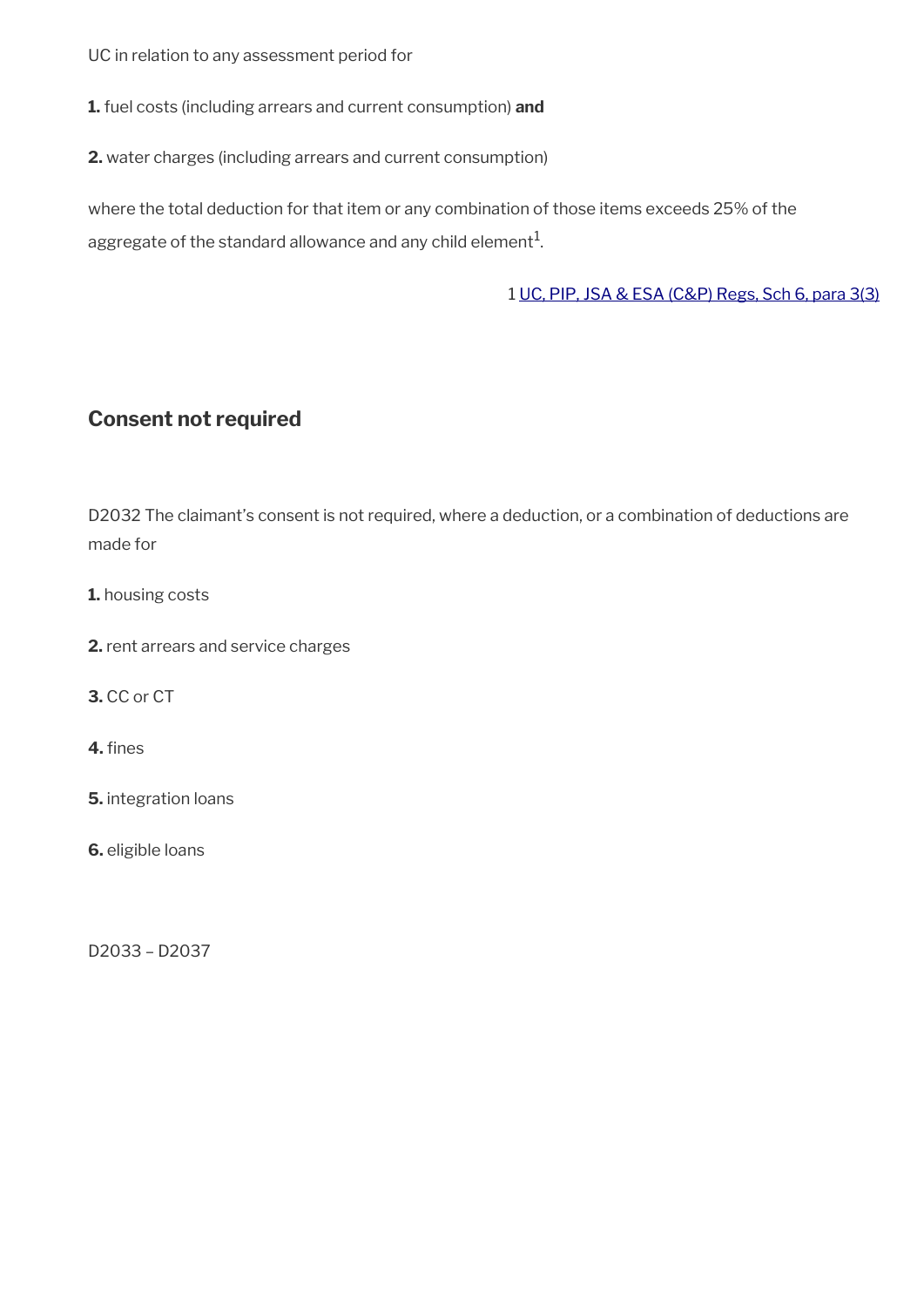# **Maximum amount D2038-D2089**

Insufficient UC D2038-D2041

[Priority between debts](#page-9-0) D2042-D2048

[Exceptions to standard rate deduction](#page-12-1) D2049

[Superseding a third party deduction decision](#page-12-0) D2050-D2089

### <span id="page-8-0"></span>**Insufficient UC**

D2038 With the exception of D2041, the DM may not deduct an amount from a claimant's award of UC under one or more of the items within the priority list in D2043 if, in relation to any assessment period, that would result in deducting an amount in excess of 40% of the standard allowance (the maximum amount) from the claimant's UC award $^{\rm 1}$ .

**Note:** Although the legislation allows deductions of up to 40% of the standard allowance, the current policy is to limit deductions to a maximum of 25% of the standard allowance.

1 UC, PIP, JSA & ESA (C&P) Regs, Sch 6, para 4(1)

D2039 For the purposes of D2038, this includes awards where deductions have been made in respect  $\circ f^1$ 

**1.** those mentioned in the priority order listed at D2043<sup>2</sup>

**2.** higher-level sanctions and other sanctions, under specified legislation<sup>3</sup>

**3.** recovery of payments on account under specified legislation<sup>4</sup>

**4**. restrictions of payment of UC following conviction for a first or repeated benefit fraud offence  $^5$ .

1 UC, PIP, JSA & ESA (C&P) Regs, Sch 6, para 4(2); 2 Sch 6, para 5(2); 3 WR Act 12 s 26 & 27; 4 SS A Act 92, s 71ZG; 5 SS Fraud Act 01, s 6B, 7 & 9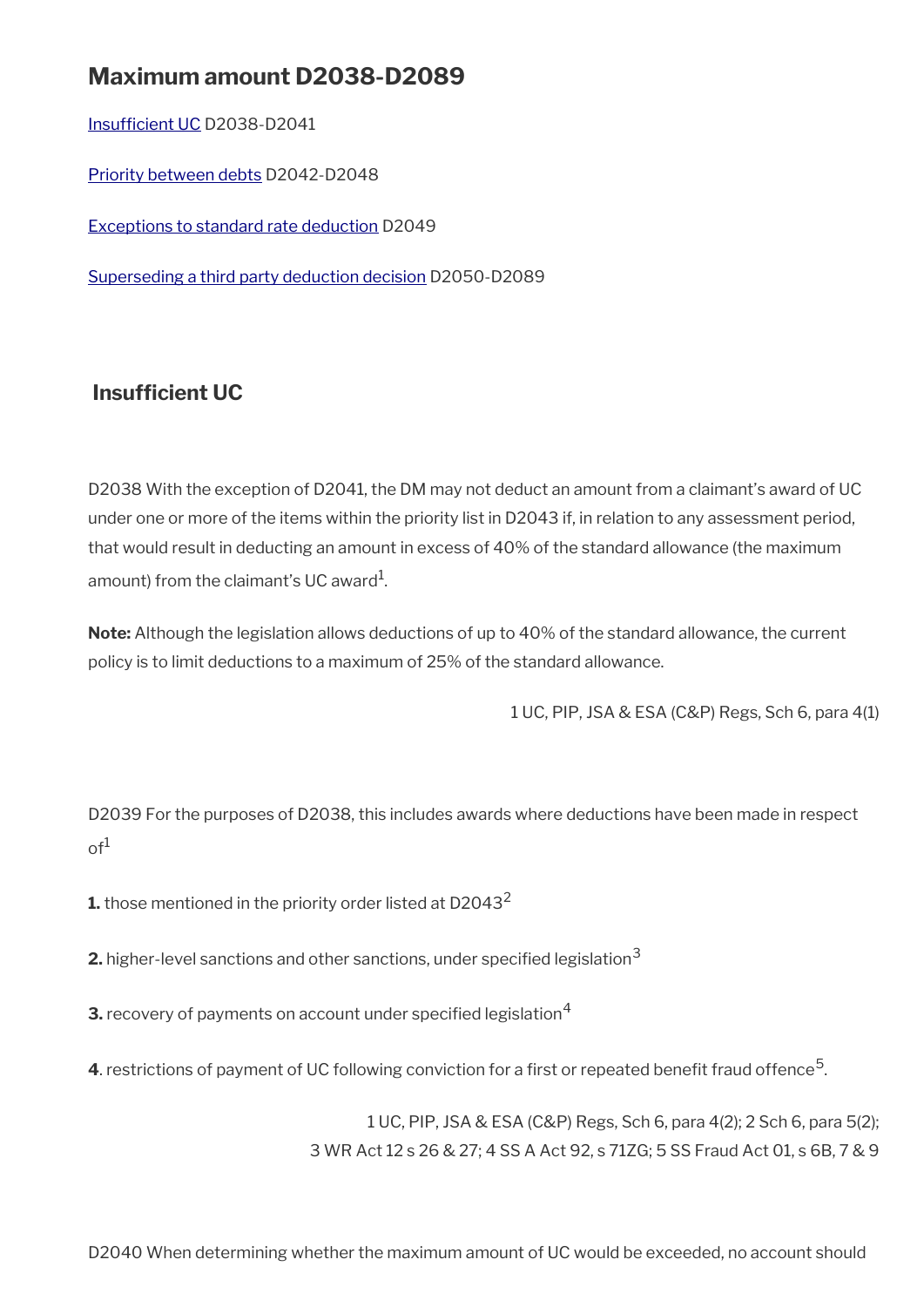be taken of any liability for continued consumption $^{\rm 1}$  of

**1.** fuel costs<sup>2</sup> (see D2130) **or**

**2.** water charges $^3$  (see D2165).

1 UC, PIP, JSA & ESA (C&P) Regs, Sch 6, para 4(3); 2 Sch 6, para 8(5)(b); 3 Sch 6, para 9(6)(b) or 9(7)(b)

D2041 Subject to guidance given in D2024, D2025 and D2031, where the DM considers it to be in the claimant's best interest, and even though the deduction would result in the maximum amount being exceeded, the DM may deduct an amount from the claimant's UC award under

**1.** housing costs (see D2090) **or**

**2.** fuel costs (see D2130) **or**

**3.** the minimum amount which may be deducted for rent and service charges included in rent (see D2111)

and pay that amount to a third party $^{\rm 1}$ .

1 UC, PIP, JSA & ESA (C&P) Regs, Sch 6, para 4(4)

### <span id="page-9-0"></span>**Priority between debts**

D2042 The priority order (see D2043) applies to a claimant where, in relation to any assessment period<sup>1</sup>

**1.** a deduction could otherwise be made from the claimant's award of UC under one or more of the deductions mentioned in D20432**and**

**2.** the amount of UC payable to the claimant

**2.1** is insuffcient to enable the DM to make deductions to meet all the claimant's liabilities **or**

**2.2** would exceed the 40% maximum (see note to D2038), were the required deduction to be made<sup>3</sup>.

1 UC, PIP, JSA & ESA (C&P) Regs, Sch 6, para 5(1); 2 Sch 6, para 5(1)(a); 3 Sch 6, para 5(1)(b)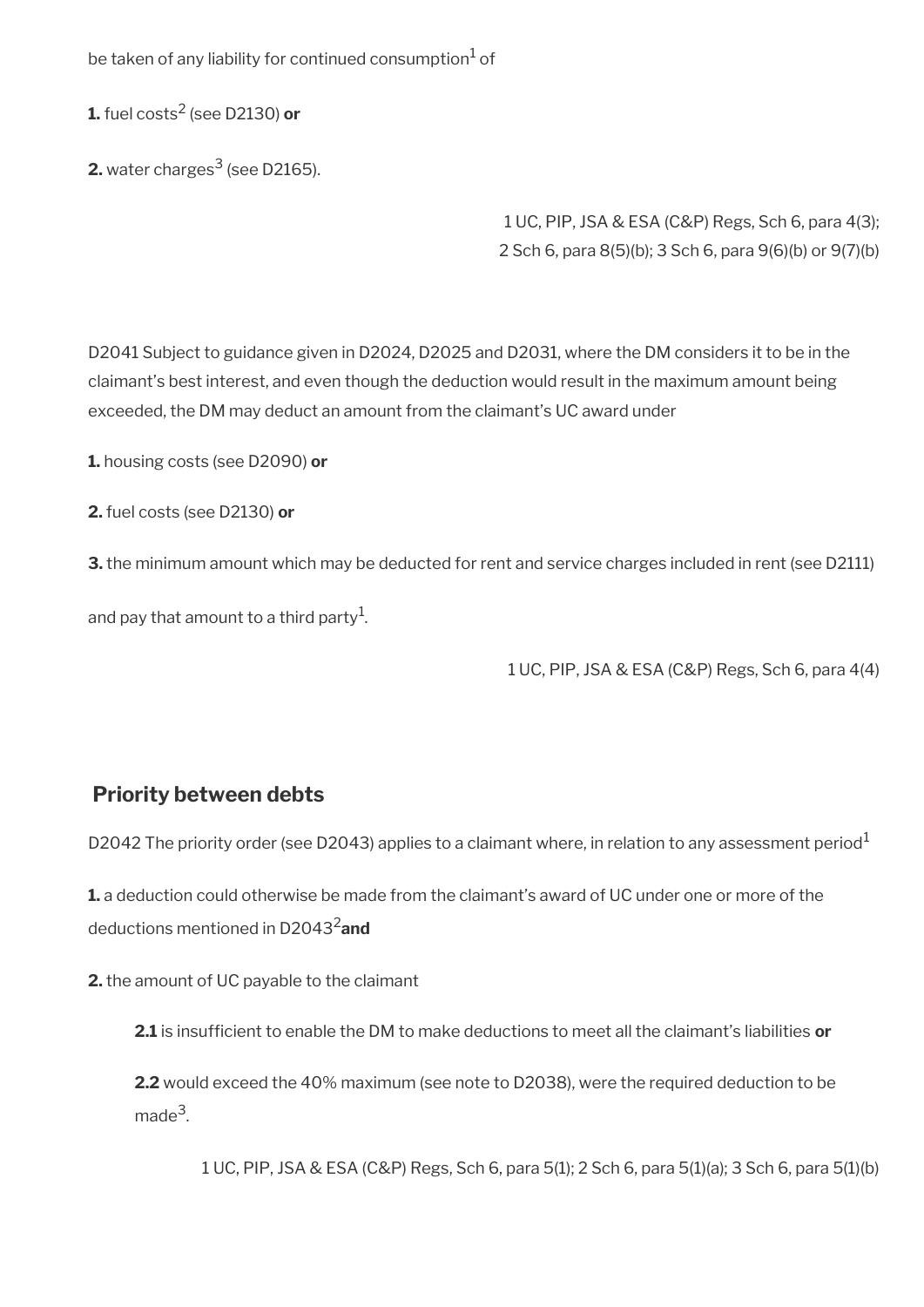D2043 The priority order for deductions is<sup>1</sup>

**1.** housing costs (see D2090)<sup>2</sup>

**2.** rent arrears and service charges included with rent where the amount of the deduction equals 10% of the standard allowance $^3$  (see D2121)

 $\mathbf{3}.$  fuel costs $^4$  (see D2130)

**4.** CT arrears (see D2411) **or** CC arrears<sup>5</sup> (see D2381)

 $\mathbf 5.$  fines (5% of the standard allowance) $^6$  (see D2341)

**6.** water charges<sup>7</sup> (see D2165)

**7.** payments in respect of CSM<sup>8</sup> (see ADM Chapter D3)

**8.** recovery of SF awards<sup>9</sup>

**9.** recoverable hardship payments<sup>10</sup>

10. HB and DWP administrative penalties<sup>11</sup>

**11.** HB, tax credit and DWP fraud overpayments<sup>12</sup>

**12.** HB and DWP civil penalties<sup>13</sup>

**13.** HB, tax credit and DWP non-fraud overpayments<sup>14</sup>

**14.** integration loans<sup>15</sup> (see D2311)

**15.** eligible loans<sup>16</sup> (see D2240)

16. rent arrears and service charges included in rent where the amount of the deduction exceeds the minimum amount that may be deducted $^{17}$  (see D2121)

Note: Conditionality Sanctions, Fraud Penalties and Advances of benefit will be recovered before the priority order is applied.

1 UC, PIP, JSA & ESA (C&P) Regs, Sch 6, para 5(2); 2 Sch 6, para 6; 3 Sch 6, para 7; 4 Sch 6, para 8; 5 Community Charges (Deductions from IS)(No. 2) Regs 1990, reg 3, Community Charges (Deductions from IS) (Scotland) Regs 1989, reg 3, Council Tax (Deductions from IS) Regs 1993, reg 5; 6 Fines (Deductions from IS) Regs 1992, reg 4; 7 UC, PIP, JSA & ESA (C&P) Regs, Sch 6, para 9; 8 Sch 7; 9 SS A Act 92, s 78(2);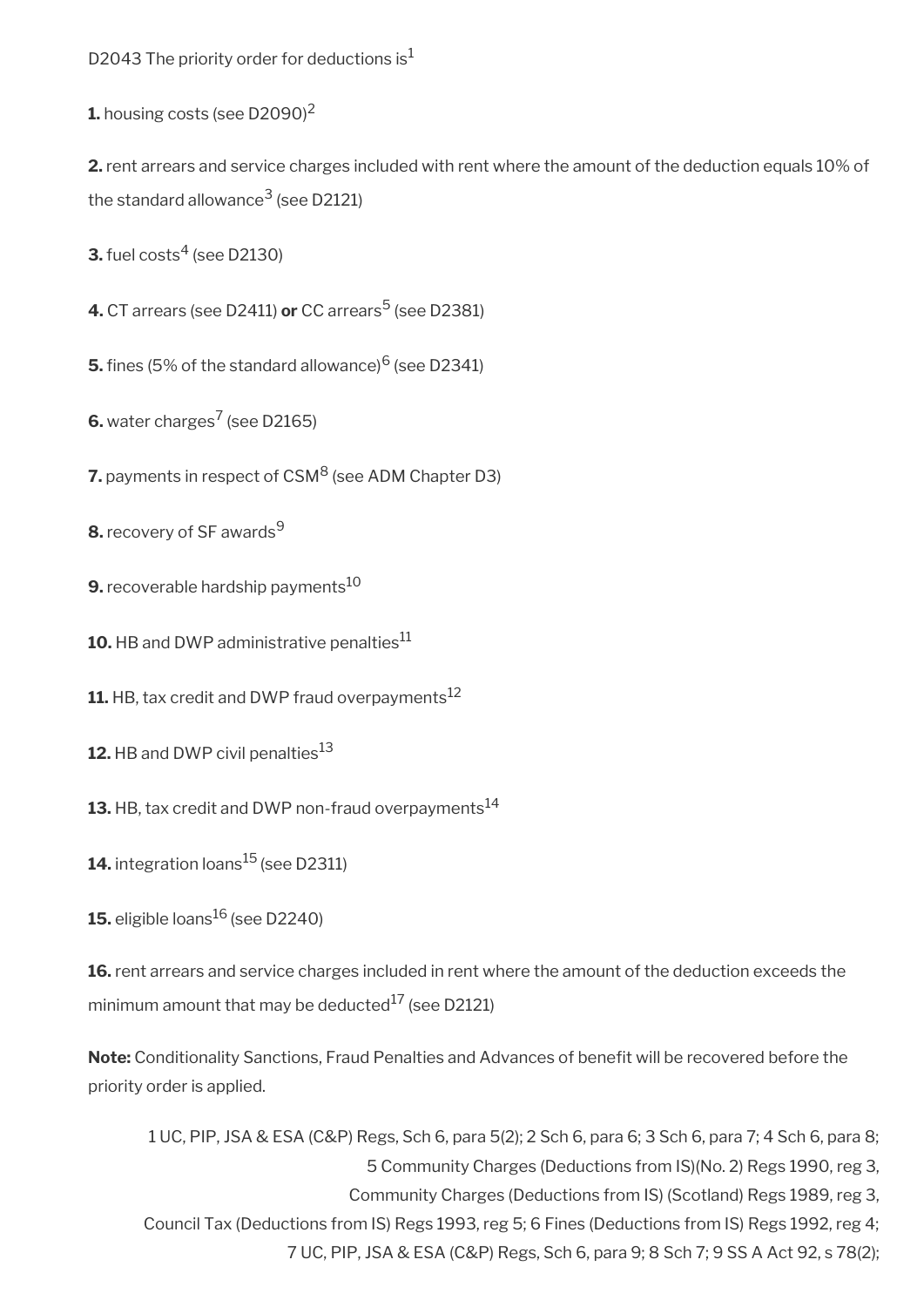10WR Act 12, s 71ZH(1)(a) or (b); 11 SS A Act 92, s 115A, s 71, s 75 & s 71ZB; 12 SS A Act 92, s 71, s 71ZC & s 75(4); 13 SS A Act 92, s 115C(4) & s 115D(4); 14 SS A Act 92, s 71, s 71ZC & s 75(4); 15 UC, PIP, JSA & ESA (C&P) Regs, Sch 6, para 12; 16Sch 6, para 11, 17 Sch 6, para 7

D2044 Where the priority of deductions between debts applies to the claimant, the DM must make a deduction under the items listed in the priority order, by having regard to the circumstances in D2045 to  $D2046^1$ .

1 UC, PIP, JSA & ESA (C&P) Regs, Sch 6, para 5(3)

D2045 The DM must give priority to any such deductions in the order in which they are listed in D2043, with housing costs having priority $^{\rm 1}$ .

1 UC, PIP, JSA & ESA (C&P) Regs, Sch 6, para 5(4)

D2046 Unless the DM directs otherwise, where items are grouped together within the priority order list and more than one deduction within that group applies to the claimant,

**1.** those deductions have equal priority with each other **and**

**2.** the amount of such deductions are to be apportioned accordingly  $^1$ .

1 UC, PIP, JSA & ESA (C&P) Regs, Sch 6, para 5(5)

#### **Example**

Vanessa requires deductions in respect of a WTC overpayment and DWP non-fraud overpayment. Overpayment deductions attract a maximum recovery rate of 15% of the claimant's UC standard allowance. However as these two items are grouped together within one of the listed items in the priority order (D2043 **14.**), the deduction amount must be divided between the two organisations.

D2047 An overpayment is the result of fraud, for the purposes of D2043 **12.** and D2043 **14.** if, in relation to that overpayment or that part of it, the claimant has $1$ 

**1.** been found guilty of an offence whether under statute or otherwise<sup>2</sup>or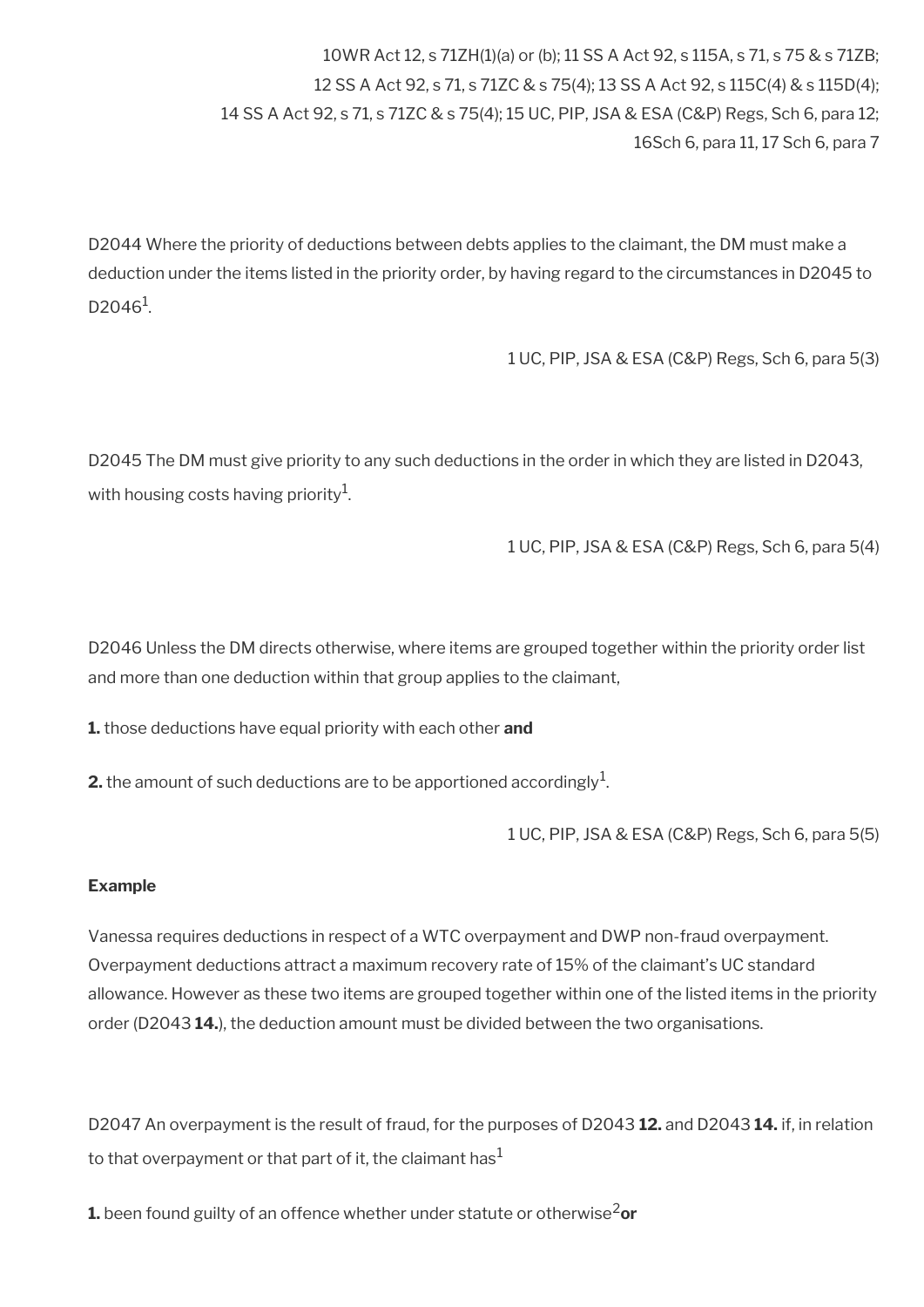**2.** made an admission after caution of deception or fraud for the purpose of obtaining<sup>3</sup>

**2.1** benefit under specified legislation<sup>4</sup>, **or** 

**2.2** tax credit under specified legislation<sup>5</sup>or

 ${\bf 3}$  agreed to pay an administrative penalty  $^6$  under specified legislation  $^7$  and the agreement has not been withdrawn.

> 1 UC, PIP, JSA & ESA (C&P) Regs, Sch 6, para 5(6); 2 Sch 6, para 5(6)(a); 3 Sch 6, para 5(6)(b); 4 SS A Act 92; 5 Tax Credits Act 2002; 6 UC, PIP, JSA & ESA (C&P) Regs, Sch 6, para 5(6)(c); 7 SS A Act 92, s 115A

D2048

### <span id="page-12-1"></span>**Exceptions to standard rate deduction**

D2049 The exceptions to amounts being deducted which equal 5% of the standard rate are

 $\boldsymbol{1}$  deductions for fines under D2043  $\boldsymbol{17}.^{\text{1}}$ , where the amount of the deduction exceeds the minimum amount that may be deducted for a fine under specified legislation<sup>2</sup>or

**2.** deductions for the current consumption of mains gas, mains electricity or water.

1 UC, PIP, JSA & ESA (C&P) Regs, Sch 6, para 5(2)(q); 2 Fines (Deductions from IS) Regs 92, reg 4

### <span id="page-12-0"></span>**Superseding a third party deduction decision**

D2050 When a relevant change of circumstances occurs $^1$  the DM may supersede the outcome decision which includes the third party deduction decision, for example where the

**1.** fuel charges or water charges change **or**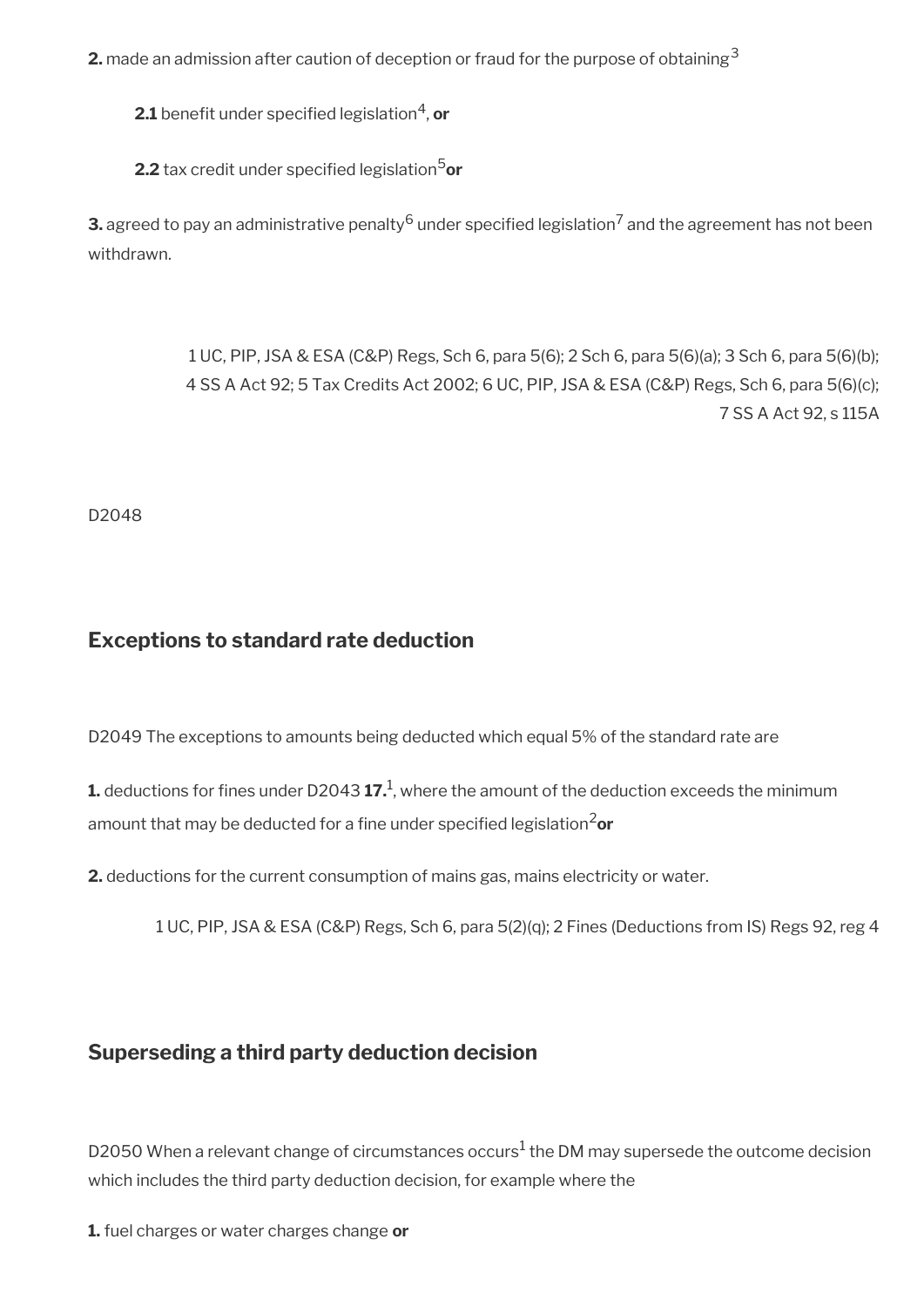**2.** rent arrears are cleared **or** 

**3.** entitlement to UC is reduced below the amount of the deduction plus 1p **or** 

**4.** claimant changes address.

**Note: This list is not exhaustive.** For effective dates of supersession see ADM Chapter A4.

1 SS Act 98, s 10; UC, PIP, JSA & ESA (D&A) Regs, reg 18

D2051 – D2089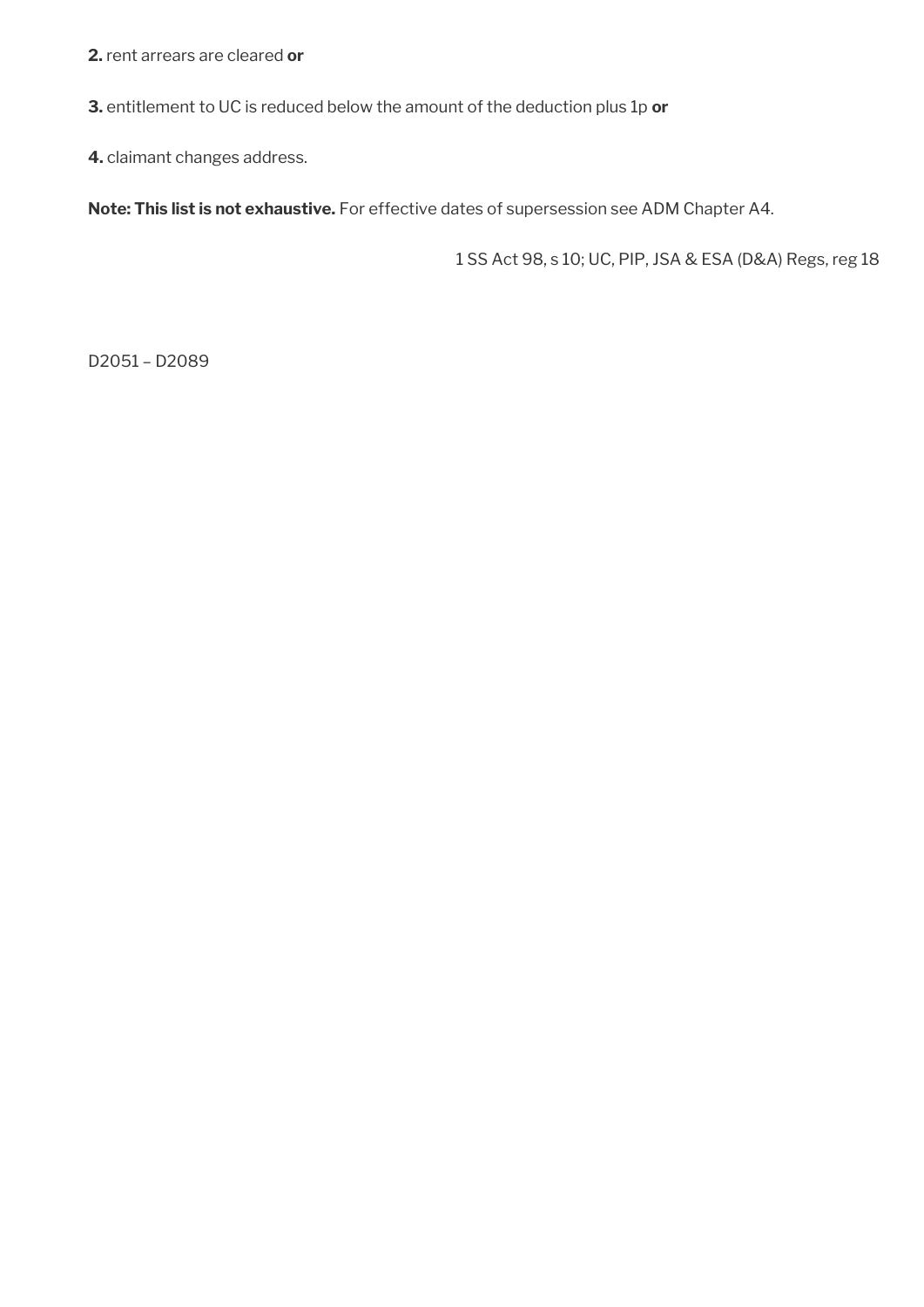# **Third party deductions for owner-occupier housing costs D2090- D2110**

[Meaning of Housing Costs](#page-14-1) D2090

[Rules for third party deductions](#page-14-0) D2091-D2092

[Criteria to consider before deductions commence](#page-15-1) D2093

[Amount of deduction](#page-15-0) D2094-D2096

Deduction in respect of owner occupier payments D2097

Priority of deductions D2098-D2110

### <span id="page-14-1"></span>**Meaning of Housing Costs**

D2090 For third party deduction purposes, housing costs mean service charge payments $^1$  (see ADM chapter F2050 et seq).

**Note:** Ground rent payments are not met under UC.

1 [UC Regs, Sch 5](https://www.legislation.gov.uk/uksi/2013/376/schedule/5)

### <span id="page-14-0"></span>**Rules for third party deductions**

D2091 Third party deductions may be made from UC and paid direct, where in any assessment period, the claimant is in debt for service charges that are included in their award of UC under specifed legislation<sup>1</sup>.

1 [UC, PIP, JSA & ESA \(C&P\) Regs, Sch 6, para 6\(2\)](https://www.legislation.gov.uk/uksi/2013/380/schedule/6)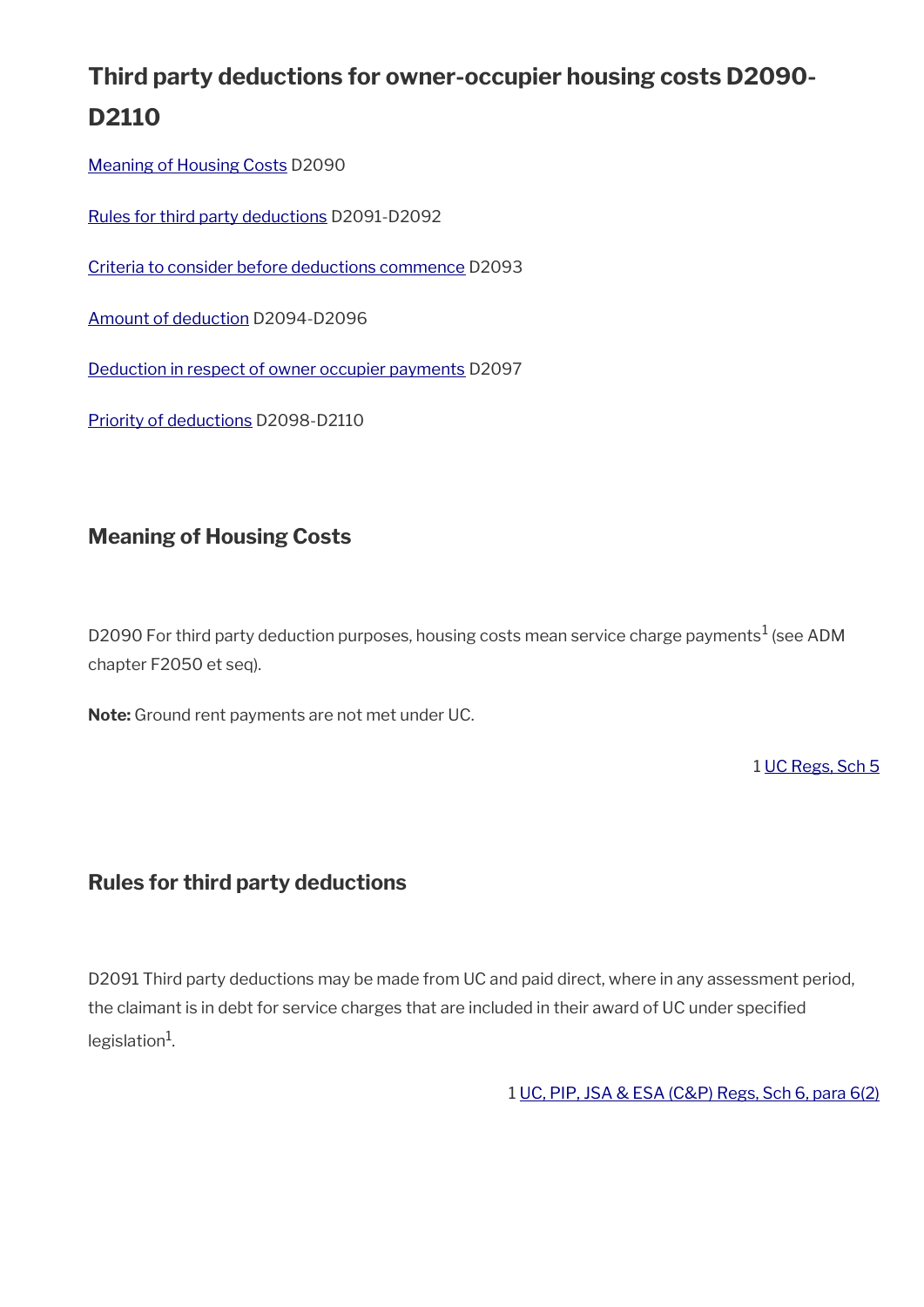### <span id="page-15-1"></span>**Criteria to consider before deductions commence**

D2092 The DM should also refer to operational guidance for further criteria related to the amount of the debt when deciding if deductions are appropriate in respect of housing costs..

### <span id="page-15-0"></span>**Amount of deduction**

D2093 Subject to D2094, in relation to that assessment period, the DM may<sup>1</sup>

**1.** deduct an amount equal to 5% of the standard allowance from the claimant's award **and**

**2.** pay that amount to the person to whom the debt is owed.

#### 1 [UC, PIP, JSA & ESA \(C&P\) Regs, Sch 6, para 6\(3\)](https://www.legislation.gov.uk/uksi/2013/380/schedule/6)

D2094 Before the DM may commence (or re-commence) deductions in respect of any such debt, the claimant's earned income (or in the case of joint claimants their combined earned income), in relation to the previous assessment period, must not exceed the work allowance $^1\!\!$ 

#### 1 [UC, PIP, JSA & ESA \(C&P\) Regs, Sch 6, para 6\(4\)](https://www.legislation.gov.uk/uksi/2013/380/schedule/6)

D2095 Deductions should only be made where the DM is satisfied that there are in fact arrears $^1$  of housing costs. In cases of dispute the DM should give the claimant the opportunity to provide evidence to support any claim that they are not in arrears.

1 R(IS) 14/95

D2096-D2110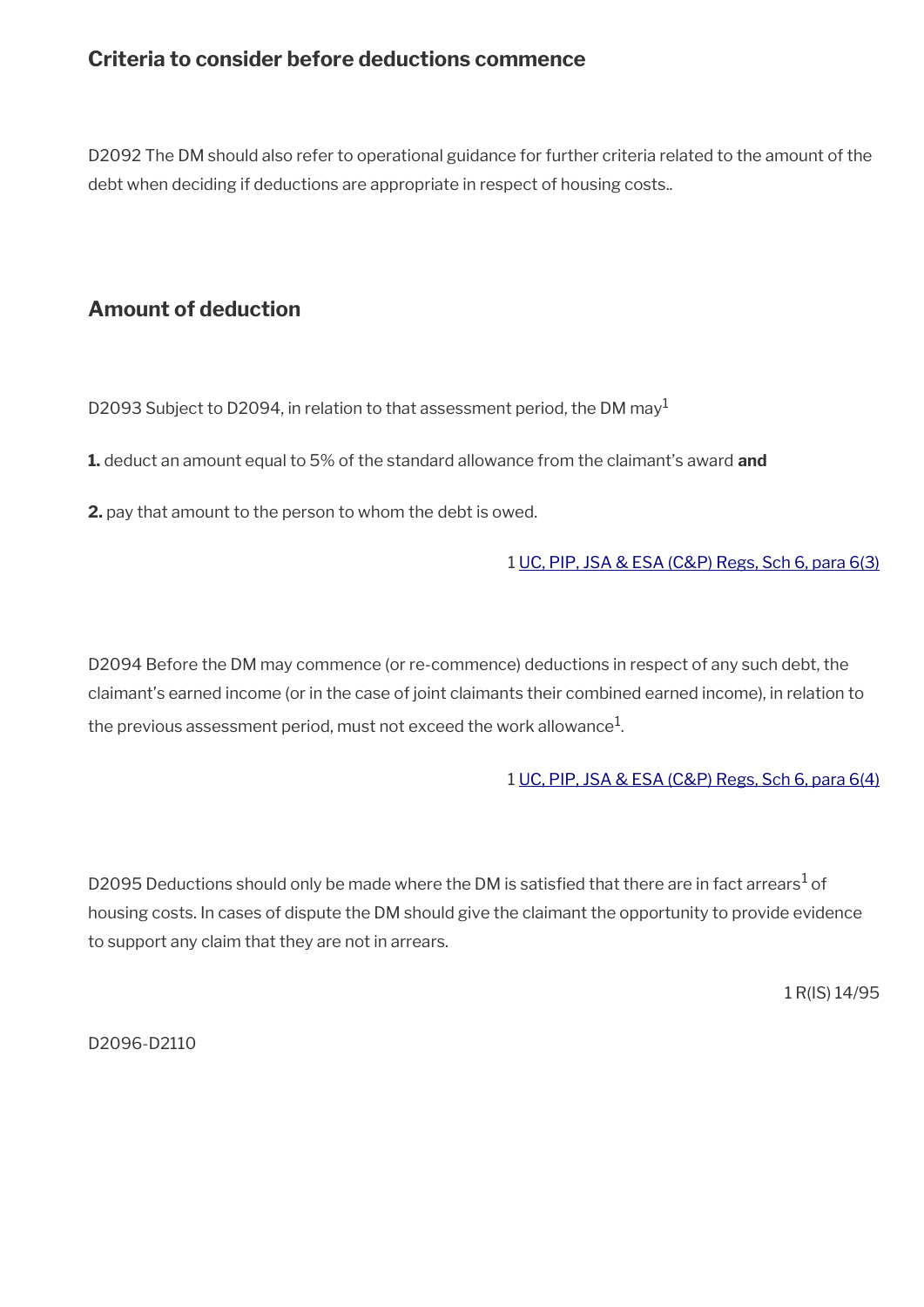# **Third party deductions for Rent arrears and Service Charges included in rent D2111 - D2129**

Definitions D2111 - D2115

[Rules for third party deductions](#page-17-0) D2116 - D2129

### <span id="page-16-0"></span>**Definitions**

#### **Meaning of Rent Payments**

D2111 For the purposes of making deductions in respect of rent arrears and services charges, rent payments includes $^1$  any elements included in the claimant's rent which would not fall to be treated as

**1.** rent under specified legislation<sup>2</sup>or

 $\mathsf{2}\text{-}$  rent payments under specified legislation $^3$ .

1 [UC, PIP, JSA & ESA \(C&P\) Regs, Sch 6, para 7\(8\)](https://www.legislation.gov.uk/uksi/2013/380/schedule/6); 2 [HB Regulations 06](https://www.legislation.gov.uk/uksi/2006/213/contents); 3 [UC Regs 13](https://www.legislation.gov.uk/uksi/2013/376/contents)

#### **Meaning of exempt accommodation**

D2112 Exempt accommodation $^1$  has the same meaning as that given in specified legislation<sup>2</sup>. That meaning is defined in full at ADM Chapter F2033.

#### 1 [UC, PIP, JSA & ESA \(C&P\) Regs, Sch 6, para 7\(8\);](https://www.legislation.gov.uk/uksi/2013/380/schedule/6) 2 [UC Regs, reg 1](https://www.legislation.gov.uk/uksi/2013/376/regulation/1)

#### **Meaning of service charges**

D2113 For the purposes of TPDs, service charges include $^1$  any items in a charge for services in respect of accommodation occupied by the claimant, which would not be treated as service charges under specified legislation<sup>2</sup>. Service charge payments under that specified legislation are defined at <code>ADM</code> Chapter F2050 – F2053.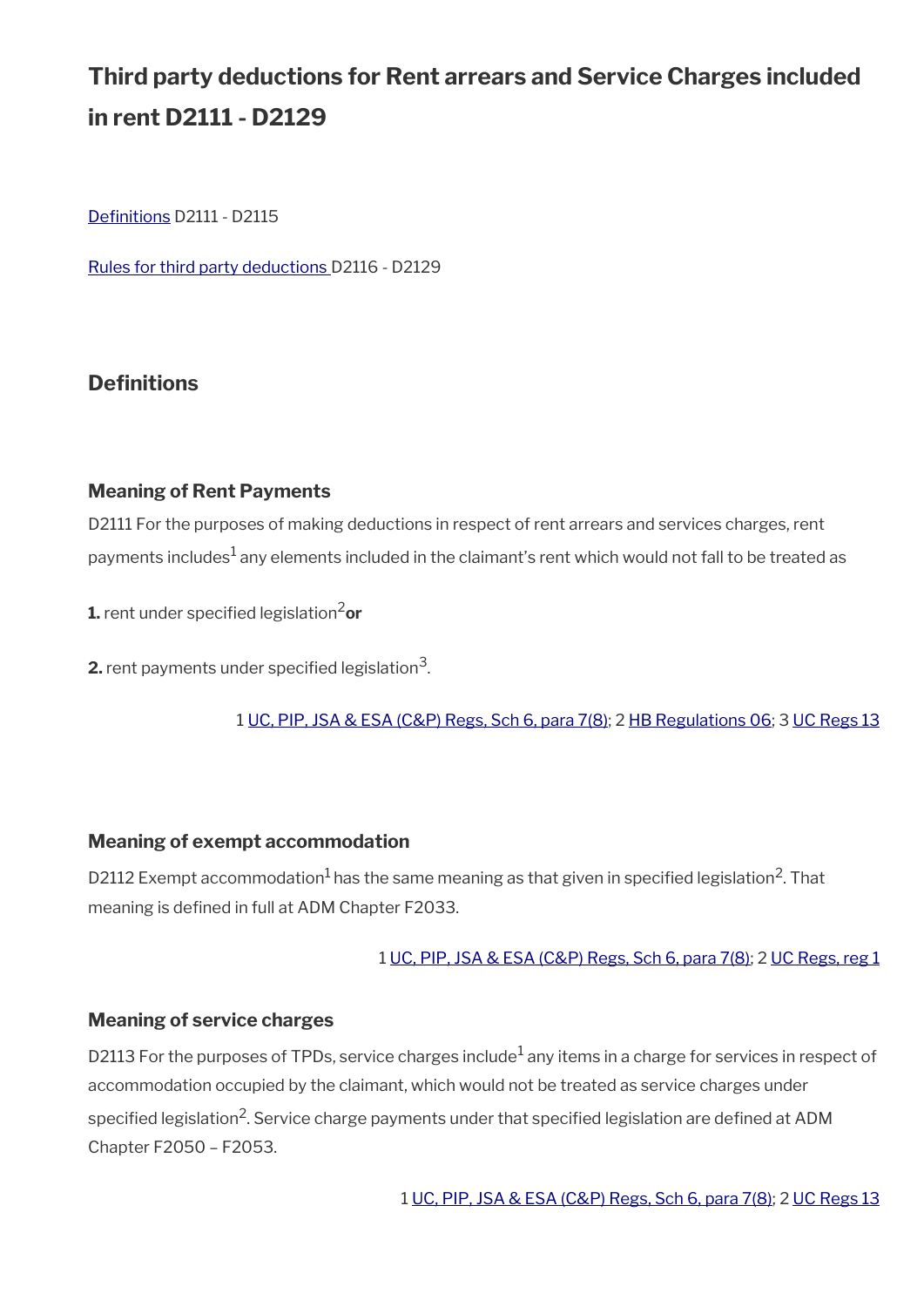### <span id="page-17-0"></span>**Rules for third party deductions**

D2116 Deductions for rent arrears and service charges can be made and paid direct to the person to whom the debt is owed, where the claimant satisfies all the conditions in D2117 to D2119 $^{\rm 1}$ .

**Note:** when considering third party deductions for rent arrears, the DM should also refer to operational guidance for criteria when payment exceptions are appropriate in respect of rent payments.

1 [UC, PIP, JSA & ESA \(C&P\) Regs, Sch 6, para 7\(1\)](https://www.legislation.gov.uk/uksi/2013/380/schedule/6)

D2117 The first condition $^1$  is that in any assessment period, the claimant

 ${\mathbf 1}$ . has an award of UC which includes<sup>2</sup> an amount for the housing element for renters made under specifed legislation3**or**

**2.** occupies exempt accommodation $^4$  and has an award of HB made under specified legislation $^5$ .

1 [UC, PIP, JSA & ESA \(C&P\) Regs, Sch 6 , para 7\(2\)](https://www.legislation.gov.uk/uksi/2013/380/schedule/6); 2 [Sch 6, para 7\(2\)\(a\);](https://www.legislation.gov.uk/uksi/2013/380/schedule/6) 3 [UC Regs 13, Sch 4;](https://www.legislation.gov.uk/uksi/2013/376/schedule/4) 4 [UC, PIP, JSA & ESA \(C&P\) Regs, Sch 6, para 7\(2\)\(b\);](https://www.legislation.gov.uk/uksi/2013/380/schedule/6) [5 SS CB Act 92, s 130](https://www.legislation.gov.uk/ukpga/1992/4/section/130)

D2118 The second condition<sup>1</sup> is that in any assessment period the claimant is in debt for any

**1.** rent payments<sup>2</sup>or

**2.** service charges which are paid with, or as part of the claimant's rent $^3$ .

1 [UC, PIP, JSA & ESA \(C&P\) Regs, Sch 6, para 7\(3\)](https://www.legislation.gov.uk/uksi/2013/380/schedule/6); 2 [Sch 6, para 7\(3\)\(a\);](https://www.legislation.gov.uk/uksi/2013/380/schedule/6) 3 [Sch 6 , para 7\(3\)\(b\)](https://www.legislation.gov.uk/uksi/2013/380/schedule/6)

D2119 The third condition is that the claimant occupies the accommodation to which the debt relates $^1$ .

1 [UC, PIP, JSA & ESA \(C&P\) Regs, Sch 6, para 7\(4\)](https://www.legislation.gov.uk/uksi/2013/380/schedule/6)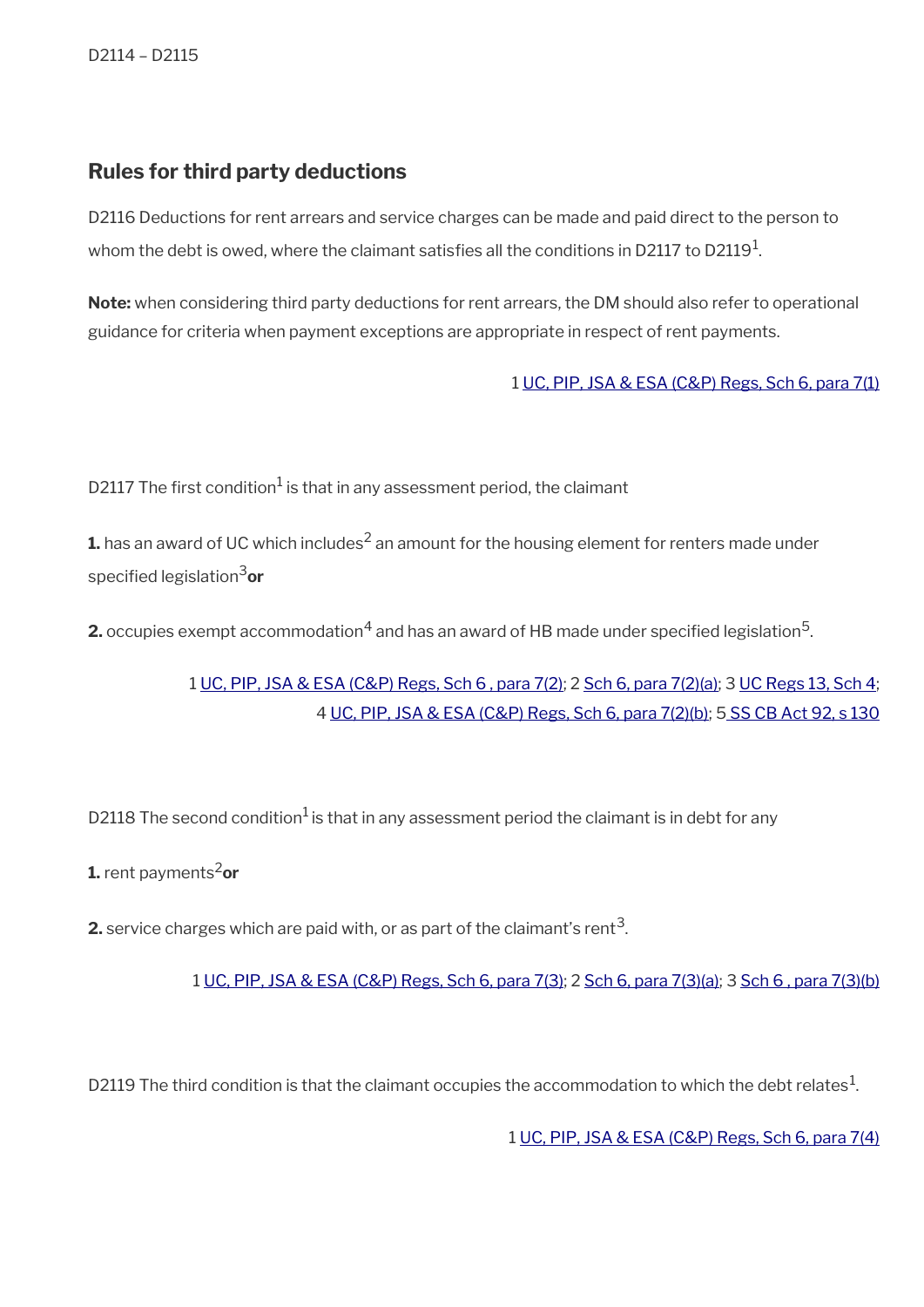#### **Criteria to consider before deductions commence**

D2120 The DM should also refer to operational guidance for further criteria related to the amount of the debt when deciding if deductions are appropriate in respect of rent payments.

#### **Amount to be deducted**

D2121 Where deductions for rent arrears payments and service charge payments apply, subject to D2122 and D2124, the DM may deduct, in relation to that assessment period, an amount from the claimant's award, which is no less than 10% and no more than 20% of the standard allowance and pay that amount to the person to whom the debt is owed $^{\rm 1}$ .

1 [UC, PIP, JSA & ESA \(C&P\) Regs, Sch 6, para 7\(5\)](https://www.legislation.gov.uk/uksi/2013/380/schedule/6)

D2122 Before the DM commences or re-commences making deductions $^1$  in respect of such a debt

**1.** the claimant's earned income **or**

**2.** in the case of joint claimants, their combined earned income

in relation to the previous assessment period, must not exceed the work allowance.

1 [UC, PIP, JSA & ESA \(C&P\) Regs, Sch 6, para 7\(6\)](https://www.legislation.gov.uk/uksi/2013/380/schedule/6)

D2123 Deductions should only be made where the DM is satisfied that the claimant does have arrears $^1$ . In cases of dispute the DM should give the claimant the opportunity to provide evidence to support any claim that they do not have arrears.

1 R(IS) 14/95

#### **Cessation of deductions**

D2124 Deductions for rent arrears and service charge payments included in the rent must be stopped $^1$  if

**1.** the claimant's earned income **or**

**2.** in the case of joint claimants, their combined earned income

equals or exceeds the work allowance for three assessment periods immediately preceding the date on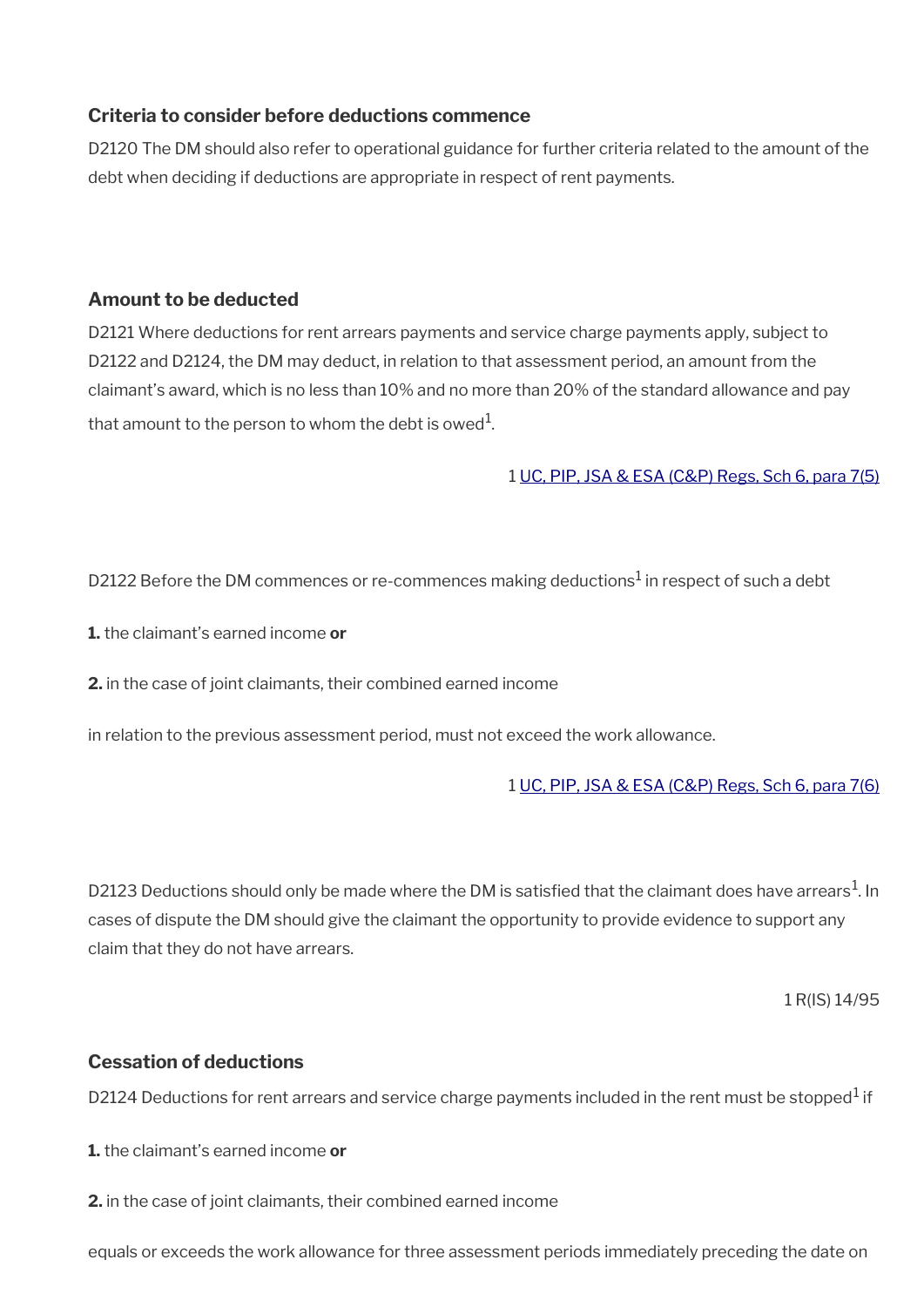which the next deduction could be made.

1 [UC, PIP, JSA & ESA \(C&P\) Regs, Sch 6, para 7\(7\)](https://www.legislation.gov.uk/uksi/2013/380/schedule/6)

D2125 – D2129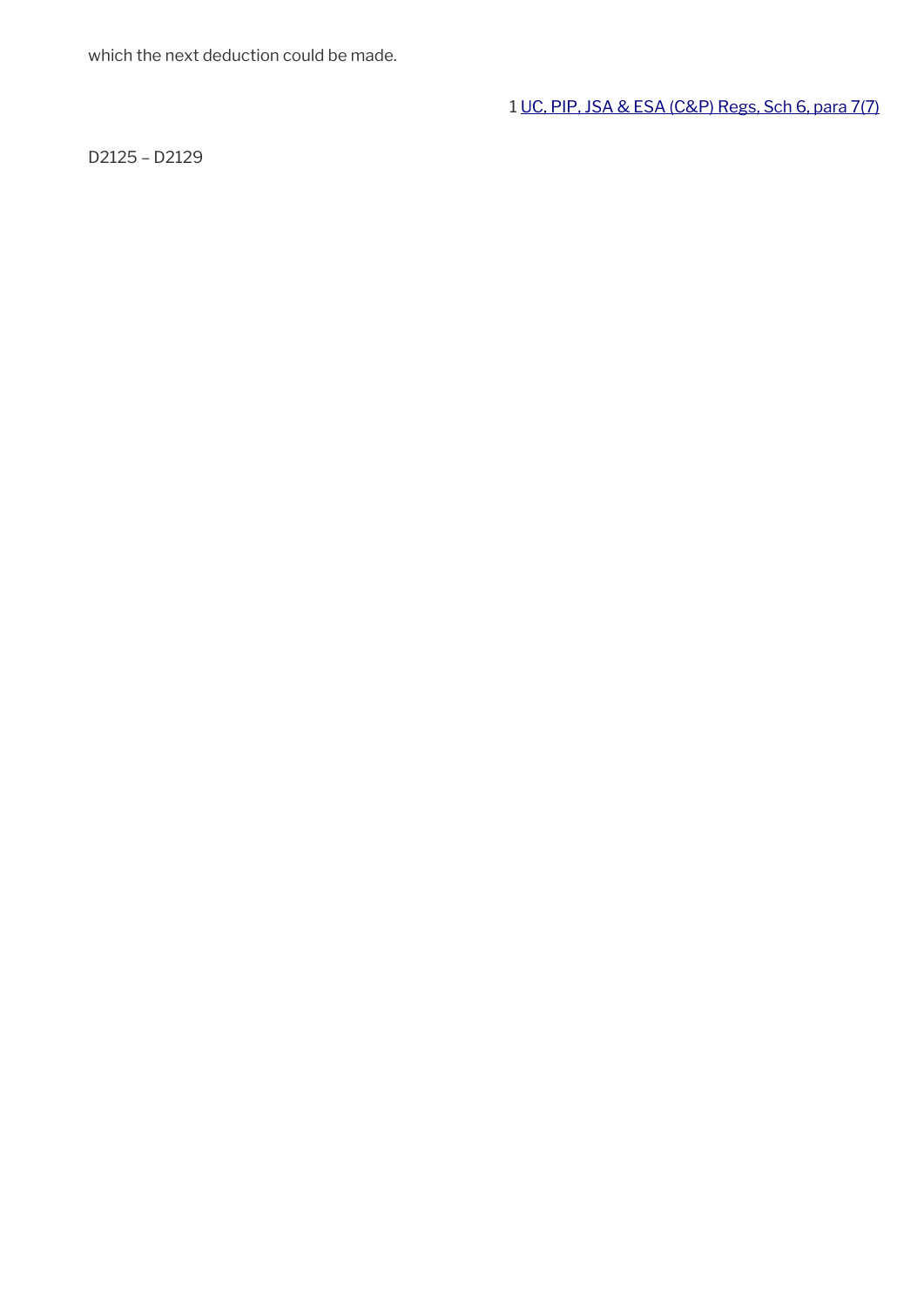# **Third party deductions for fuel costs D2130-D2164**

Definition of fuel item D2130

[Rules for third party deductions](#page-14-0) D2131-D2132

[Amount to be deducted](#page-21-0) D2133-D2136

[Fuel - current consumption](#page-22-1) D2137-D2140

[Exception to general rules](#page-22-0) D2141-D2142

[When deductions should cease](#page-23-1) D2143-D2144

[Joint tenants](#page-23-0) D2145-D2146

[Priority between fuel debts](#page-24-0) D2147-D2151

[Consent required](#page-6-0) D2152

[Superseding the third party deduction decision](#page-25-0) D2153-D2164

### <span id="page-20-0"></span>**Definition of fuel item**

D2130 Fuel item means $^{\rm 1}$  any charge for

**1.** mains gas, including the reconnection of mains gas **and**

**2.** mains electricity, including any charges for the disconnection and reconnection of mains electricity and any payments required to be made under a green deal plan within the meaning of specifed legislation<sup>2</sup>.

1 [UC, PIP, JSA & ESA \(C&P\) Regs, Sch 6, para 8\(8\)](https://www.legislation.gov.uk/uksi/2013/380/schedule/6); 2 [Energy Act 2011, s 1](https://www.legislation.gov.uk/ukpga/2011/16/section/1)

### **Rules for third party deductions**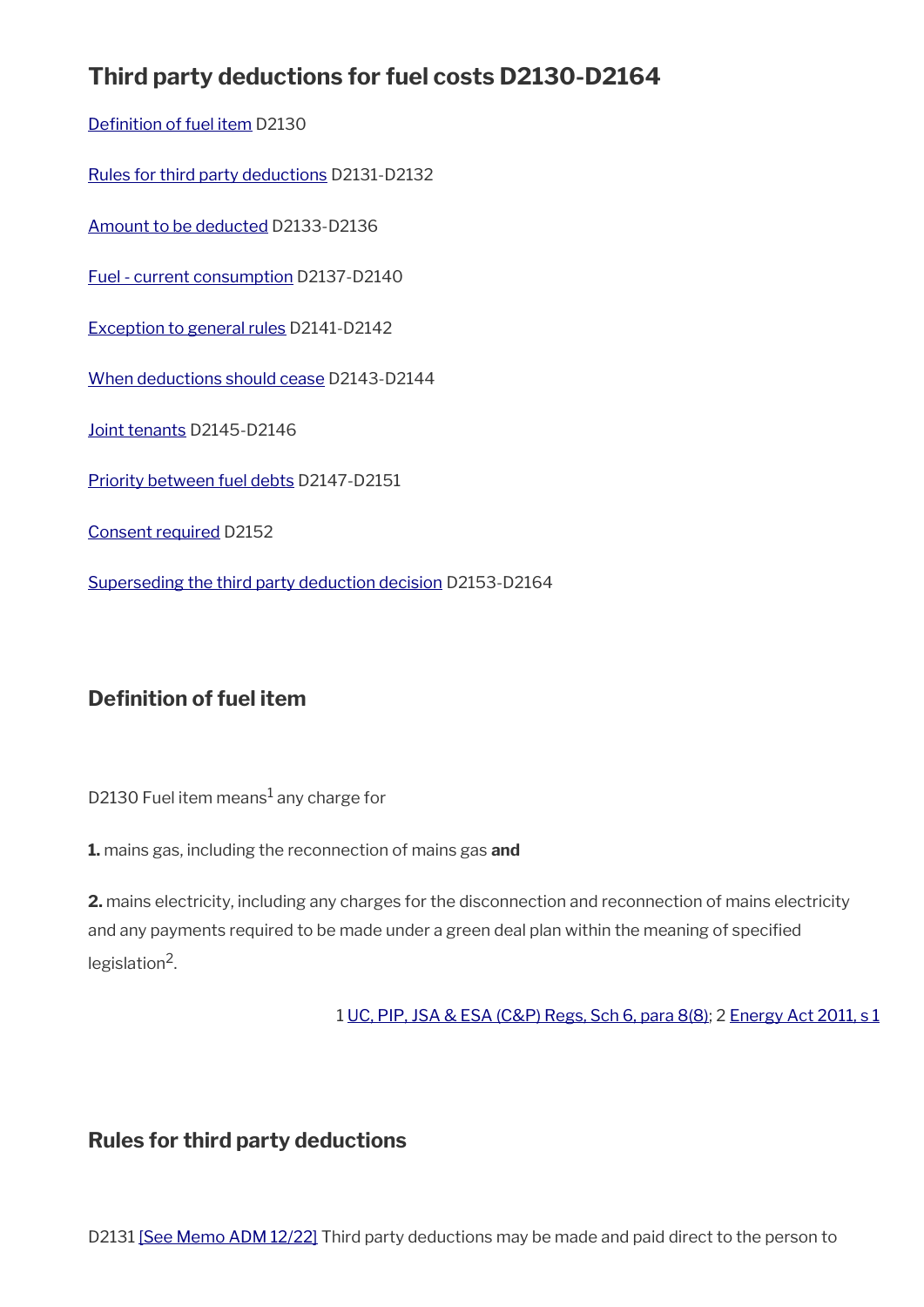whom they are due for any fuel item $^1$  where the claimant is in debt in respect of that fuel item $^2\!$ 

#### 1 [UC, PIP, JSA & ESA \(C&P\) Regs, Sch 6, para 8\(3\)](https://www.legislation.gov.uk/ukpga/2011/16/section/1); 2 [Sch 6, para 8\(2\)](https://www.legislation.gov.uk/ukpga/2011/16/section/1)

D2132

### <span id="page-21-0"></span>**Amount to be deducted**

D2133 Where deductions for fuel costs apply, subject to D2135 and D2144, the DM may

**1.** deduct the amount set out in D2134 from the claimant's award, in relation to that assessment period **and**

**2.** pay that amount to the person to whom the debt is owed $^1$ .

#### 1 [UC, PIP, JSA & ESA \(C&P\) Regs, Sch 6, para 8\(3\)](https://www.legislation.gov.uk/ukpga/2011/16/section/1)

D2134 The amount which may be deducted in respect of any fuel item is<sup>1</sup>

**1.** an amount equal to 5% of the standard allowance **and**

**2.** an additional amount, which the DM estimates is equal to the average monthly cost necessary to meet

except where current consumption is paid for by other means such as a pre-paid meter.

- **2.1** the claimant's continuing need for the fuel in respect of which the debt arose, plus
- **2.2** such monthly amount required to meet any payments under a green deal plan,

1 [UC, PIP, JSA & ESA \(C&P\) Regs, Sch 6, para 8\(4\)](https://www.legislation.gov.uk/ukpga/2011/16/section/1)

D2135 Before any deduction commences or re-commences in respect of such a debt $<sup>1</sup>$ </sup>

- **1.** the claimant's earned income **or**
- **2.** in the case of joint claimants, their combined earned income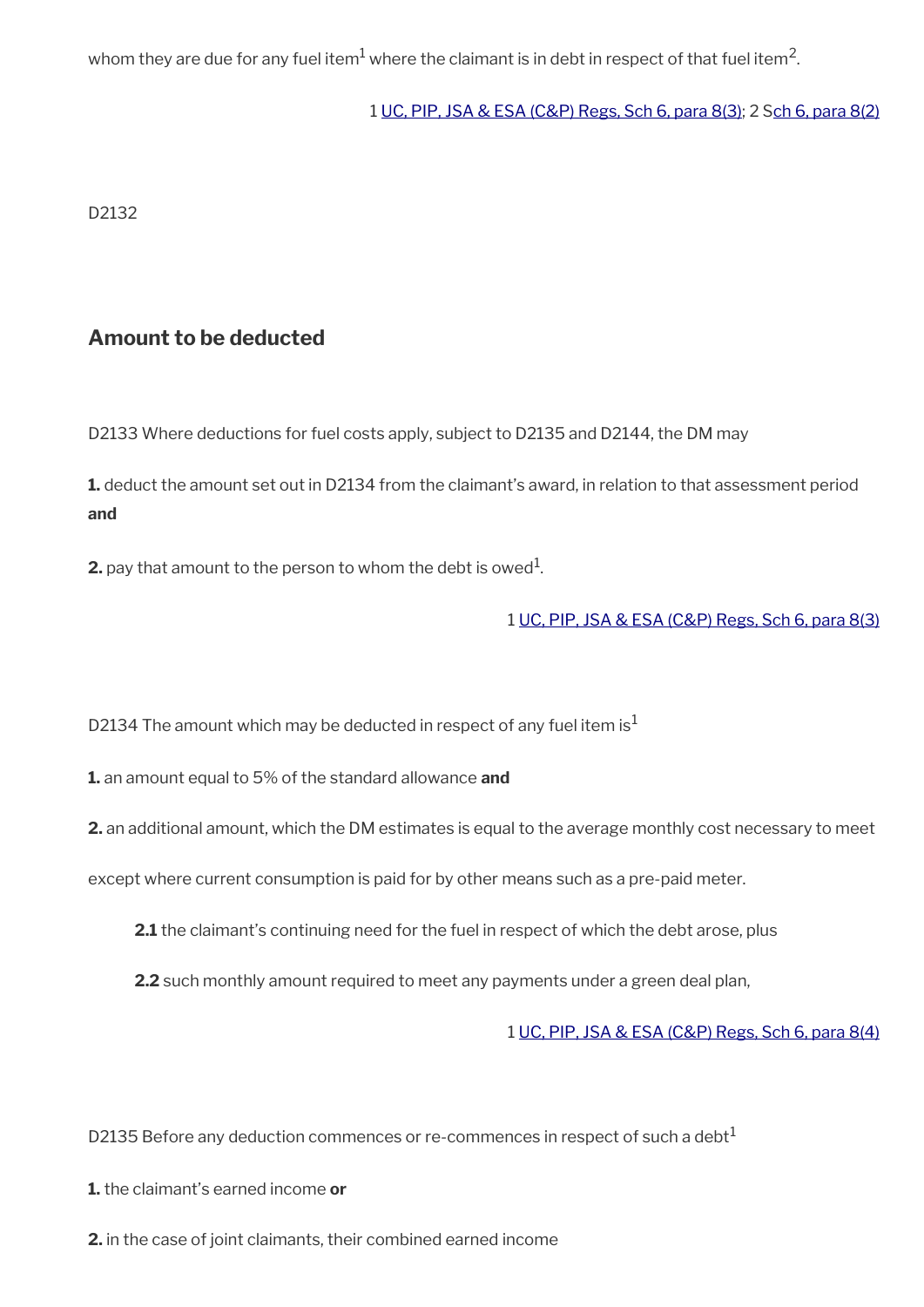in relation to the previous assessment period, must not exceed the work allowance.

1 [UC, PIP, JSA & ESA \(C&P\) Regs, Sch 6, para 8\(5\)](https://www.legislation.gov.uk/ukpga/2011/16/section/1)

D2136

### <span id="page-22-1"></span>**Fuel - current consumption**

D2137 Where the circumstances in D2134 **2.** apply and deductions begin, the fuel company will provide an estimate of the average monthly cost of continuing consumption. If the estimate is unreasonable or inaccurate the DM should ask for details of the calculation.

D2138 Periodically the fuel company will

**1.** recalculate the monthly amount needed to meet continuing consumption **and** 

**2.** notify the DM of any added credit or debit.

D2139 The original debt must not be adjusted to take account of additional credit or debit.

D2140 Where there is a genuine increase in fuel costs, and this increase results in a request for an increased deduction for continued consumption, the DM must see evidence of the increase from the fuel company, in order to calculate the new monthly amount.

### <span id="page-22-0"></span>**Exception to general rules**

D2141 A prepayment meter may have been installed or other arrangements made with the fuel board to pay for current consumption. The amount deducted should then be limited to the amount for arrears. See D2142 where the meter is calibrated to recover arrears.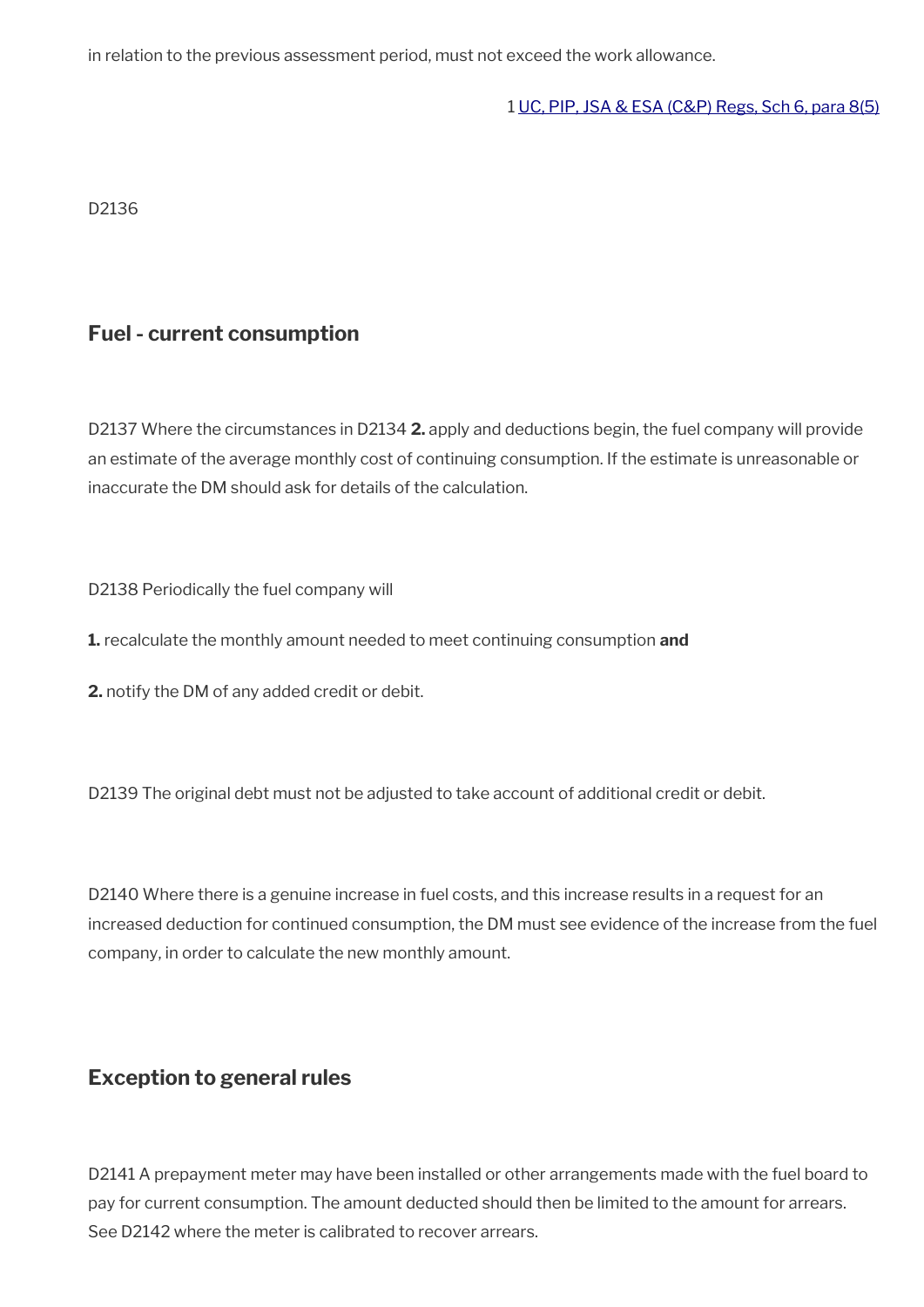D2142 The claimant may ask for a prepayment meter as an alternative to third party deductions. The fuel company may be willing to install a meter calibrated to recover the arrears. The DM should consider which arrangement would best suit the interests of the claimant or any child or adult dependant. Only one of these arrangements can be in operation at any time.

### <span id="page-23-1"></span>**When deductions should cease**

D2143 Deductions for normal consumption must cease when deductions for arrears ceases. This may be because the arrears are fully repaid.

D2144 In relation to three assessment periods immediately preceding the date on which the next deduction could be made, deductions for fuel costs must stop $^1$ , if

**1.** the claimant's earned income **or**

**2.** in the case of joint claimants, their combined earned income

equals or exceeds the work allowance.

1 [UC, PIP, JSA & ESA \(C&P\) Regs, Sch 6, para 8\(6\)](https://www.legislation.gov.uk/ukpga/2011/16/section/1)

### <span id="page-23-0"></span>**Joint tenants**

D2145 A claimant asking for third party deductions for a fuel item may be a joint tenant. If the claimant is liable for the debt, the deduction should be

**1.** the consumption figure (see D2137) divided by the number of people named on the bill (whether they are claimants or not) **and** 

**2.** the fixed amount to pay off any arrears (see D2133).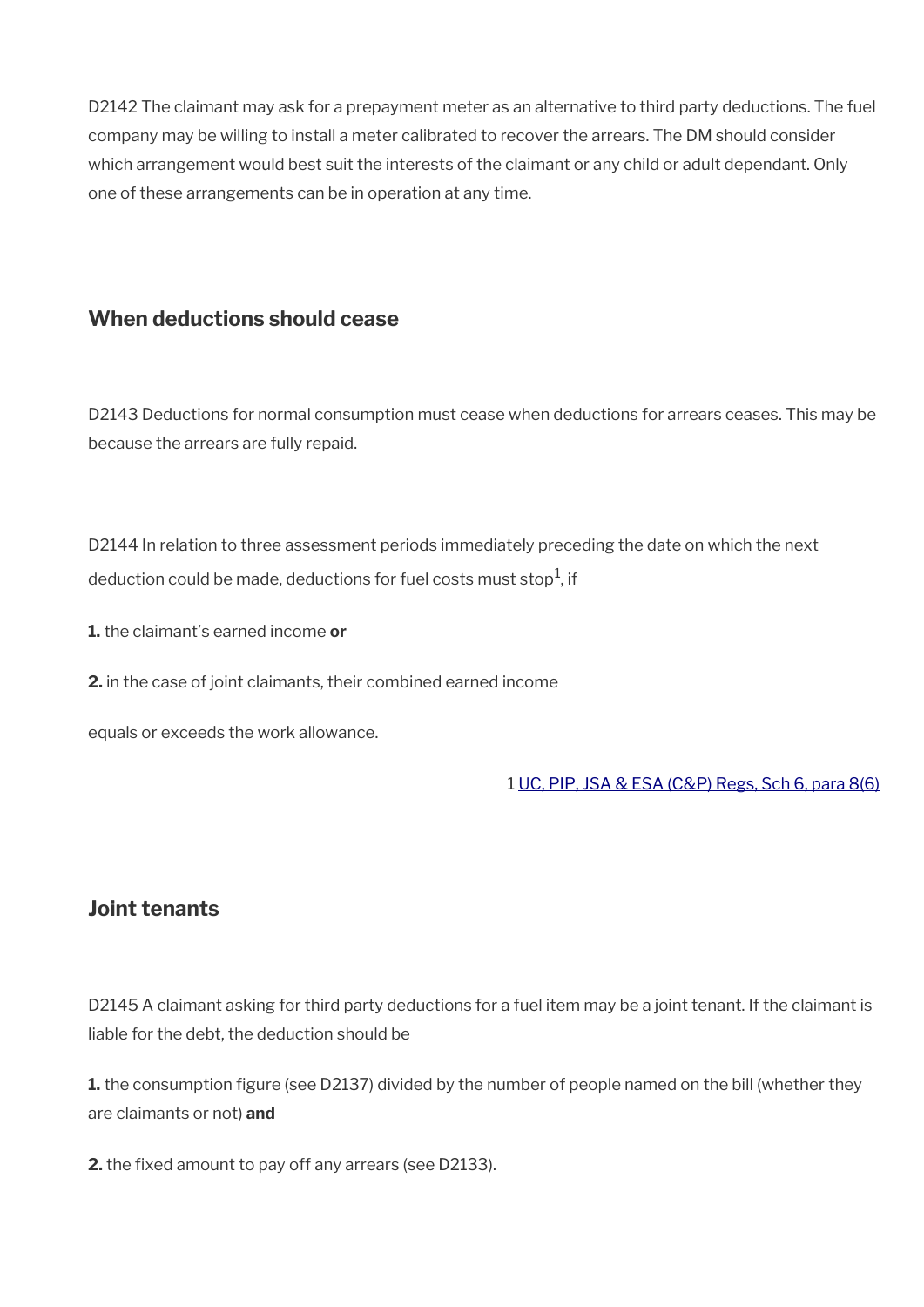D2146 It is unusual to have more than one name on a fuel bill. If the claimant is the only person named, the other tenants should pay their share of the bill to the claimant. If the claimant is not named on the bill, the claimant is not liable. The claimant should pay a share to the tenant who is named on the bill.

## <span id="page-24-0"></span>**Priority between fuel debts**

D2147 The criteria may be met for deductions for both gas and electricity debts. But it may not be possible to implement both deductions, where for example, the requested deductions exceed the 40% maximum (an amount equal to 40% of the UC standard allowance).

D2148 Where D2147 applies, the DM must decide which fuel debt takes priority, taking into account<sup>1</sup>

**1.** all the circumstances **and** 

**2.** any requests of the claimant.

#### 1 [UC, PIP, JSA & ESA \(C&P\) Regs, Sch 6, para 8\(7\)](https://www.legislation.gov.uk/ukpga/2011/16/section/1)

D2149 Priority should be given to whichever fuel is most needed to ensure the health and safety of the claimant or family.

#### **Example 1**

Ai Ling lives in a household where heating and cooking are by gas. The DM gives priority to gas.

#### **Example 2**

Stanley lives with his wife and young child. The DM gives priority to electricity, so that the home is properly lit.

#### **Example 3**

Maria lives with her elderly disabled mother. Cooking is by electric and heating is by gas. The house has open freplaces which can be used to provide heating. The DM gives priority to electricity.

D2150 Where debts other than fuel are involved see D2043.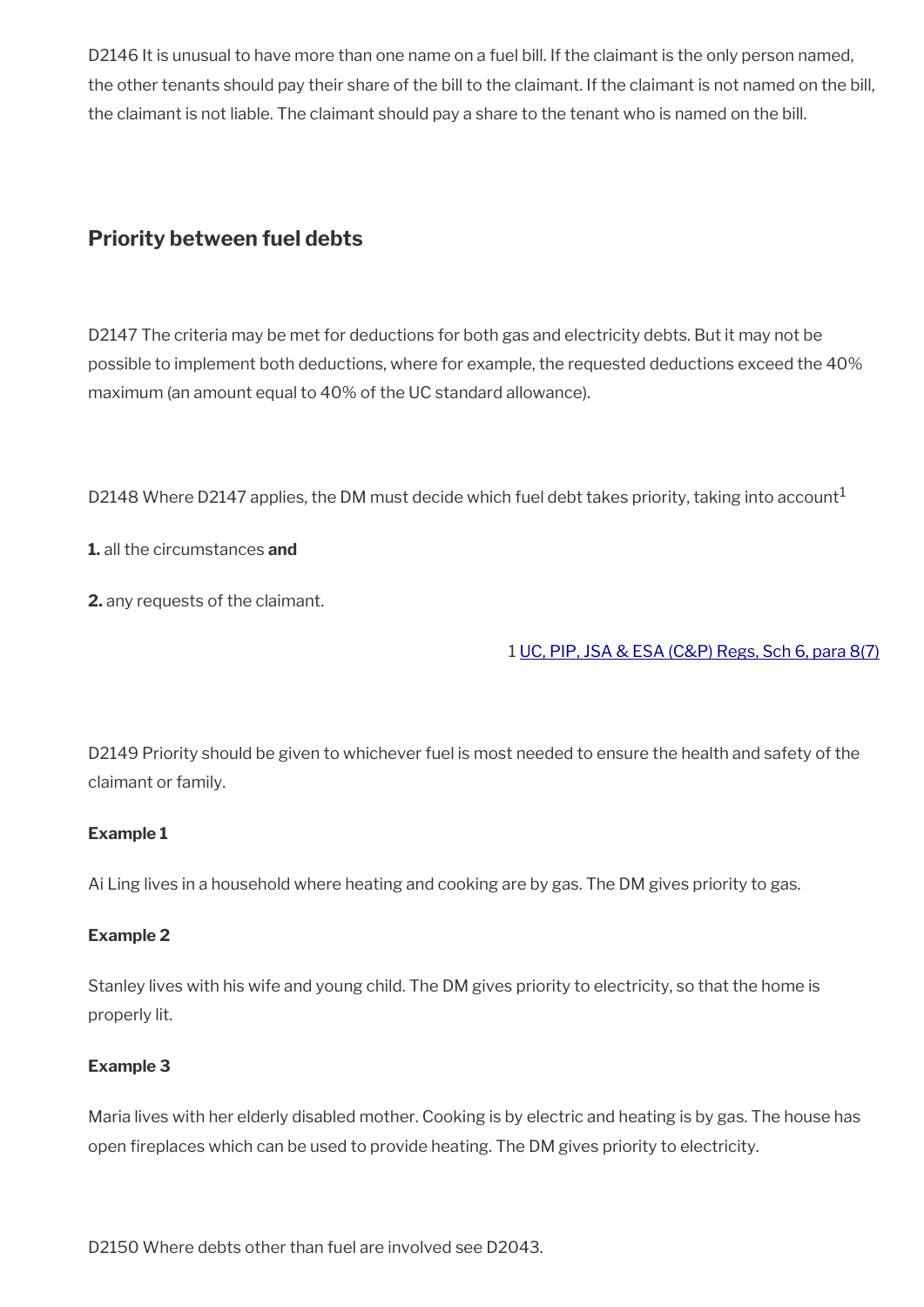D2151

### **Consent required**

D2152 Unless the claimant consents, third party deductions cannot be made from a claimant's award of UC in relation to any assessment period for

**1.** fuel costs (arrears plus ongoing consumption) **and**

**2.** water charges (arrears plus ongoing consumption)

where the total deduction for that item or any combination of those items, exceeds 25% of the aggregate of the standard allowance and any child element $^{\mathrm{1}}$ .

1 [UC, PIP, JSA & ESA \(C&P\) Regs, Sch 6, para 3\(3\)](https://www.legislation.gov.uk/ukpga/2011/16/section/1)

### <span id="page-25-0"></span>**Superseding the third party deduction decision**

D2153 The decision to implement deductions should not be superseded where the only reason to do so is that the claimant wishes to take control of the budgeting. This is because the claimant's desire to take control of the budgeting is not, in itself, a relevant change of circumstances.

D2154 The DM should supersede the outcome decision which includes the third party deduction decision for fuel costs, when a relevant change of circumstances occurs $^1$ . For example where

- **1.** the average cost estimated for the continuing need was not enough or was too much
- **2.** the original debt has been cleared and deductions stop (see D2143)
- **3.** the claimant changes fuel company and the debt is not transferable
- **4.** the deduction for arrears and ongoing consumption would leave the claimant with less than 1p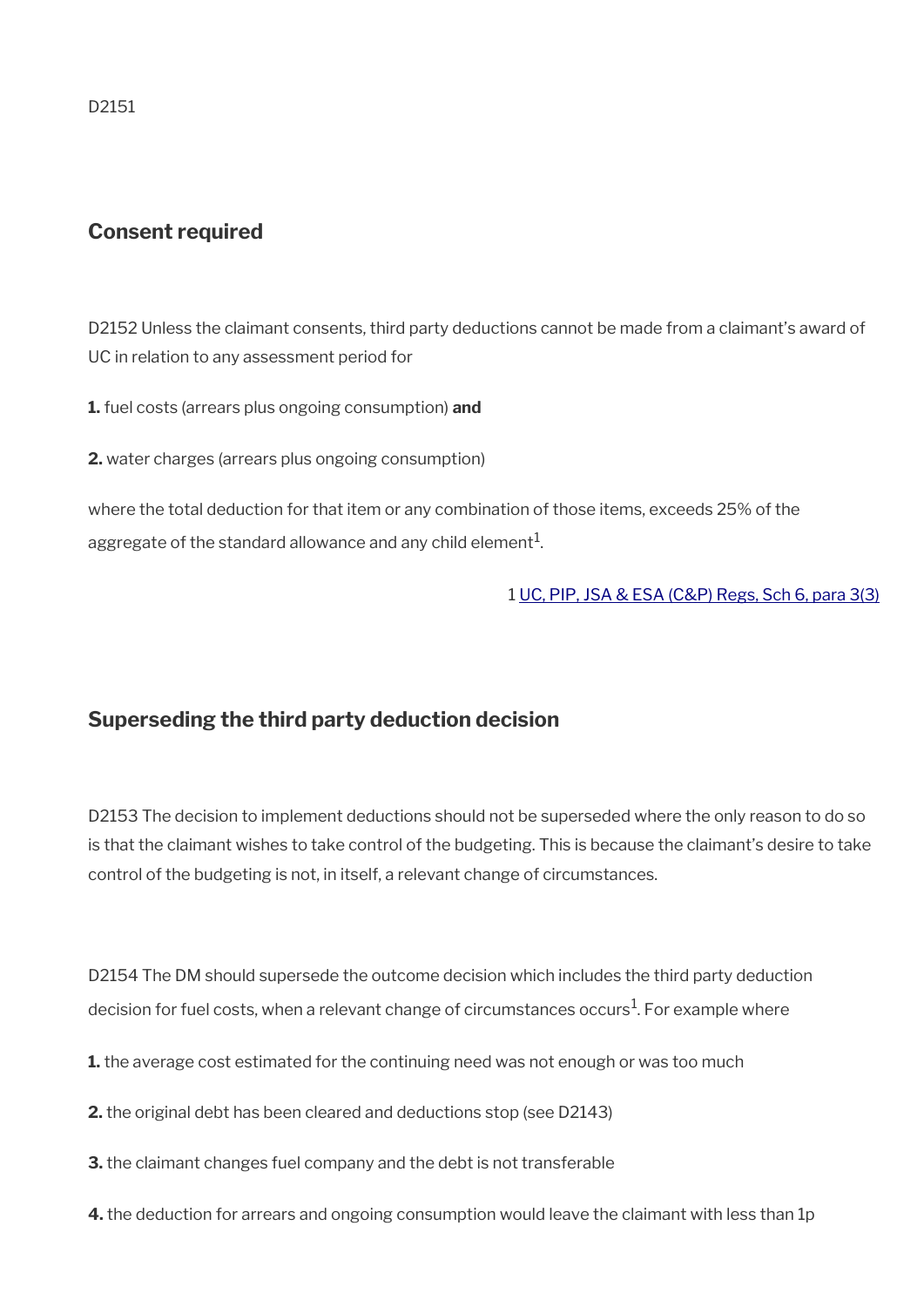**5.** the claimant withdraws the agreement permitting deductions in excess of 25% of the standard allowance applicable in the claimant's case (see D2152)

**6.** the claimant stops receiving a supply of fuel from the fuel company to whom payment is being made, for example where the supply has been disconnected due to meter interference. Or a claimant with deductions for gas may move to a house which is all electric

**7.** it is no longer in the interests of the family for deductions to continue.

**Note:** See ADM Chapter A4 for rules about effective date of supersession.

1 [SS Act 98, s 10,](https://www.legislation.gov.uk/ukpga/1998/14/section/10) [UC, PIP, JSA & ESA \(D&A\) Regs, reg 18](https://www.legislation.gov.uk/nisr/2016/221/regulation/18)

D2155 – D2164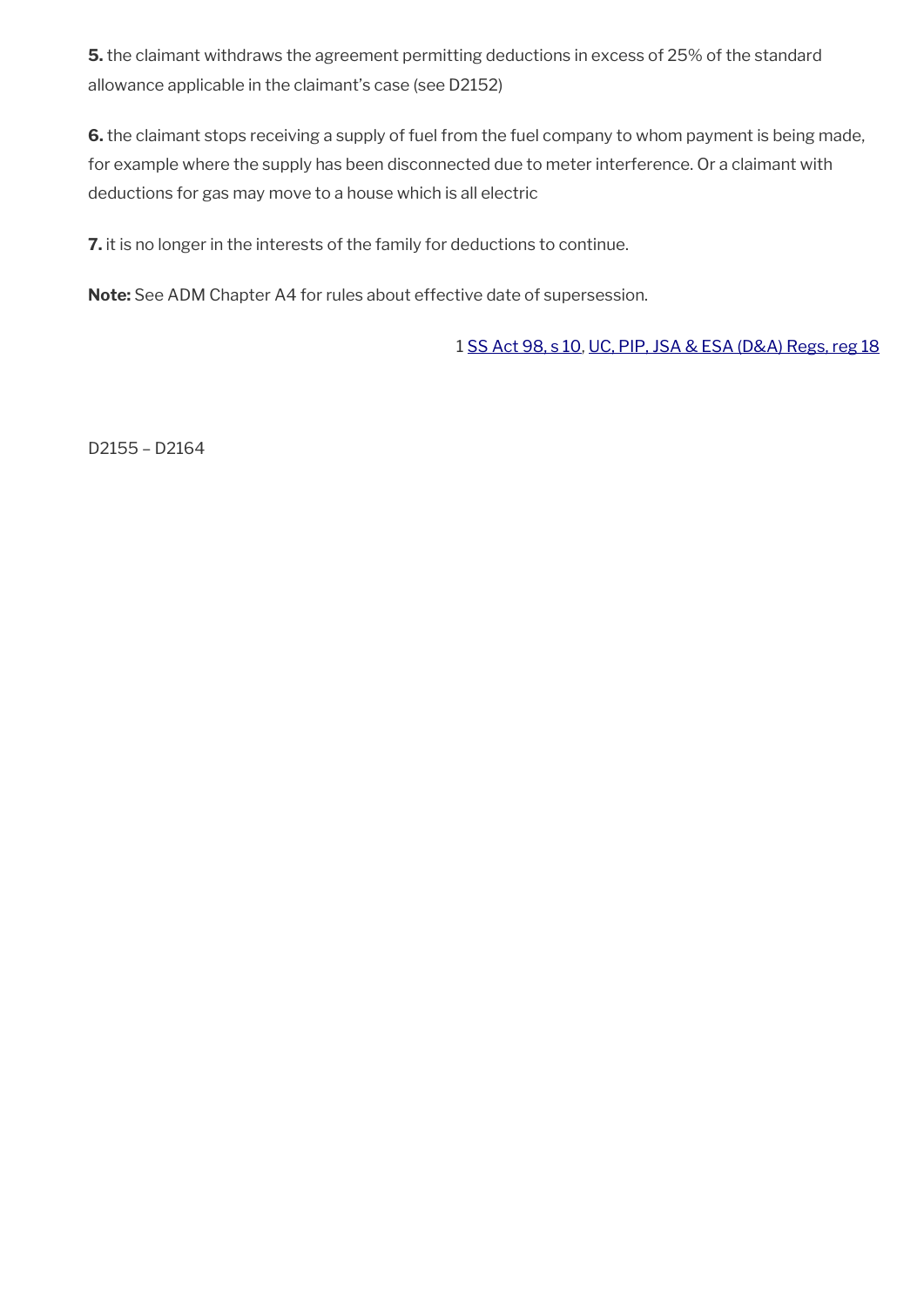# **Third party deductions for water charges – England, Wales & Scotland D2165 - D2239**

Definitions D2165 - D2168

[Rules for third party deductions](#page-17-0) D2169 - D2224

### **Definitions**

#### **Meaning of water charges**

D2165 Water charges means<sup>1</sup>

**1.** for England and Wales, any water or sewerage charges under prescribed legislation<sup>2</sup> and

**2.** for Scotland, any such charges established by Scottish Water under a charges scheme made under specified legislation $^3$ .

### 1 [UC, PIP, JSA & ESA \(C&P\) Regs, Sch 6, para 1](https://www.legislation.gov.uk/uksi/2013/380/schedule/6); 2 [Water Industry Act 1991, Part 5, Chapter 1;](https://www.legislation.gov.uk/ukpga/1991/56/part/V/chapter/I) 3 [Water Industry \(Scotland\) Act 2002, s 29A](https://www.legislation.gov.uk/asp/2002/3/section/29A)

#### **Meaning of Water Undertaker**

D2166 Water undertaker means<sup>1</sup>

**1.** in relation to any area in England and Wales, a company which has been appointed under specified legislation<sup>2</sup> to be the water or sewerage undertaker **or**

**2.** in respect of any area in Scotland, Scottish Water.

1 [UC, PIP, JSA & ESA \(C&P\) Regs, Sch 6, para 9\(9\);](https://www.legislation.gov.uk/uksi/2013/380/schedule/6) 2 [Water Industry Act 1991, s 6](https://www.legislation.gov.uk/ukpga/1991/56/section/6)

#### **Methods of charging**

D2167 Water charges can be made

**1.** with rent (see D2111 et seq)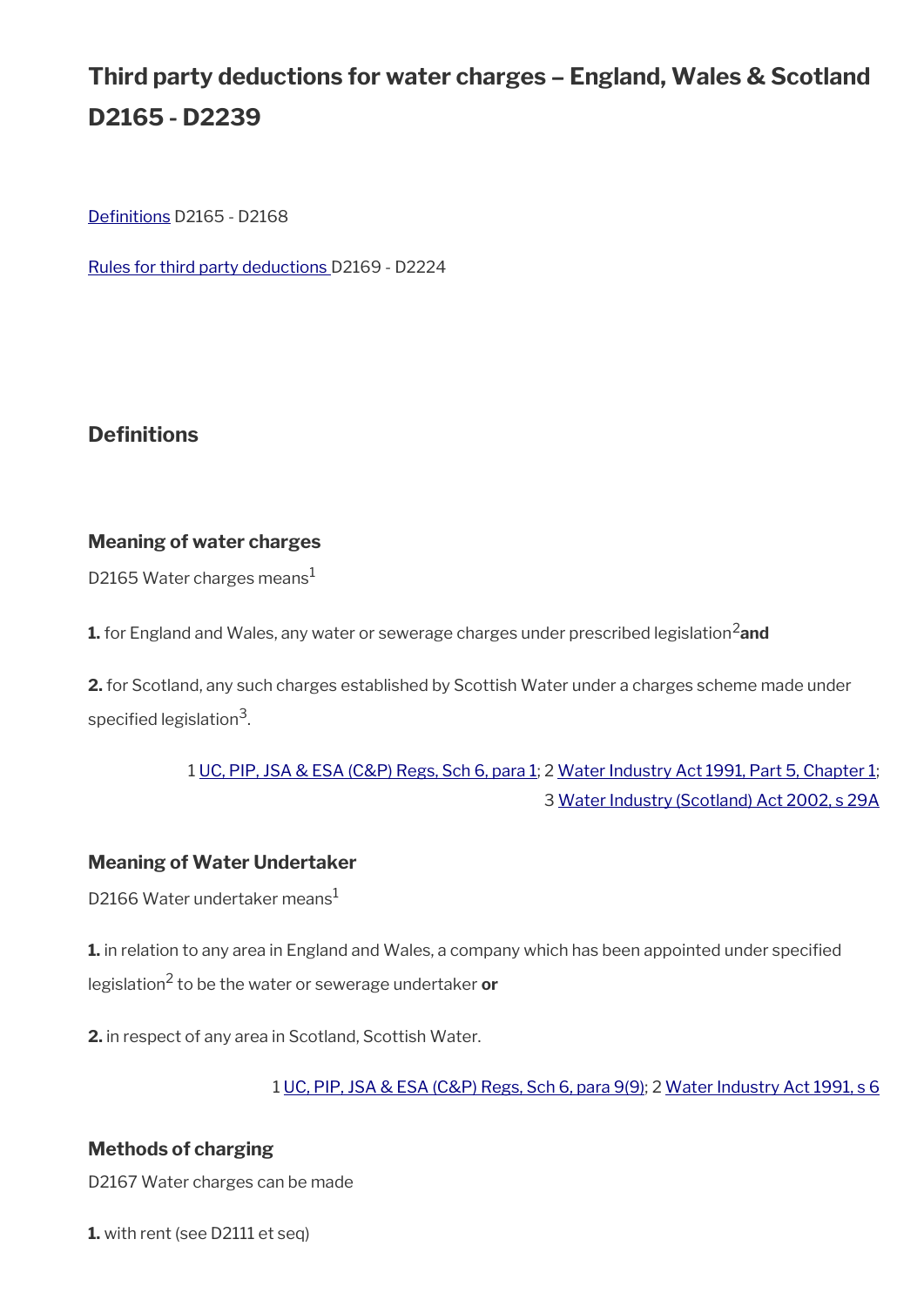**2.** by a meter (see D2173 **1.**)

**3.** by means other than a water meter (see D2173 **2.**)

D2168

### **Rules for third party deductions**

#### **Original debt**

D2169 Deductions may be made for water charges and paid direct<sup>1</sup>, if the claimant is in debt for water charges, including any charges for reconnection (the original debt) $^2$ .

#### 1 [UC, PIP, JSA & ESA \(C&P\) Regs, Sch 6, para 9\(1\)](https://www.legislation.gov.uk/uksi/2013/380/schedule/6); 2 [Sch 6, para 9\(2\)](https://www.legislation.gov.uk/uksi/2013/380/schedule/6)

D2170 Where deductions for water charges apply, subject to D2171 and D2174, the DM may<sup>1</sup>

**1.** deduct an amount from the claimant's award in accordance with D2175 to D2177 **and** 

**2.** pay it to

**2.1** the water undertaker to whom the payment is due **or**

**2.2** to the person or body authorised to collect water charges for that undertaker.

1 [UC, PIP, JSA & ESA \(C&P\) Regs, Sch 6, para 9\(3\)](https://www.legislation.gov.uk/uksi/2013/380/schedule/6)

D2171 Before the DM commences or re-commences deductions in respect of such a debt $<sup>1</sup>$ </sup>

**1.** the claimant's earned income **or**

**2.** in the case of joint claimants, their combined earned income

in relation to the previous assessment period, must not exceed the work allowance.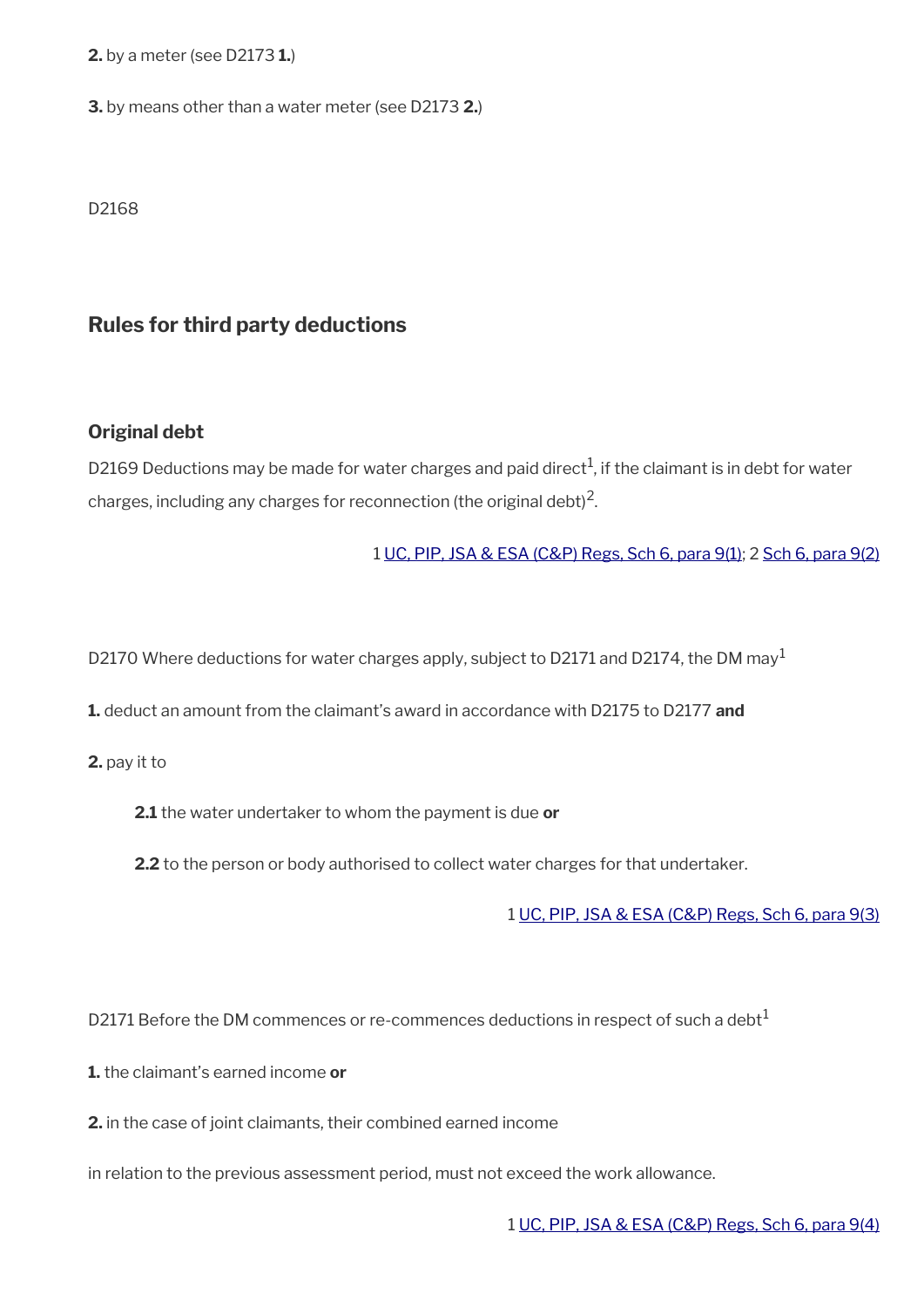D2172 Debt in this context includes disconnection and reconnection costs and any legal or other costs arising from that debt.

#### D2173

#### **When deductions should cease**

D2174 In relation to three assessment periods immediately preceding the date on which the next deduction could be made, deductions for water charges must stop $^1$ , if

**1.** the claimant's earned income **or**

**2.** in the case of joint claimants, their combined earned income

equals or exceeds the work allowance.

1 [UC, PIP, JSA & ESA \(C&P\) Regs, Sch 6, para 9\(5\)](https://www.legislation.gov.uk/uksi/2013/380/schedule/6)

#### **Amount to be deducted**

D2175 Where water charges are determined by a water meter<sup>1</sup>, the amount of the deduction, in relation to any assessment period, is

**1.** a amount equal to 5% of the standard allowance, until the original debt is discharged **and**

**2.** an additional amount which the DM estimates to be the average monthly cost necessary to meet the claimant's continuing need for water consumption.

#### 1 [UC, PIP, JSA & ESA \(C&P\) Regs, Sch 6, para 9\(6\)](https://www.legislation.gov.uk/uksi/2013/380/schedule/6)

D2176 Where water charges are determined by means other than a water meter $^1$ , the amount of third party deduction, in relation to any assessment period, under this paragraph is

1. the amount referred to in D2175 **1. and** 

2. an additional amount equal to the cost necessary to meet the continuing need for water consumption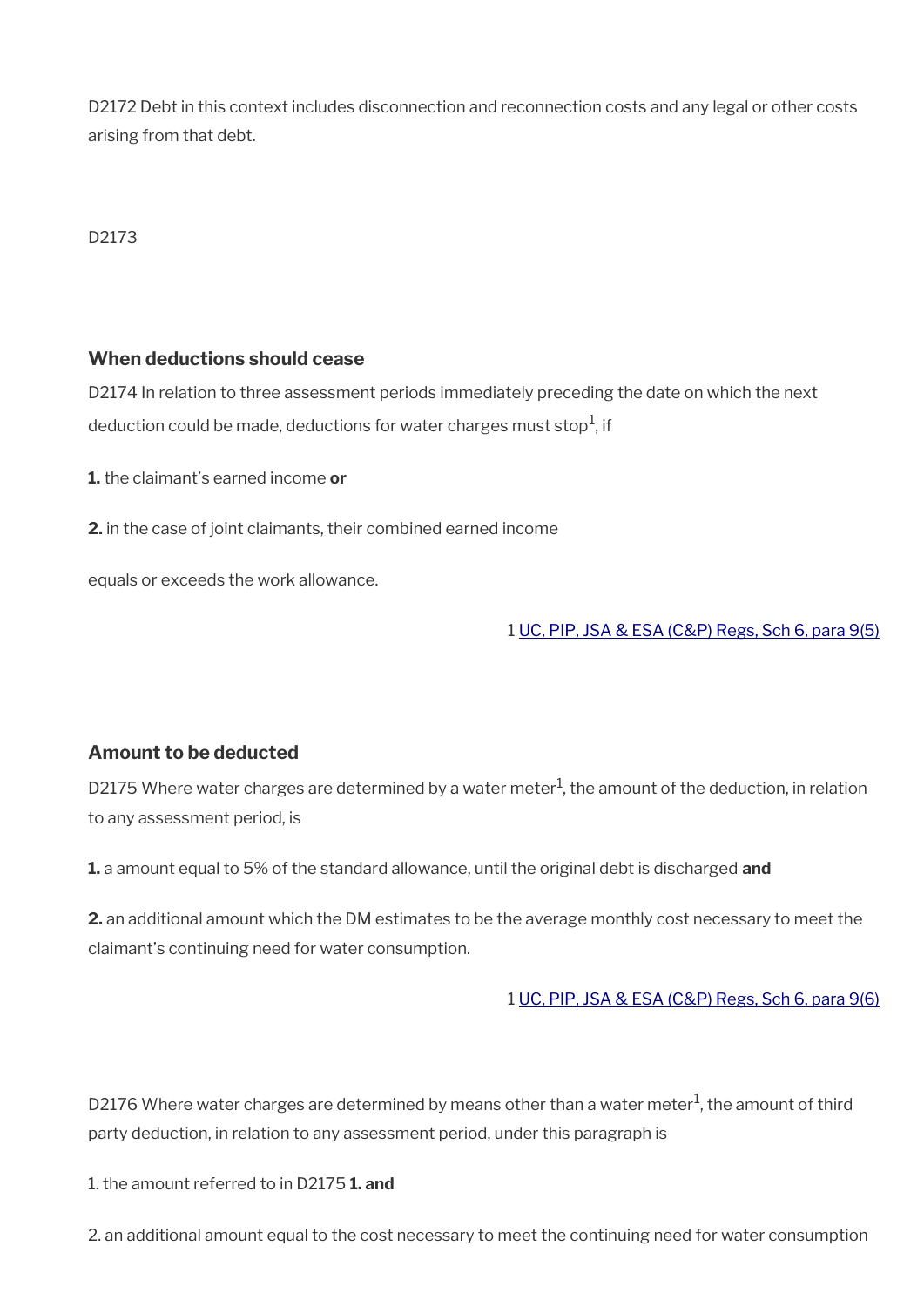in that assessment period.

#### 1 [UC, PIP, JSA & ESA \(C&P\) Regs, Sch 6, para 9\(7\)](https://www.legislation.gov.uk/uksi/2013/380/schedule/6)

D2177 Where the claimant is in debt to two water undertakers<sup>1</sup>

**1.** only one amount under D2175 **1. or** D2176 **1.** may be deducted **and**

**2.** a deduction in respect of the original debt for sewerage charges may only be made after the whole of the original debt for water has been paid **and**

**3.** deductions for continuing charges for both water and sewerage charges may be made at the same time.

1 [UC, PIP, JSA & ESA \(C&P\) Regs, Sch 6, para 9\(8\)](https://www.legislation.gov.uk/uksi/2013/380/schedule/6)

D2178 The DM should always use the amount in D2175 **1.** to clear the arrears, even where

**1.** there is a court order for a greater amount **or** 

**2.** the claimant asks that a higher amount be paid direct.

D2179 - D2180

#### **Original debt recovered**

D2181 Deductions for normal water consumption must cease when deductions for arrears of water charges ceases, for example when the arrears have been fully repaid.

#### **Joint tenants**

D2182 A claimant asking for third party deductions for water charges may be a joint tenant. If the claimant is liable for the debt the deduction should be

**1.** the actual or estimated monthly cost for consumption divided by the number of people named on the bill, whether they are claimants or not **and**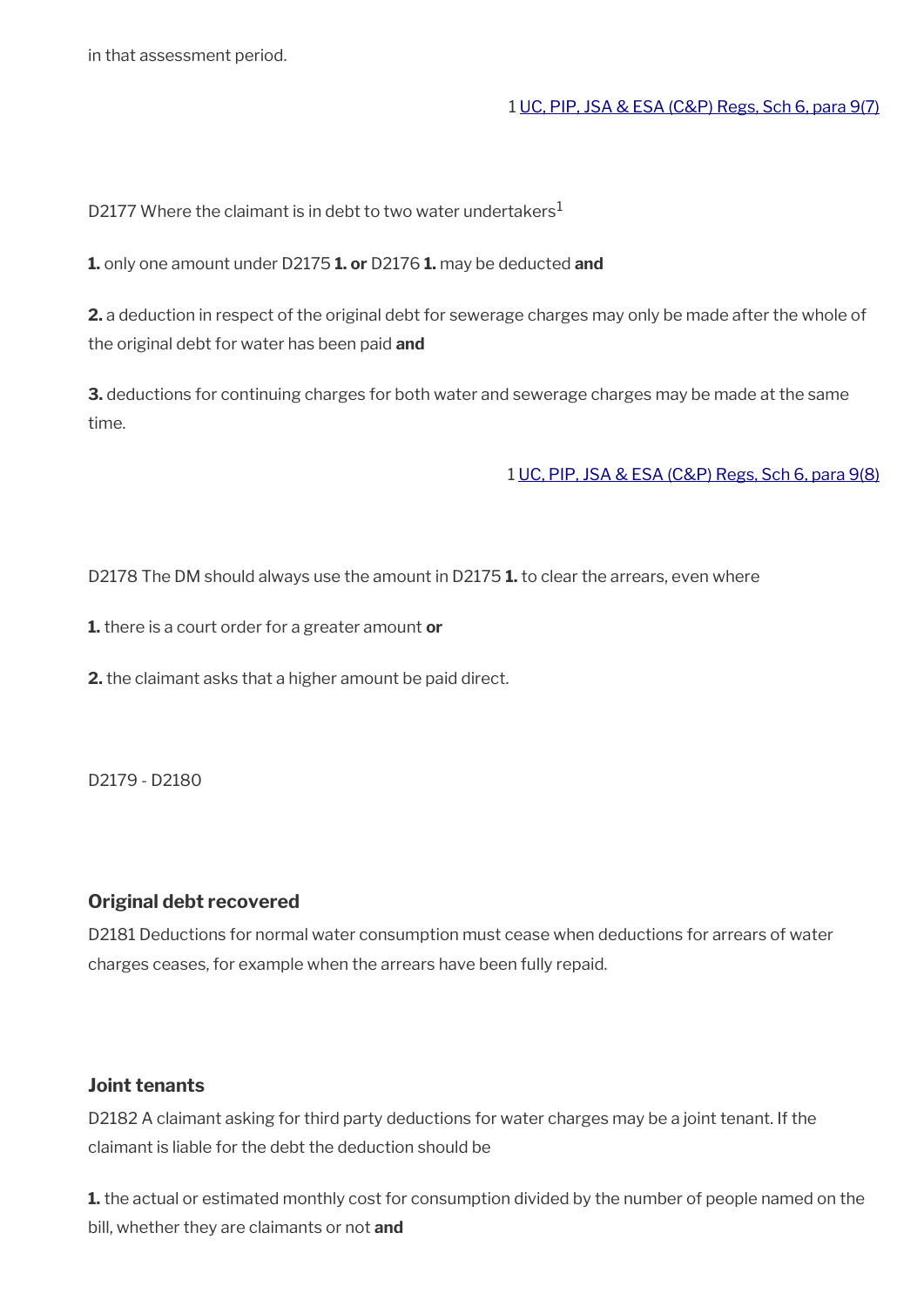**2.** the amount to be deducted to pay off any arrears (see D2175).

D2183 It is unusual to have more than one name on a bill. If the claimant is the only person named, the other tenants should pay their share of the bill to the claimant. If the claimant is not named on the bill, the claimant is not liable. The claimant should pay a share to the tenant who is named on the bill.

D2184

#### **Consent required**

D2185 Unless the claimant consents, third party deductions cannot be made from a claimant's award of UC in relation to any assessment period for

**1.** fuel costs (arrears plus ongoing consumption) **and**

**2.** water charges (arrears plus ongoing consumption)

where the total deduction for that item or any combination of those items, exceeds 25% of the aggregate of the standard allowance and any child element $^{\mathrm{1}}$ .

1 [UC, PIP, JSA & ESA \(C&P\) Regs, Sch 6, para 3\(3\)](https://www.legislation.gov.uk/uksi/2013/380/schedule/6)

D2186 The claimant's agreement should be obtained if the new total deductions exceed the level mentioned in D2185. Where the claimant has already consented to a total above that level, any increase will require the claimant's further consent.

D2187 – D2239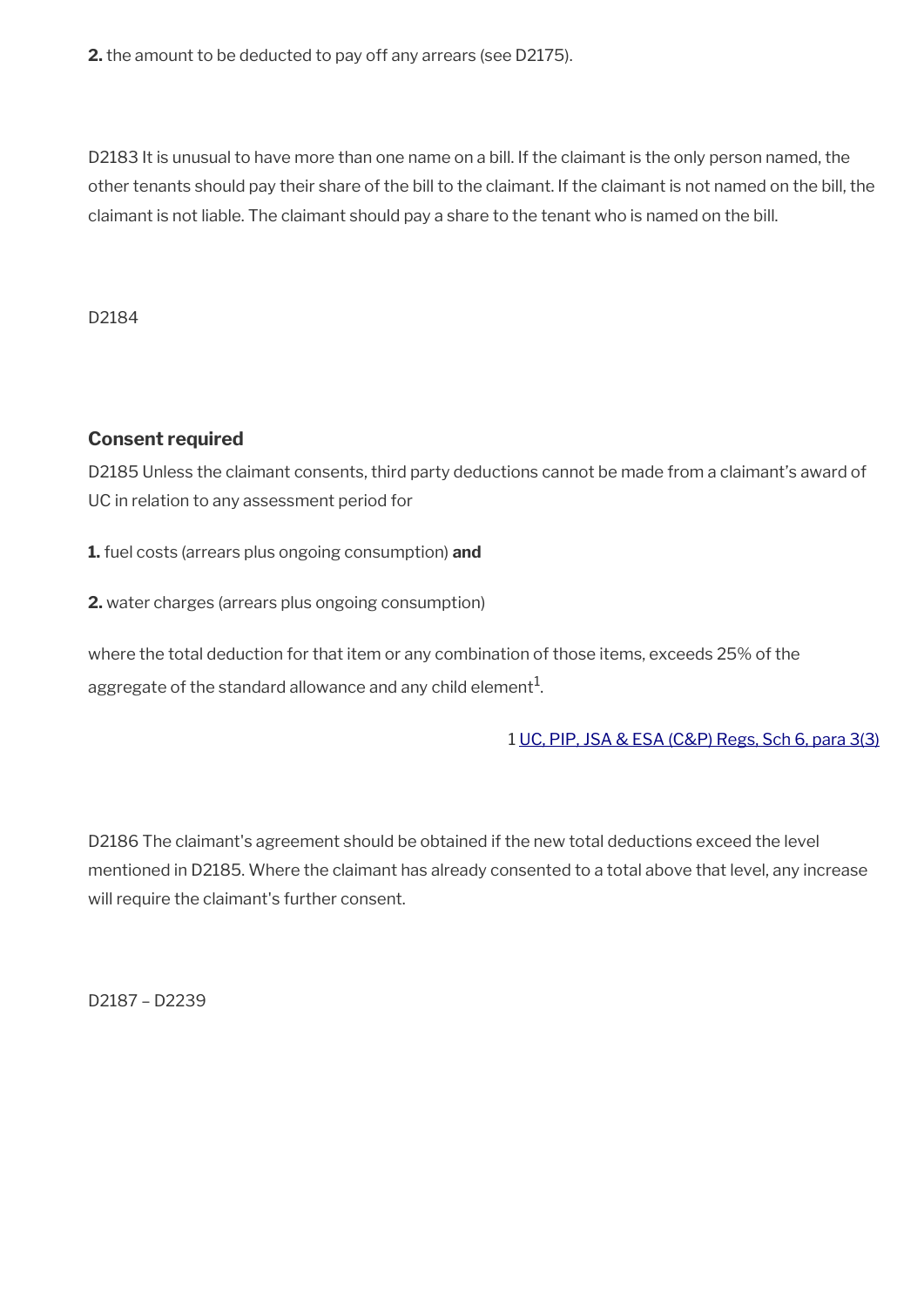# **Third party deductions for eligible loan deduction scheme (ELDS) D2240 - D2310**

[Introduction](#page-32-0) D2240 - D2259

Definitions D2260 - D2269

[Rules for deductions from UC](#page-34-0) D2270 - D2273

[Deductions from ESA or JSA](#page-35-0) D2274 - D2276

[Prevention of duplicate deductions D](#page-36-0)2277 - D2310

### <span id="page-32-0"></span>**Introduction**

D2240 The ELDS was introduced from 27.12.06. It is a scheme whereby repayment of loans made to claimants by certain lenders can be made by deductions from beneft.

D2241 The purpose of ELDS is to make low cost loans more accessible to those on low incomes who may not be able to use mainstream fnancial services. It aims to achieve this by reducing the debt recovery risk of lending to low income claimants.

D2242 – D2259

### **Definitions**

Eligible benefit

D2260 Eligible benefit means $<sup>1</sup>$ </sup>

**1.** UC **or**

**2.** new style JSA(hereafter referred to as JSA) **or**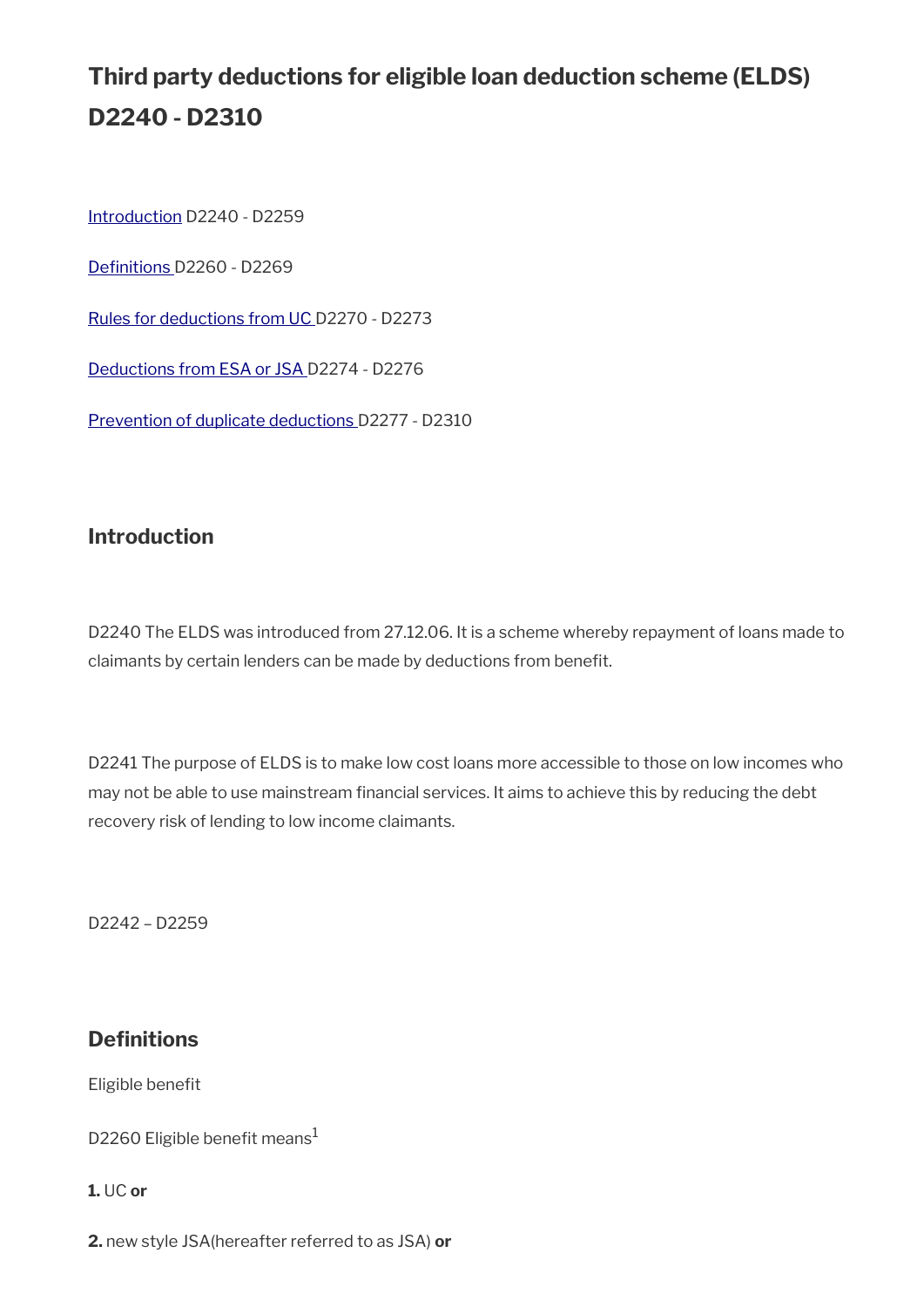**3.** new style ESA.(hereafter referred to as ESA)

**Note:** ADM chapter M1 contains guidance on the meaning of new style JSA and new style ESA.

1 [UC, PIP, JSA & ESA \(C&P\) Regs, Sch 6, para 11\(8\)\(a\) to \(c\)](https://www.legislation.gov.uk/uksi/2013/380/schedule/6)

#### **Eligible lender**

D2261 Eligible lender means<sup>1</sup>

**1.** a credit union within the meaning of specified legislation<sup>2</sup>or

**2.** one of the following bodies provided it is licensed under specified legislation<sup>3</sup>

**2.1** an Industrial or Provident Society registered under specified legislation<sup>4</sup>or

**2.2** a charitable institution within the meaning of specifed legislation5**or**

**2.3** a body entered on the Scottish Charity Register under specified legislation<sup>6</sup> **or** 

**3.** a community interest company within the meaning of specified legislation<sup>7</sup>

which may be determined by the Secretary of State as an appropriate body to which payments on behalf of the claimant may be made in respect of loans made by that body.

> [UC, PIP, JSA & ESA \(C&P\) Regs, Sch 6, para 11\(8](https://www.legislation.gov.uk/uksi/2013/380/schedule/6)); 2 [Credit Unions Act 1979, s 1;](https://www.legislation.gov.uk/ukpga/1979/34/section/1)  [Consumer Credit Act 1974](https://www.legislation.gov.uk/ukpga/1974/39/contents); 4 [Industrial and Provident Societies Act 1965, s 1;](https://www.legislation.gov.uk/uksi/1965/2051/article/1/made)  [Charities Act 1992, s 58\(1\)](https://www.legislation.gov.uk/ukpga/1992/41/section/58); 6 [Charities and Trustee Investment \(Scotland\) Act 2005, s 3;](https://www.legislation.gov.uk/asp/2005/10/section/3)  [Companies \(Audit, Investigations and Community Enterprise\) Act 2004, Part 2](https://www.legislation.gov.uk/ukpga/2004/27/part/2)

#### **Eligible loan**

D2262 An eligible loan is $^1$  a loan made by a lender to the borrower, who is at the time the loan was made, an eligible lender, **except** loans which are

- **1.** secured by a charge or pledge **or**
- **2.** for the purposes of business or self-employment **or**
- **3.** made by means of a credit card.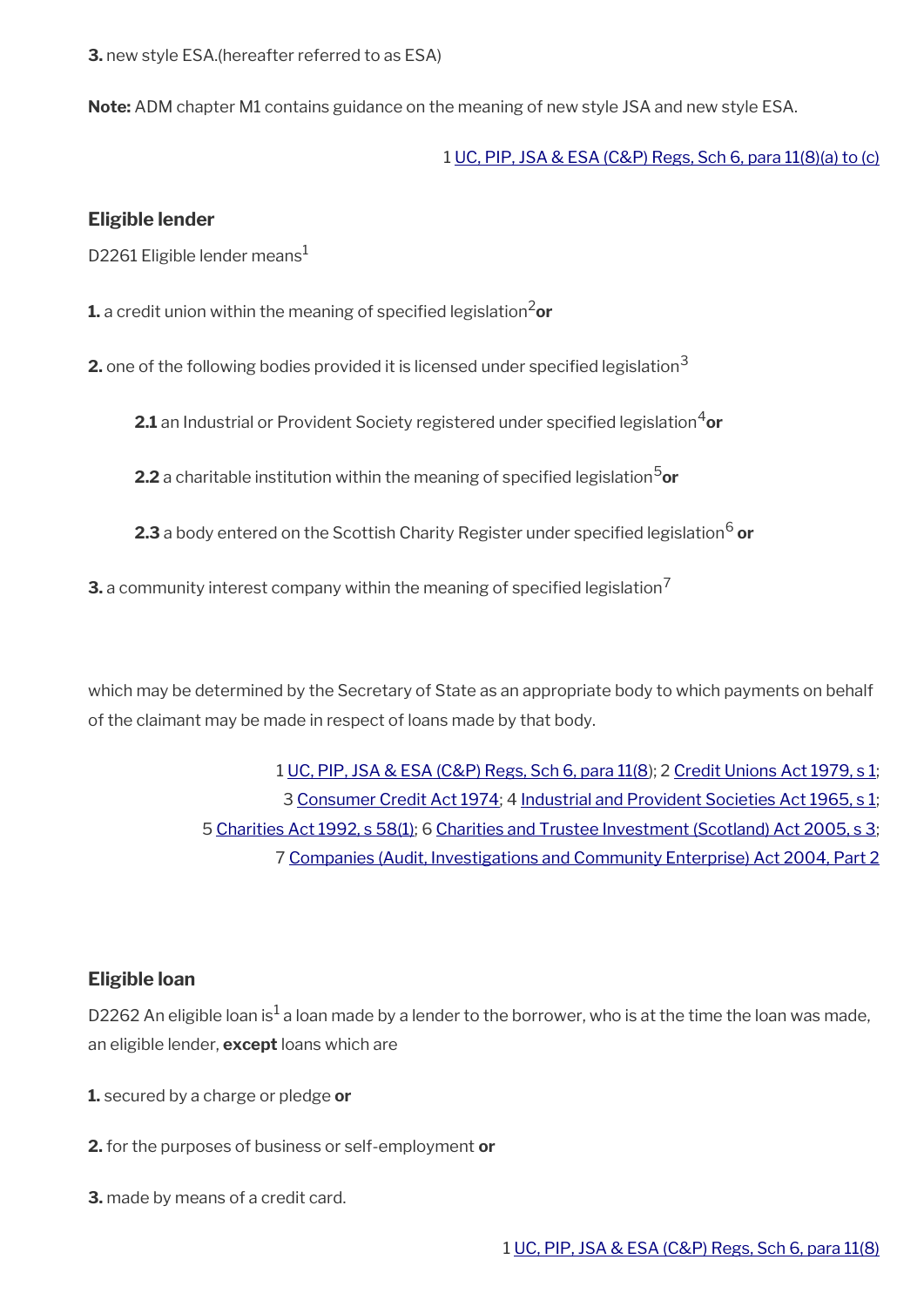### **Loan agreement**

D2263 Loan agreement means $^1$  an agreement between the eligible lender and the claimant in respect of an eligible loan.

1 [UC, PIP, JSA & ESA \(C&P\) Regs, Sch 6, para 11\(8\)](https://www.legislation.gov.uk/uksi/2013/380/schedule/6)

#### **5% of the personal allowance**

D2264 5% of the personal allowance means $^1$  in those cases where that percentage is not a multiple of 5 pence, the sum obtained by rounding that percentage to the next higher such multiple.

1 [UC, PIP, JSA & ESA \(C&P\) Regs, Sch 6, para 11\(8\)](https://www.legislation.gov.uk/uksi/2013/380/schedule/6)

D2265 – D2269

### <span id="page-34-0"></span>**Rules for deductions from UC**

D2270 The DM may make deductions from UC where in any assessment period, the claimant is in arrears in respect of a loan agreement entered into (whether solely or jointly) with an eligible lender in respect of an eligible loan1.

1 [UC, PIP, JSA & ESA \(C&P\) Regs, Sch 6, para 11\(1\)](https://www.legislation.gov.uk/uksi/2013/380/schedule/6)

D2271

#### **Amount of deduction**

D2272 Where the claimant has an award of UC, the DM may<sup>1</sup>

**1.** deduct, in relation to any assessment period referred to in D2271 **1.**, an amount from the claimant's UC equal to 5% of the standard allowance **and**

**2.** pay that amount to the eligible lender towards discharging the amount owing under the loan agreement.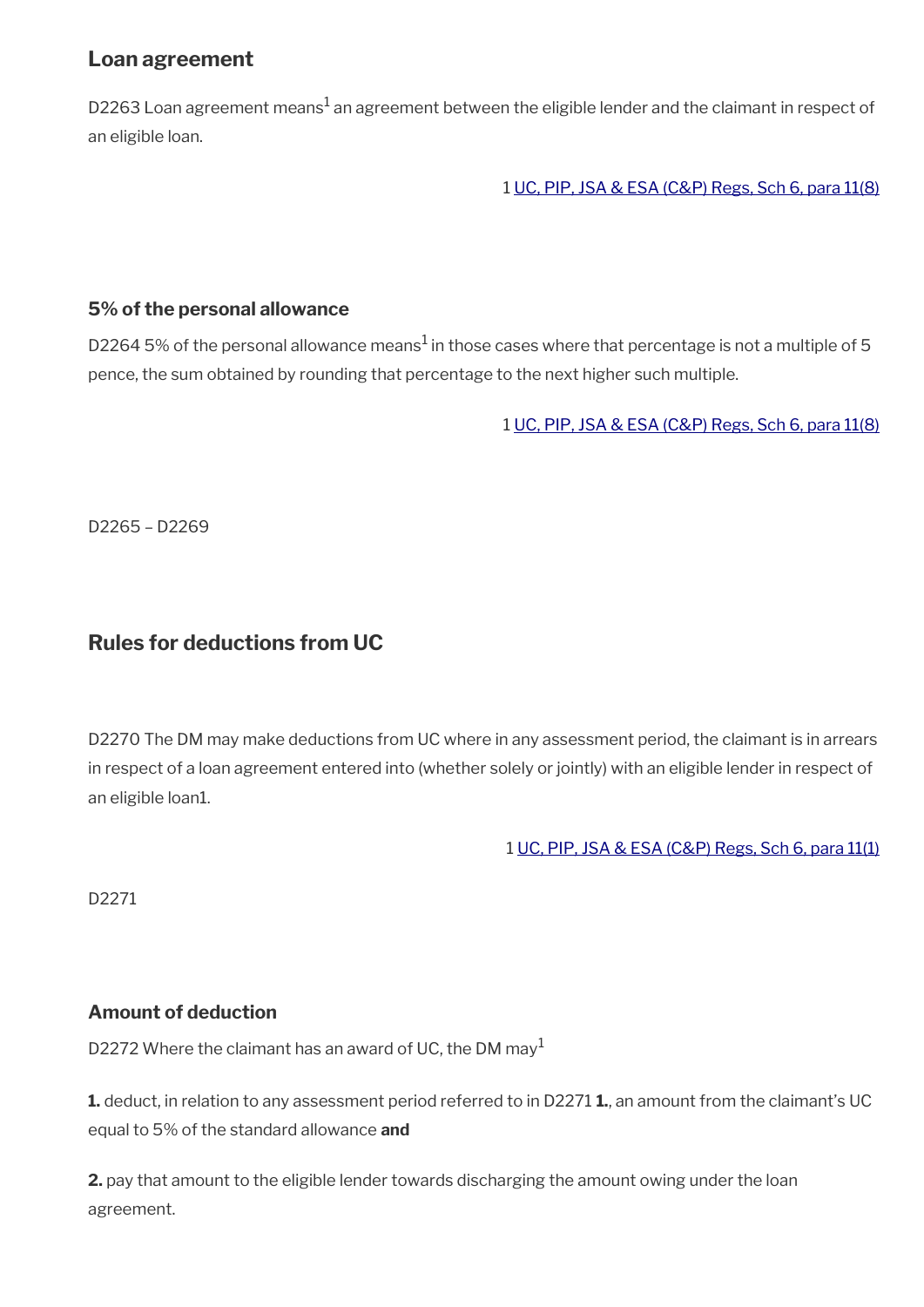D2273

### <span id="page-35-0"></span>**Deductions from ESA or JSA**

#### **When there is insufficient UC in payment**

D2274 No deductions may be made from the claimant's UC, in relation to that assessment period, where<sup>1</sup>

**1.** the amount of the claimant's UC is insuffcient to enable such a deduction to be made **and**

**2.** the claimant has been awarded ESA or JSA

but instead, deductions may be made from the claimant's ESA or JSA, at a weekly amount equal to 5% of the personal allowance for a single claimant aged not less than 25, and pay that amount to the eligible lender.

#### 1 [UC, PIP, JSA & ESA \(C&P\) Regs, Sch 6, para 11\(5\)](https://www.legislation.gov.uk/uksi/2013/380/schedule/6)

#### **Example**

Judith and Nora make a joint claim to UC (both are over the age of 25). Judith is entitled to JSA of £71.70 per week. As Nora has part-time earnings, their UC is £12.00 per month. The DM receives an application from an eligible lender for a deduction to be made under ELDS. The DM calculates that the amount of a 5% deduction in relation to the claimant's standard allowance of UC would be £24.50 (5% of £489.06 – rounded up to next 5 pence). As there is insufficient UC in payment to enable the monthly deduction to be made, the DM determines that the deduction may be made from Judith's weekly award of JSA (i.e. £3.60 per week).

#### **When there is no award of UC**

D2275 Where the claimant has not been awarded UC, but has an award of  $1$ 

#### **1.** ESA **or**

#### **2.** JSA

the DM may deduct a weekly amount equal to 5% of the personal allowance for a single claimant aged not less than 25 from any such award, and pay that amount to the eligible lender.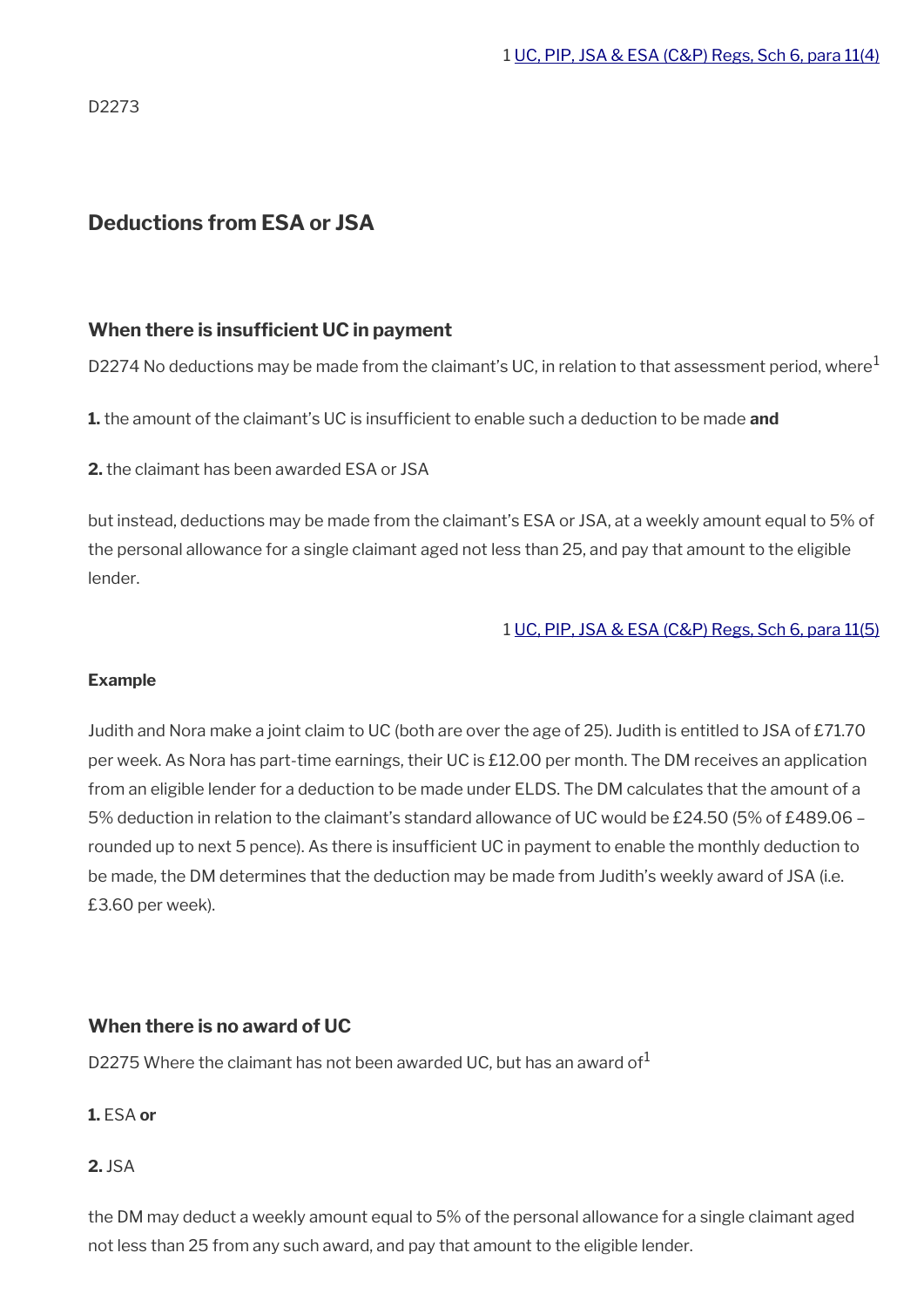#### **Example**

Alfie and Denise make a joint claim to UC. They live with Denise's parents. Alfie is entitled to JSA of £71.70 per week. Denise is in receipt of CA of £59.75 per week. As both JSA and CA are both taken fully into account when calculating UC, no UC is payable. The DM receives an application from an eligible lender for deductions to be made under the ELDS and decides that the deduction can be made from Alfie's JSA.

D2276 The DM should not take deductions from ESA or JSA if it reduces the amount payable to the claimant to less than 10 pence $^{\rm 1}$ .

1 [UC, PIP, JSA & ESA \(C&P\) Regs, Sch 6 , para 11\(7\)](https://www.legislation.gov.uk/uksi/2013/380/schedule/6)

### <span id="page-36-0"></span>**Prevention of duplicate deductions**

D2277 Where the borrower is in receipt of

**1.** UC **or**

**2.** new style ESA **or**

**3.** new style JSA

no deduction will be made from an eligible benefit paid under specified legislation $^{\rm 1}$ , unless the amount of beneft at **1.**, **2.** or **3.** is insuffcient to meet the deduction (see DMG 33821 (IS/JSA(IB)) and DMG 46584 (ESA)).

1 SS (C&P) Regs, Sch 9, para 7C(2)

#### **Example**

Petra is entitled to CA of £59.75 per week and UC of £197.33 per month. The DM receives an application from an eligible lender for deductions under ELDS and calculates 5% of Petra's standard allowance of UC as being £15.58. The DM decides that the deduction should be taken from Petra's UC as there is sufficient UC in payment to meet the deduction.

D2278 – D2310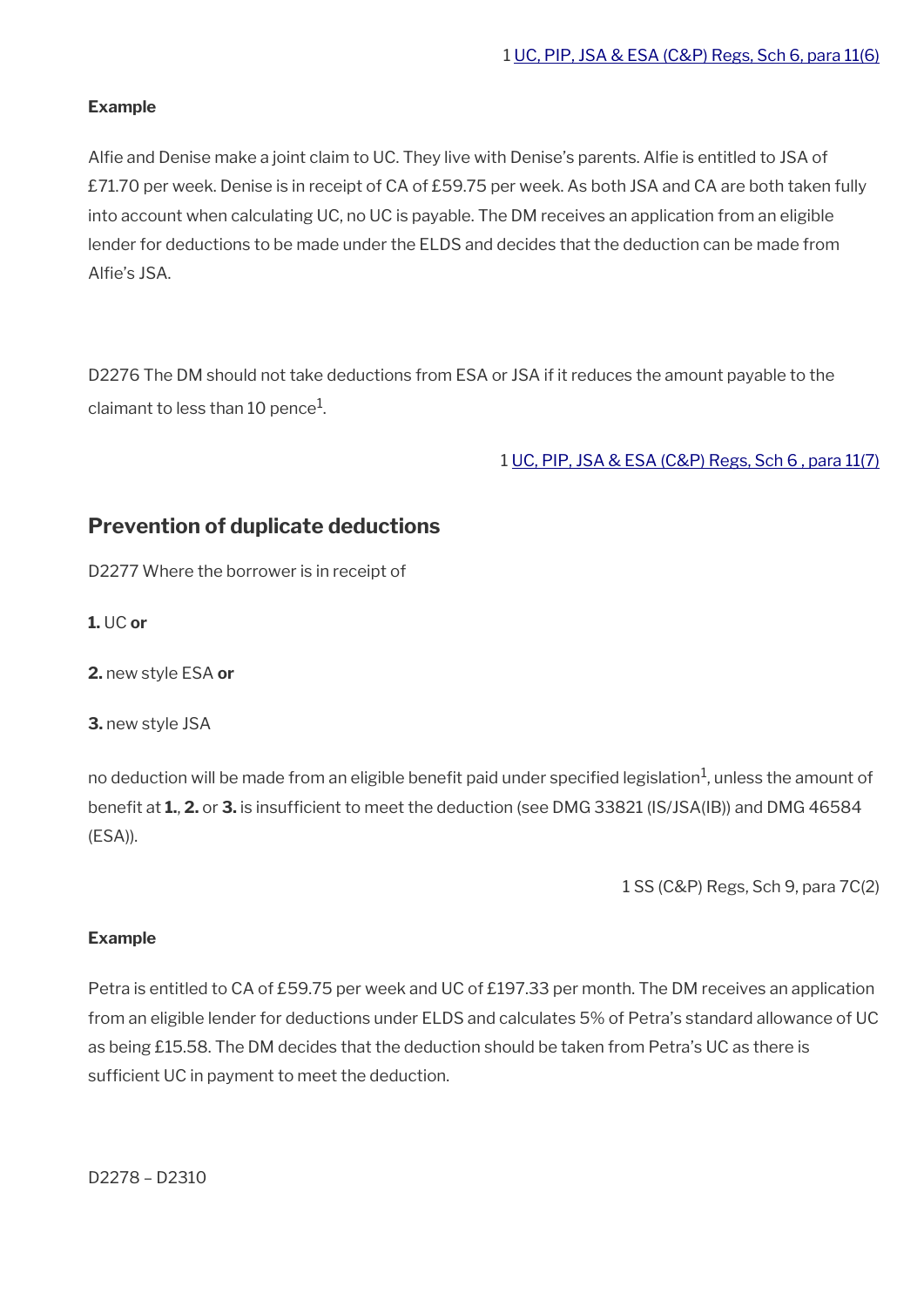# **Third party deductions for integration loan scheme D2311 - D2340**

[Introduction](#page-37-0) D2311 - D232

Definitions D2321

Rules for deductions from benefit D2322 - D2340

### <span id="page-37-0"></span>**Introduction**

D2311 The Integration Loan Scheme is a HO designed initiative to help individuals and their dependants settle into the community following a decision to grant them refugee status or humanitarian protection in the UK. The initiative is intended to provide interest free loans $^1$  to buy goods and services which will assist integration (e.g. essential household items, training) to certain groups.

1 [The Integration Loans for Refugees and Others Regulations 2007, SI 2007 No. 1598](https://www.legislation.gov.uk/uksi/2007/1598/contents/made)

D2312 The Integration Loan Scheme replaces the refugee back payment scheme which ceased on 14.6.07. The new scheme commenced on 11.6.07.

D2313 The HO will deal with loan applications and decide who is eligible and the amount to be awarded. Payment of the loan and subsequent recovery action will be undertaken by Debt Management.

D2314 Deductions for the Integration Loan Scheme will be subject to normal third party deduction rules on maximum number of deductions (see D2025), and are included in the priority order (see D2043).

D2315 – D2320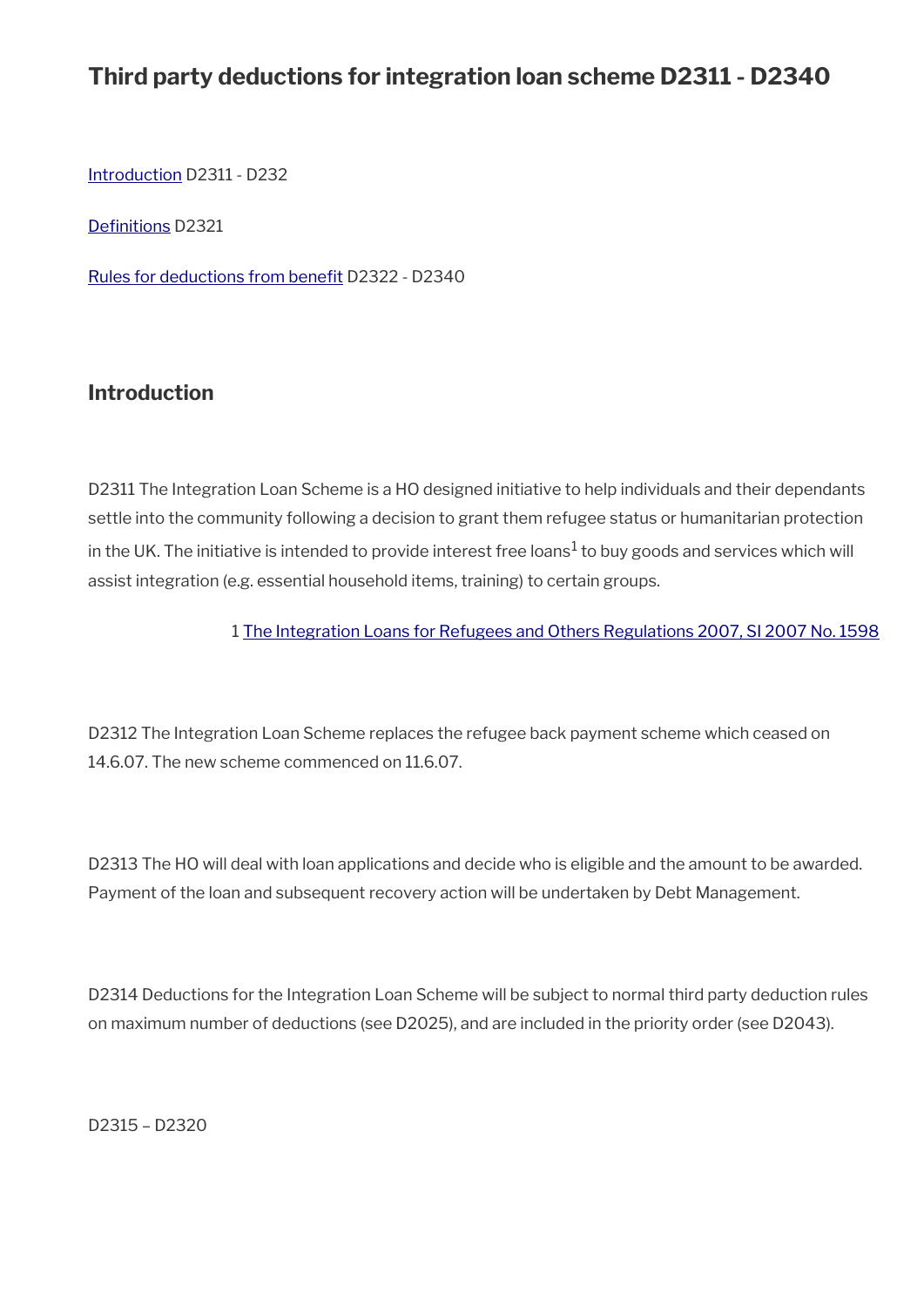### **Definitions**

### **Integration loan - recoverable by deductions from UC**

D2321 Integration loan which is recoverable by deductions means $^1$  an integration loan made under specified legislation<sup>2</sup> which is recoverable from the claimant by deductions from UC under that specified legislation.

> 1 [UC, PIP, JSA & ESA \(C&P\) Regs, Sch 6, para 12\(4\);](https://www.legislation.gov.uk/uksi/2013/380/schedule/6) 2 [The Integration Loans for Refugees and Others Regs 2007, reg 9](https://www.legislation.gov.uk/uksi/2007/1598/regulation/9/made)

### **Rules for deductions from beneft**

D2322 Deductions for Integration loans may be applied where the claimant has an integration loan which is recoverable by deductions $^{\rm 1}$ .

1 [UC, PIP, JSA & ESA \(C&P\) Regs, Sch 6, para 12\(1\)](https://www.legislation.gov.uk/uksi/2013/380/schedule/6)

D2323

## **Amount of deduction**

D2324 The rate of deduction for the Integration Loan Scheme, in any assessment period, is an amount equal to 5% of the standard allowance $^{\rm 1}$ .

#### 1 [UC, PIP, JSA & ESA \(C&P\) Regs, Sch 6, para 12\(4\)](https://www.legislation.gov.uk/uksi/2013/380/schedule/6)

D2325 Couples may take out a joint loan and so have joint liability for repayment of the debt<sup>1</sup>. If the couple separate, deductions can be taken from either partner. The HO will be responsible for deciding the liability of joint loan applicants who separate.

1 [The Integration Loans for Refugees and Others Regulations 2007, SI 2007 No. 1598](https://www.legislation.gov.uk/uksi/2007/1598/contents/made)

D2326 The claimant should be left with at least 1p UC after third party deductions have been made $^1\!$ 

1 [UC, PIP, JSA & ESA \(C&P\) Regs, Sch 6, para 3\(1\)\(a\)](https://www.legislation.gov.uk/uksi/2013/380/schedule/6)

D2327 – D2340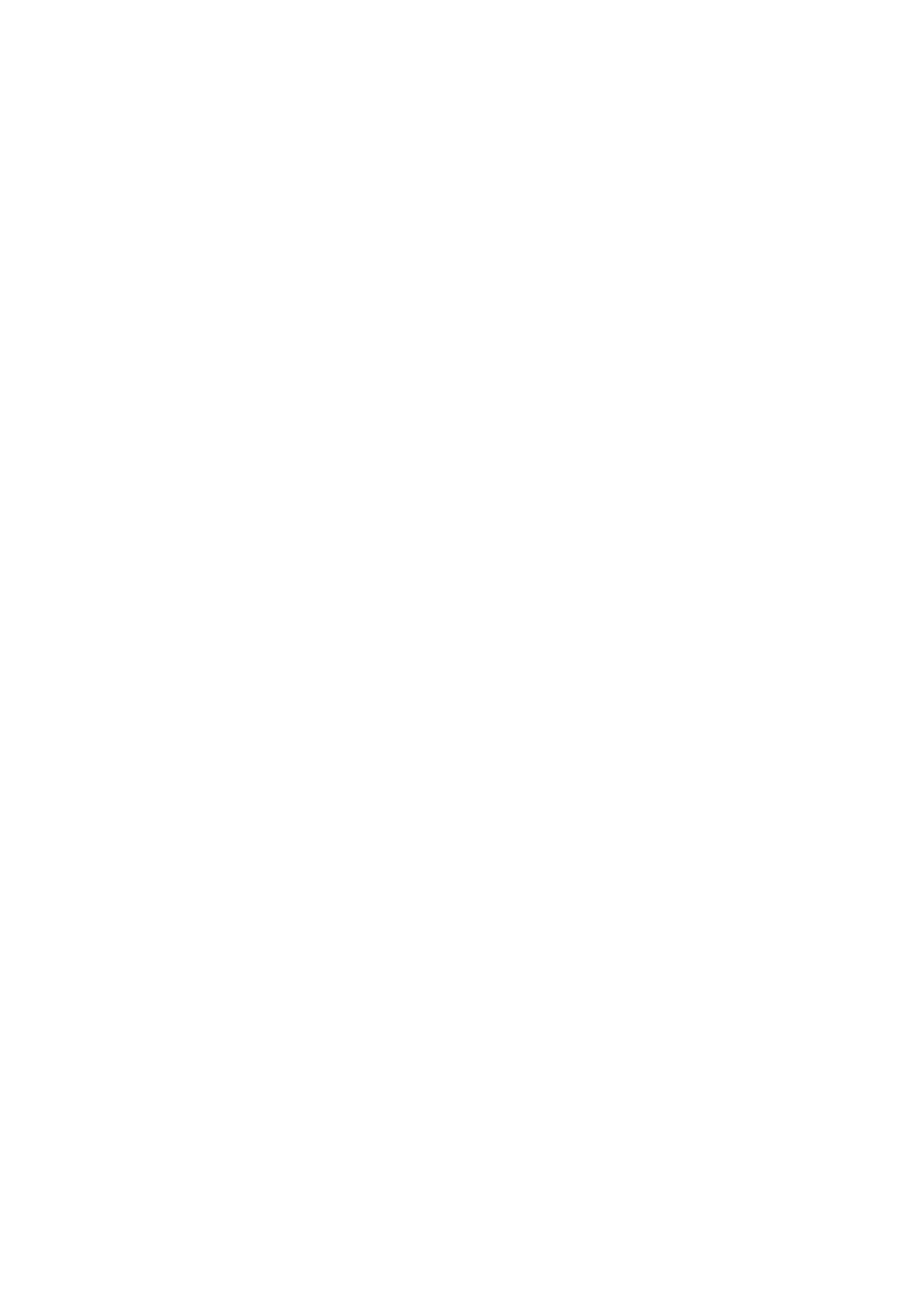# **Third party deductions for fines D2341 - D2380**

[Introduction D](#page-32-0)2341

[Application for deductions](#page-40-0) D2342 - D2348

[Can a deduction be made?](#page-42-0) D2349 - D2365

[Further applications](#page-46-0) D2366 - D2380

#### **Introduction**

D2341 A court may, after enquiring into an offender's means, find that an offender is claiming UC, new style JSA or new style ESA. The court may then request deductions for payment of an offender's fines, costs, a compensation order or a confiscation order $^1$ . Deductions for fines may be made from

1. UC **or**

2. new style JSA (hereafter referred to as JSA) **or**

3. new style ESA.(hereafter referred to as ESA)

**Note:** ADM chapter M1 contains guidance on the meaning of new style JSA and new style ESA.

1 [Fines \(Deductions from IS\) Regs 92, reg 2](https://www.legislation.gov.uk/uksi/1992/2182/regulation/2)

### <span id="page-40-0"></span>**Application for deductions**

D2342 An application can be made by  $1$  any

1. magistrates court or fines officer in England and Wales or

**2.** court in Scotland.

1 [Fines \(Deductions from IS\) Regs 92, regs 1\(2\)](https://www.legislation.gov.uk/uksi/1992/2182/regulation/1) & [2\(1\)](https://www.legislation.gov.uk/uksi/1992/2182/regulation/2)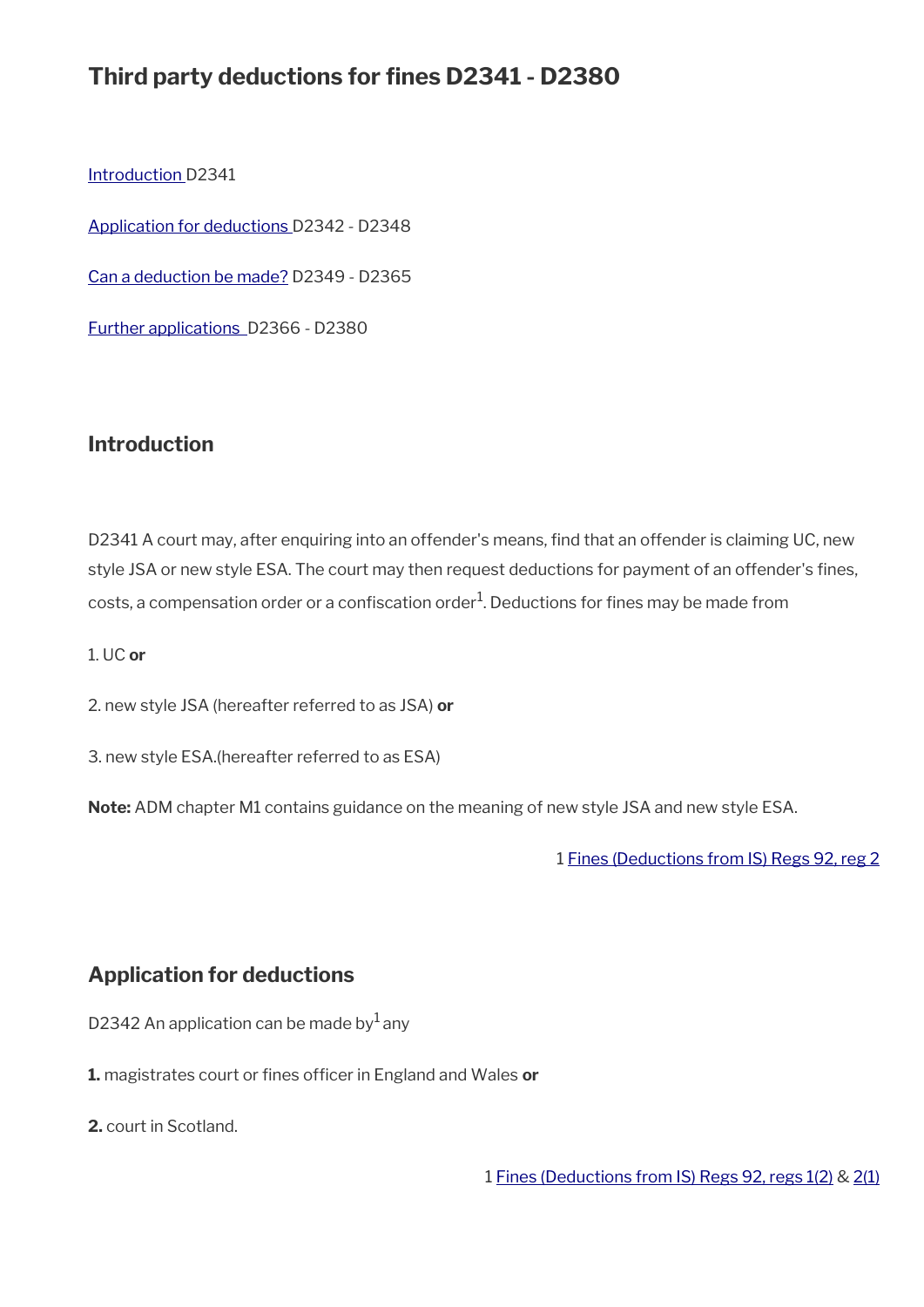D2343 Fines officer<sup>1</sup> means the officer of the court responsible for enforcing payment of the sum due.

1 [Courts Act 2003](https://www.legislation.gov.uk/ukpga/2003/39/contents)

D2344 It is an offence $^1$  to fail to provide information essential to making a deduction from benefit application. This offence can only be established where the offender fails to provide prescribed information $^2$  and is applicable in England and Wales only.

1 [Courts Act 2003, s 96](https://www.legislation.gov.uk/ukpga/2003/39/section/96); 2 [Fines \(Deductions from IS\) Regs 92](https://www.legislation.gov.uk/uksi/1992/2182/contents)

D2345 From 18.12.04 in England and Wales legislation was amended<sup>1</sup> so that the court may require that the offender provide

- **1.** their full name
- **2.** their full address
- **3.** their date of birth
- **4.** their NI number **and**
- **5.** the name of the benefits to which they are entitled

Note: In this context benefits means UC, JSA or ESA.

#### 1 [Fines \(Deductions from IS\) Regs 92, reg 2A](https://www.legislation.gov.uk/uksi/1992/2182/regulation/2A)

D2346 A court can transfer fines, costs, confiscation orders or compensation orders to another court. The receiving court is then responsible for recovery and may apply for third party deductions. However in some cases a court can retain responsibility for collection of the fine when the offender moves outside the area. An application can include more than one fine or compensation order, or combination of both.

D2347 From 3.7.06 in England and Wales DMs need to be aware that deductions for fines can be considered without the offender's consent or existing default in cases where there is an element of compensation in the court order $^1\!\!$ .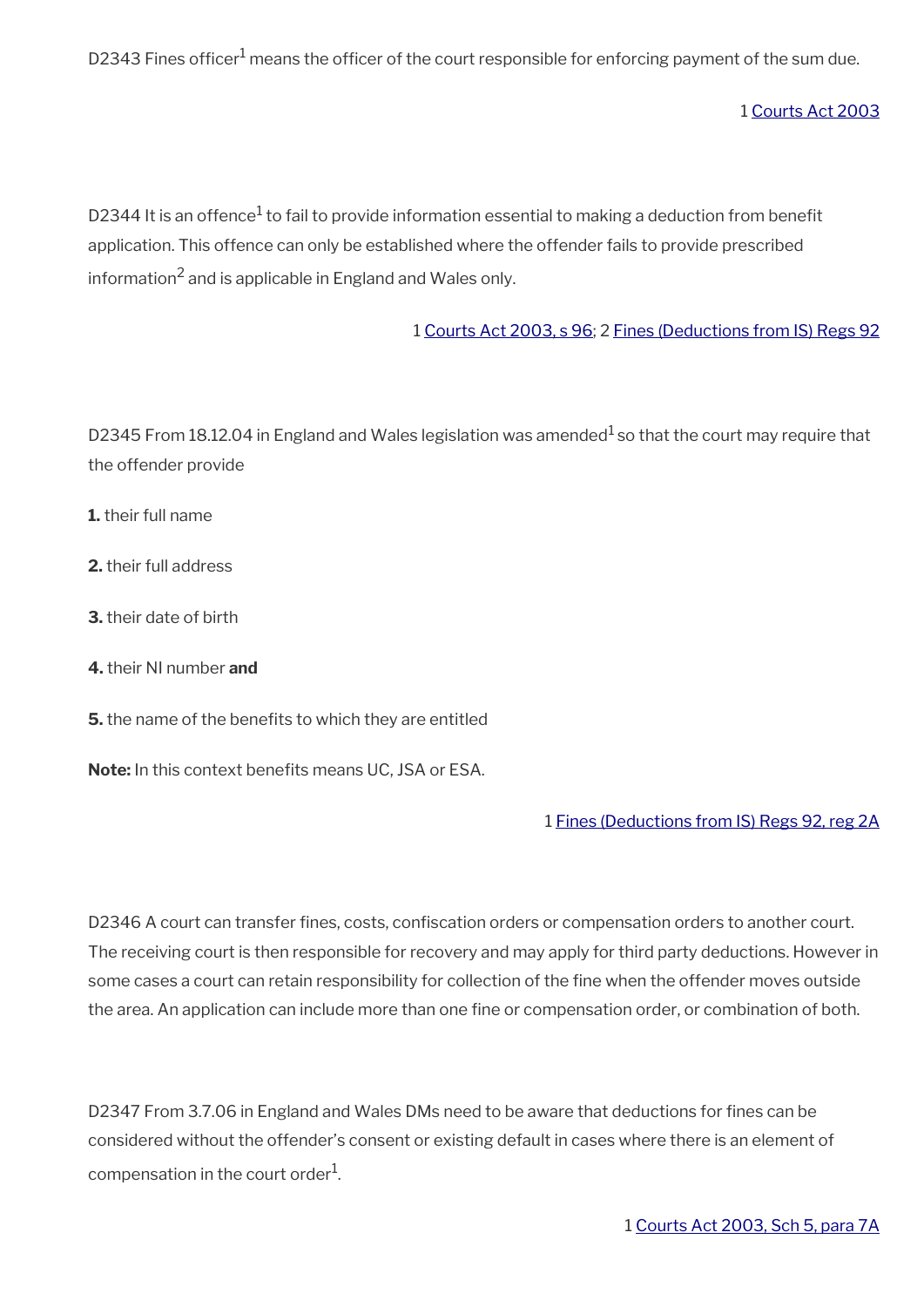### **Contents of application**

D2348 The DM must be able to identify the claimant from the details on the application for deductions, which should include $1$ 

- **1.** the name, address and if known the date of birth of the offender
- **2.** the date when the fine was imposed or the compensation order made
- **3.** the name and address of the court concerned
- **4.** the amount of the fine or compensation order
- **5.** the date on which the application is made
- **6.** the date on which the court enquired into the offender's means
- **7.** in England and Wales, whether the offender
	- **7.1** is an existing defaulter and his existing default cannot be disregarded
	- **7.2** has consented to the making of the application<sup>2</sup>or
	- **7.3** is in default on a collection order

**8.** in Scotland, whether the offender has defaulted in paying the fine, compensation order or any instalment of either.

**Note:** The validity of an application is a matter for the DM.

1 [Fines \(Deductions from IS\) Regs 92, reg 3](https://www.legislation.gov.uk/uksi/1992/2182/regulation/3); 2 [Courts Act 2003, Part 3,](https://www.legislation.gov.uk/ukpga/2003/39/part/3) [Sch 5](https://www.legislation.gov.uk/ukpga/2003/39/schedule/5)

<span id="page-42-0"></span>**Can a deduction be made?**

### **UC, JSA or ESA**

D2349 A decision will be made on

**1.** whether there is enough benefit in payment and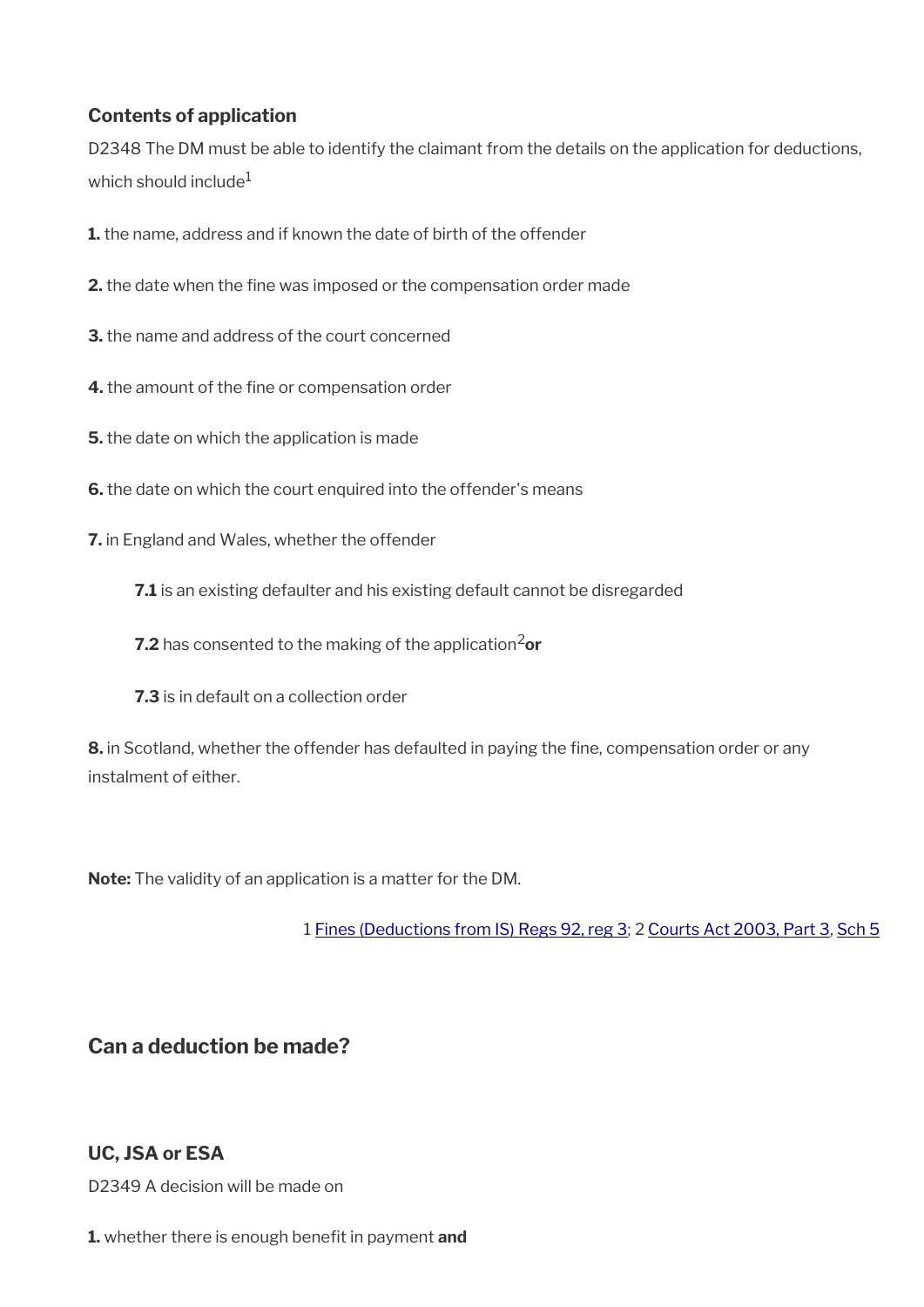**2.** the priority order for deductions **and** 

**3.** the rate of deductions.

D2350 The court can withdraw an application at any time.

#### **UC**

D2351 No more than 3 third party deductions from UC may be in effect at any one time $^1\!$ 

#### 1 [UC, PIP, JSA & ESA \(C&P\) Regs, Sch 6, para 3\(1\)\(b\)](https://www.legislation.gov.uk/uksi/2013/376/schedule/6)

D2352 Subject to D2353 and D2355, where an application is received from the court in respect of an offender, the DM may deduct from UC, the relevant sum and pay that sum to the courts towards satisfaction of the fine, or the sum required to be paid by compensation order $^1$ .

1 [Fines \(Deductions from IS\) Regs 92, reg 4\(1A\)](https://www.legislation.gov.uk/uksi/1992/2182/regulation/4)

D2353 No amount may be deducted under D2352 where it would reduce the amount of UC payable to the offender to less than 1 penny $^{\rm 1}$ .

1 [Fines \(Deductions from IS\) Regs 92, reg 4\(1B\)](https://www.legislation.gov.uk/uksi/1992/2182/regulation/4)

D2354 The relevant sum within D2352 means a sum amounting to a flat rate of 5% of the appropriate UC standard allowance<sup>1</sup>. For this purpose, appropriate UC standard allowance means the appropriate UC standard allowance under specified legislation $^2\!$ 

1 [Fines \(Deductions from IS\) Regs 92, reg 4\(1B\)](https://www.legislation.gov.uk/uksi/1992/2182/regulation/4); 2 [UC Regs, reg 20](https://www.legislation.gov.uk/uksi/2013/376/regulation/20)

D2355 The DM should make deductions under D2352 only $^1$  if

**1.** the offender is entitled to UC throughout any assessment period **and**

**2.** no deductions are made in respect of the offender under any other application.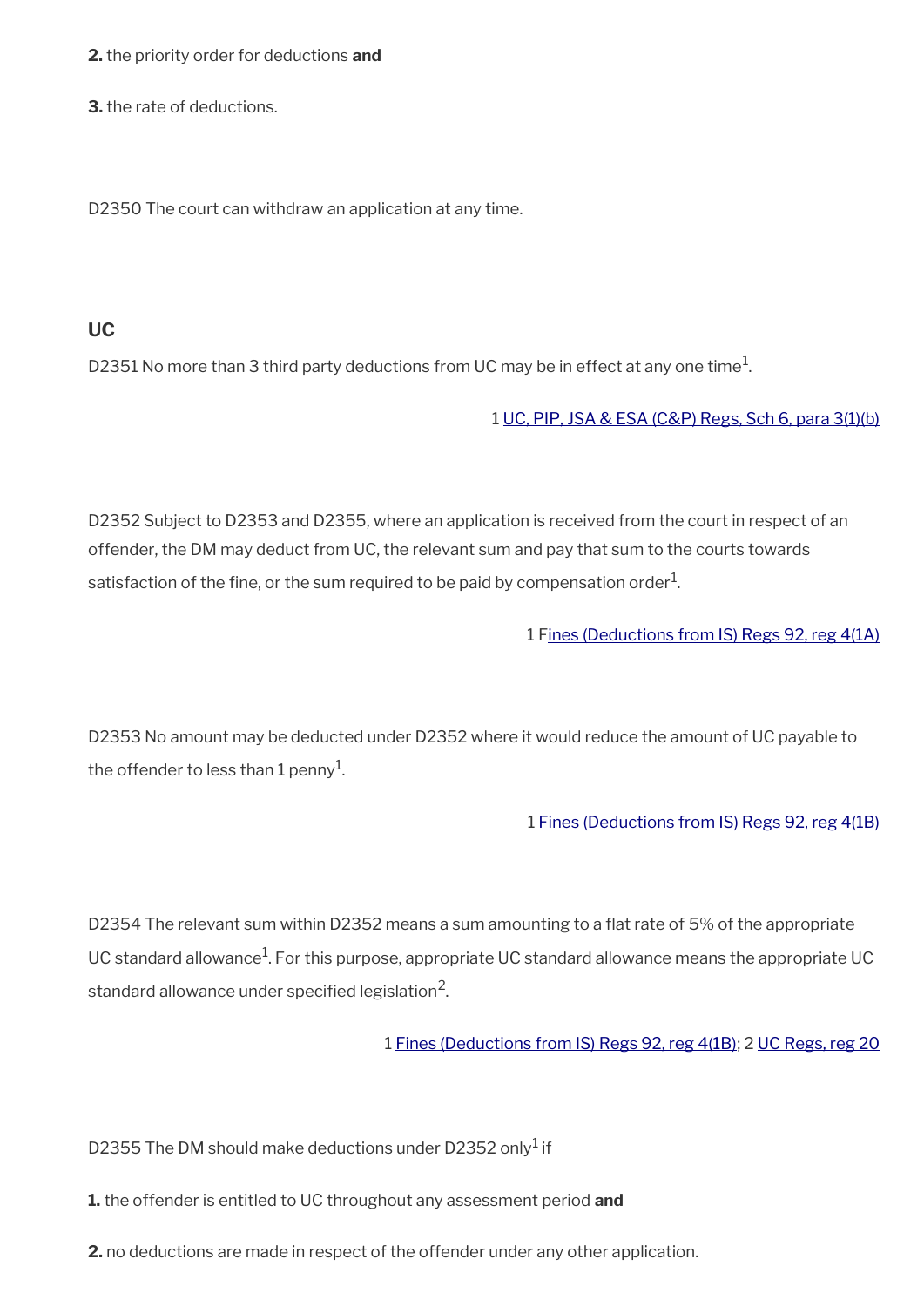D2356 For the purposes of D2355, assessment period $^{\rm 1}$  means the period prescribed in specified legislation<sup>2</sup>.

1 [Fines \(Deductions from IS\) Regs 92, reg 7\(1B\)](https://www.legislation.gov.uk/uksi/1992/2182/regulation/7); 2 [UC Regs, reg 21](https://www.legislation.gov.uk/uksi/2013/376/regulation/21) & [reg 22](https://www.legislation.gov.uk/uksi/2013/376/regulation/22)

#### **Exceptions to standard rate deduction**

D2357 The exception to deductions in respect of a fine which equal 5% of the standard allowance of the claimant's UC is where

**1.** the deduction could be a nil amount, if other deductions are being made which are

**1.1** higher in the priority order **and**

**1.2** those deductions would make the total amount of deductions exceed the 40% maximum rate.

D2358

#### **JSA or ESA**

D2359 Subject to D2362 to D2364, where an application is received from a court in respect of an offender who is entitled to

#### **1.** JSA or ESA **and**

**2.** the amount payable of that allowance, after any deduction for fines is made is 10 pence or more

the DM may deduct a sum from that benefit, up to the appropriate maximum amount specified in D2360 and pay that sum to the to the court towards satisfaction of the fine, or the sum required to be paid by compensation order<sup>1</sup>.

1 [Fines \(Deductions from IS\) Regs, reg 4\(2\)](https://www.legislation.gov.uk/uksi/1992/2182/regulation/4)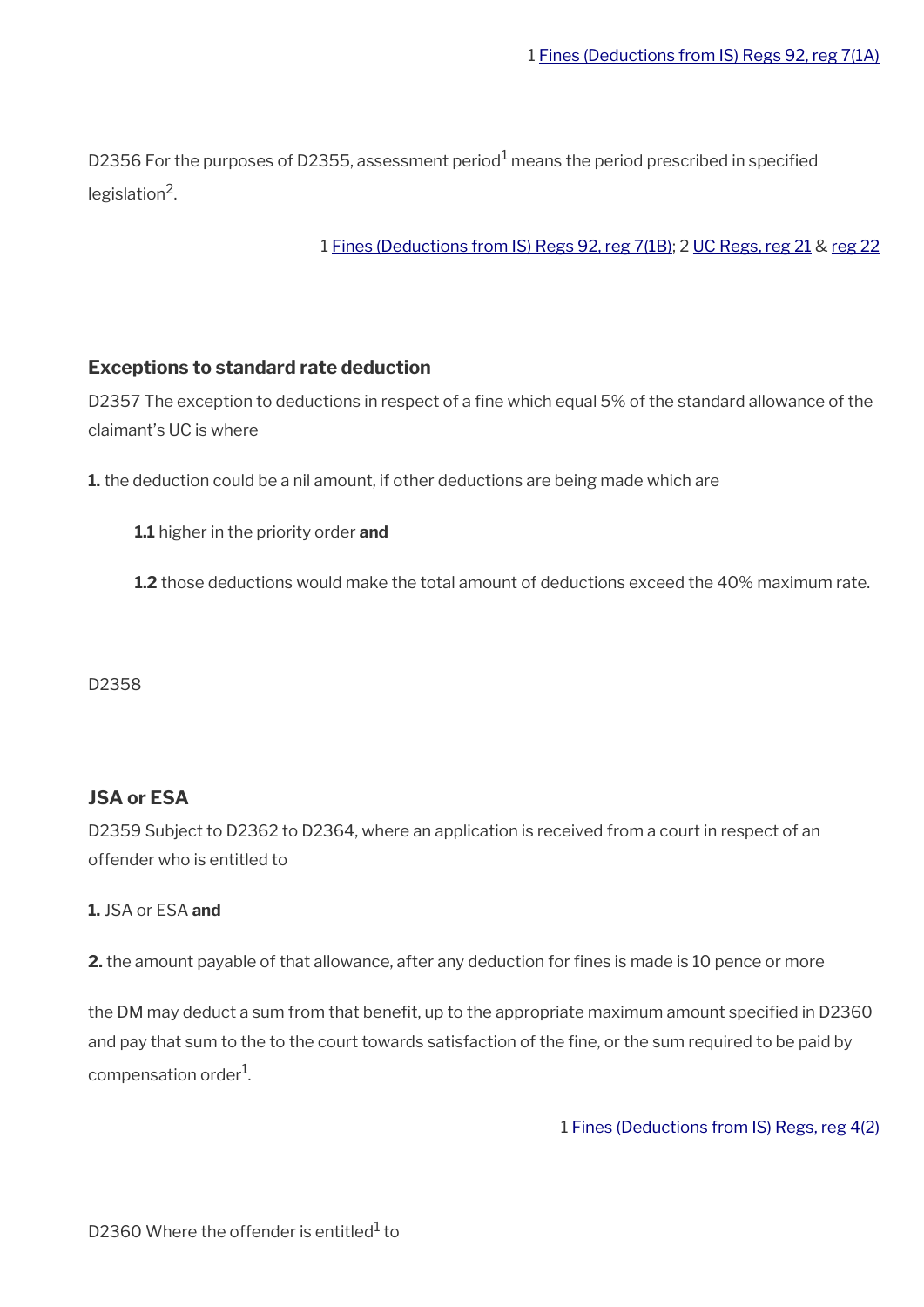#### **1.** JSA **or**

**2.** ESA

the appropriate maximum amount is 40% of the appropriate age-related amount for that offender.

1 [Fines \(Deductions from IS\) Regs, reg 4\(2A\)](https://www.legislation.gov.uk/uksi/1992/2182/regulation/4)

#### **Transitional provisions**

D2361 From 01.04.13 transitional rules apply to D2359. Where there is no break in entitlement when old style contributory JSA or ESA is migrated to new style JSA or ESA, existing deductions at the point of migration will continue to be governed by the old style JSA or ESA rules $^1\!$ 

1 Fines, Council Tax, and Community Charge (Deductions from UC and Other Benefts) Regs 2012, reg 23

### **Order of priority**

D2362 Do not make a deduction from JSA for payment of an offender's fine or compensation order if<sup>1</sup> deductions are being made for

**1.** CC arrears **or**

**2.** CT arrears.

1 [Fines \(Deductions from IS\) Regs 92, reg 4\(3\)](https://www.legislation.gov.uk/uksi/1992/2182/regulation/4)

D2363

D2364 In Scotland, the DM can make deductions only where

**1.** the offender has defaulted in paying the fine, compensation order, or an instalment of either<sup>1</sup>and

**2.** at the time of application by the court the offender is aged 18 or over<sup>2</sup>and

**3.** the offender is entitled to JSA or ESA throughout any benefit week<sup>3</sup>and

**4.** no deductions are being made in respect of the offender under any other application $^4$ .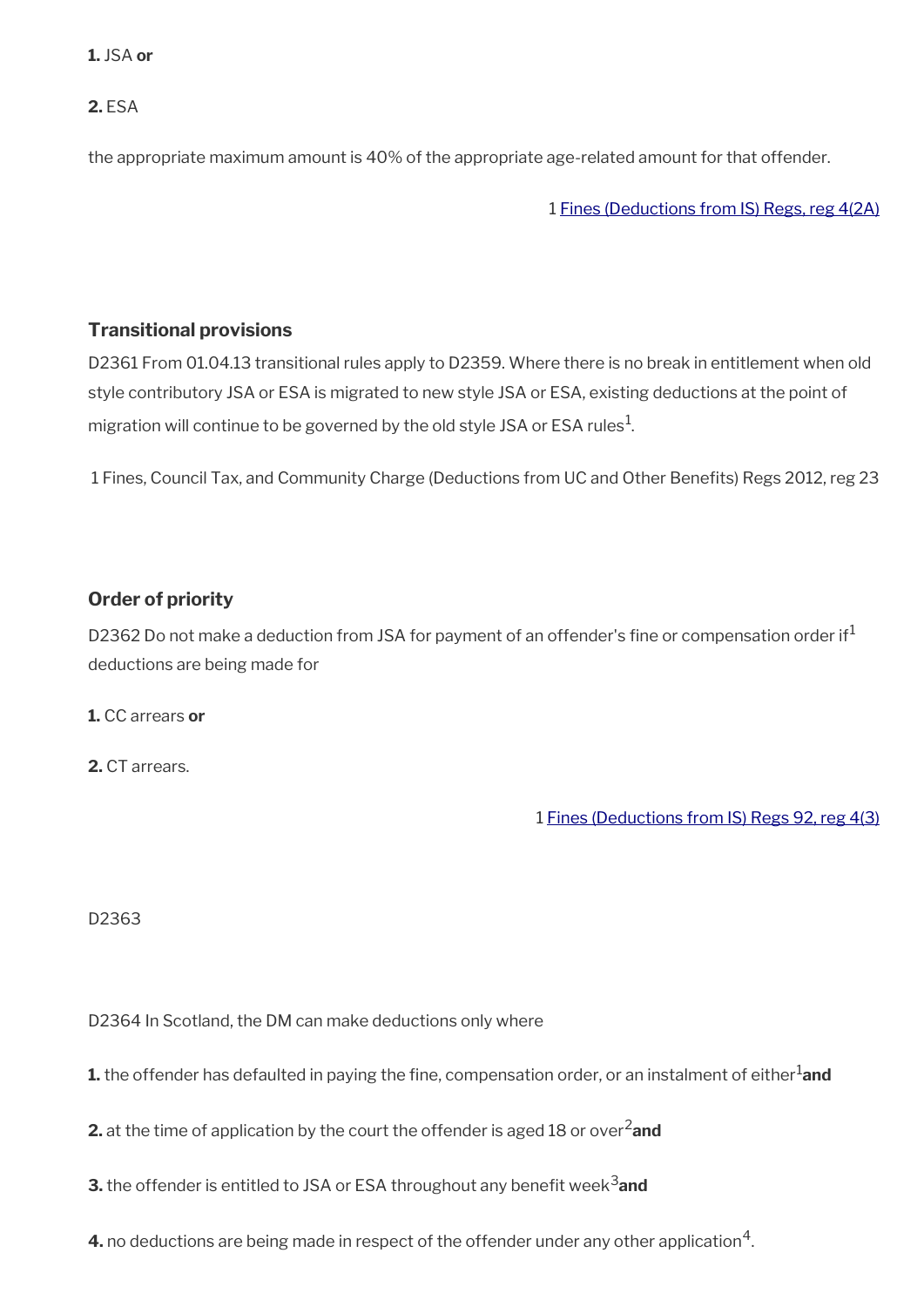D2365 From 27.3.06 in England and Wales, the legislation has been modified $^{\rm 1}$  to

**1.** allow deductions to be made from benefits for the purpose of recovering a fine with the consent of the offender, whether or not he is in default

**2.** allow the fines officer as well as the court to apply to the Secretary of State for deductions to be made

**3.** allow the automatic application for deductions from benefit either immediately by the court (if the offender is an existing defaulter), or by the fines officer upon first default on payment terms agreed with the court

**4.** enable the fines officer to apply for deductions from benefits as a further step in enforcing a fine against a persistent defaulter, if it is appropriate to do so at that stage in the enforcement process (e.g. if the offender has gone onto benefts since the original repayment terms were set).

#### 1 [Fines \(Deductions from IS\) Regs 92, reg 4](https://www.legislation.gov.uk/uksi/1992/2182/regulation/4)

### <span id="page-46-0"></span>**Further applications**

D2366 Further applications may be received when deductions are already being made for fines. Further deductions can be made only when deductions on any earlier application have ceased $^{\rm 1}$ , or the court has withdrawn the application.

1 [Fines \(Deductions from IS\) Regs 92, reg 7\(5\)](https://www.legislation.gov.uk/uksi/1992/2182/regulation/7)

D2367 – D2380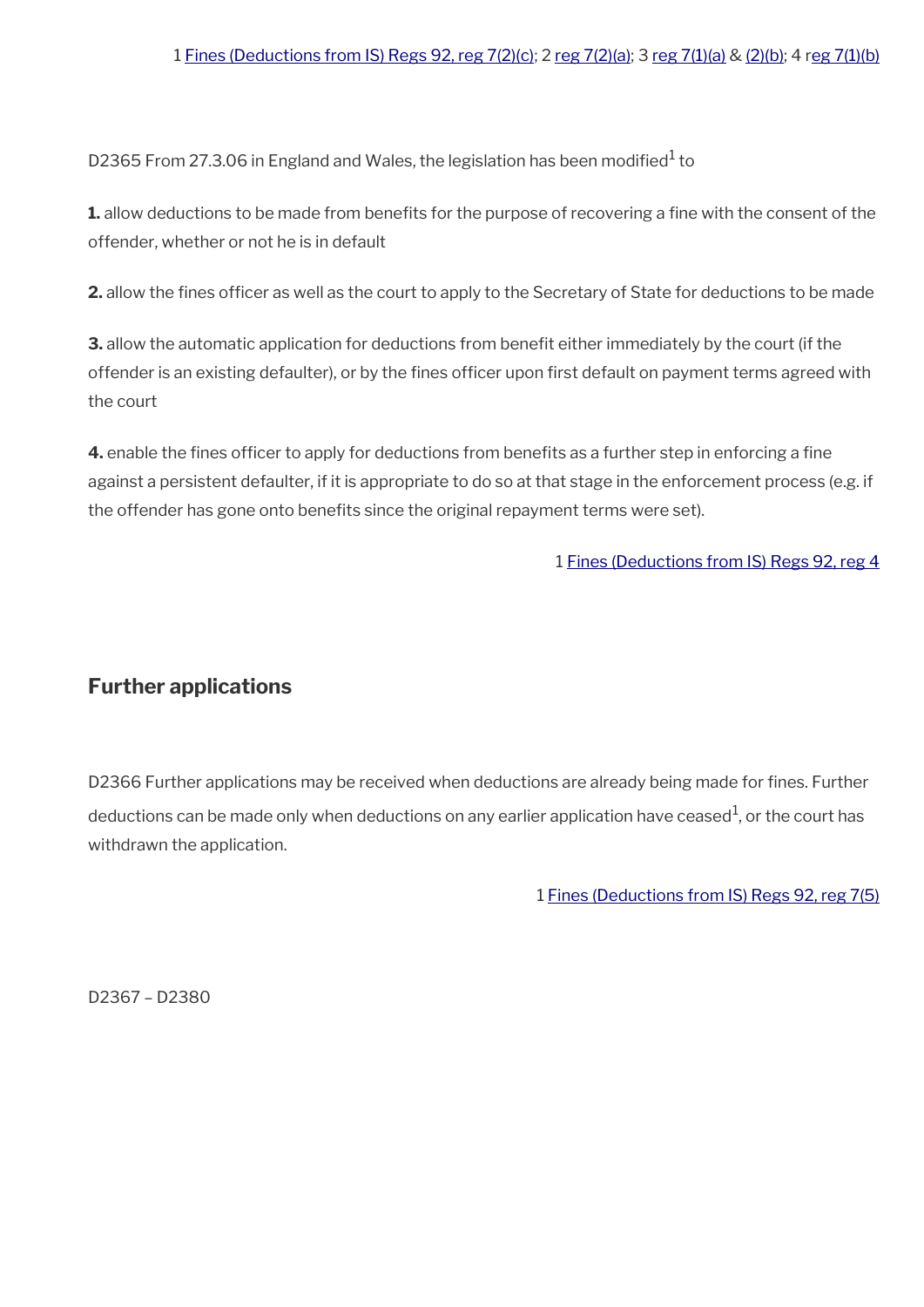# **Third party deductions for Council Tax D2381 - D2410**

[Introduction D](#page-37-0)2381

[Application for deductions](#page-47-0) D2382 - D2384

[DMs action](#page-48-0) D2385 - D2388

[Deductions](#page-49-0) D2389 - D2403

[Maximum number of deductions D](#page-52-1)2404

[More than one application](#page-52-0) D2405 - D2410

#### **Introduction**

D2381 Deductions for arrears of CT $^1$  may be made from

#### **1.** UC **or**

**2.** new style JSA (hereafter referred to as JSA) **or**

**3.** new style ESA.(hereafter referred to as ESA)

**Note:** ADM chapter M1 contains guidance on the meaning of new style JSA and new style ESA.

1 [Council Tax \(Deductions from IS\) Regs 93, reg 2\(1\)](https://www.legislation.gov.uk/ukpga/1998/14/section/2)

#### <span id="page-47-0"></span>**Application for deductions**

D2382 A billing authority (in Scotland, levying authority) may ask the DM to make deductions for arrears of CT<sup>1</sup> covered by in

**1.** England and Wales, a liability order **and**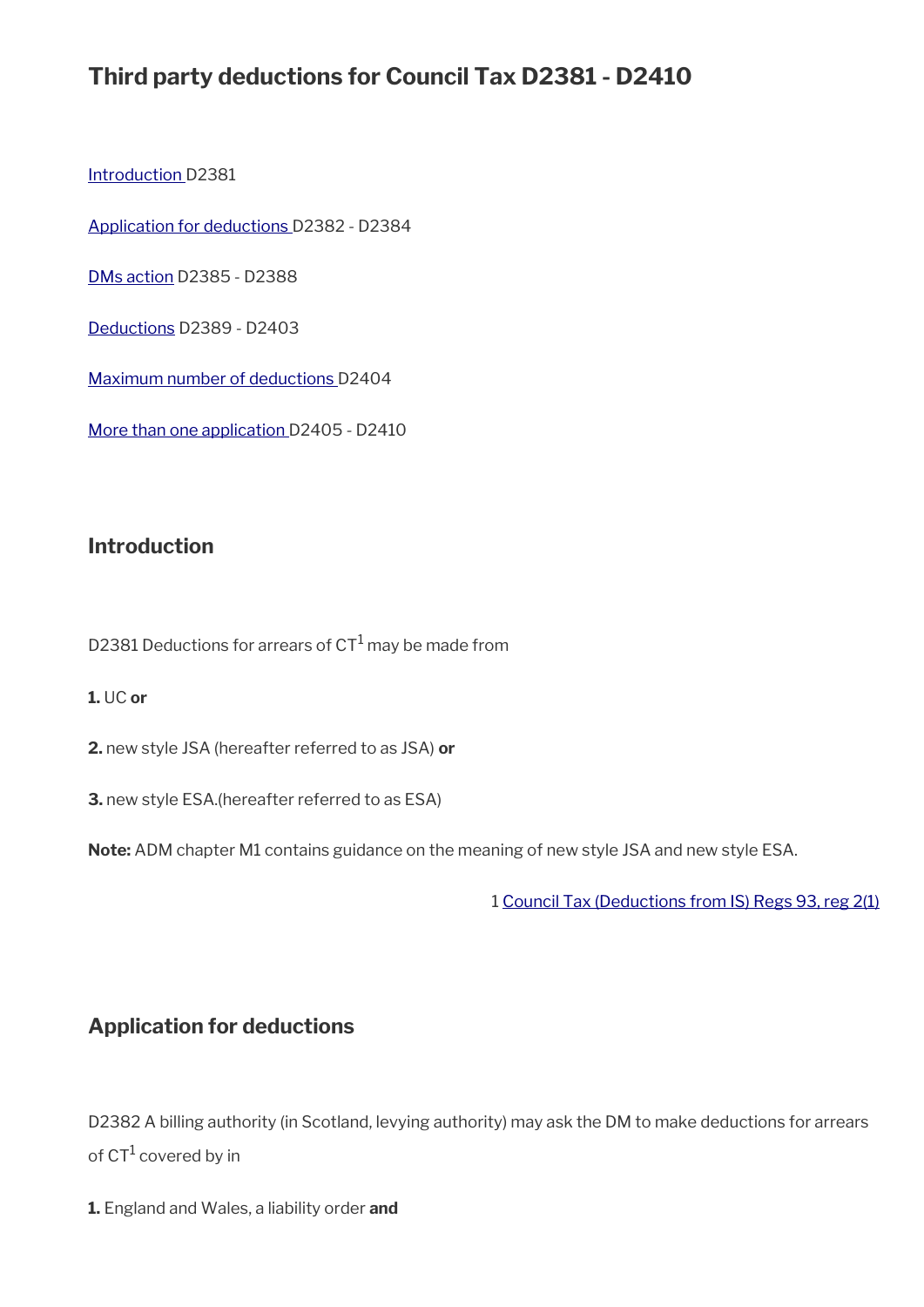**2.** Scotland, a summary warrant or a decree.

## 1 [Council Tax \(Deductions from IS\) Regs 93, regs 2](https://www.legislation.gov.uk/uksi/1993/494/regulation/2) & [3;](https://www.legislation.gov.uk/uksi/1993/494/regulation/3) [Local Government Finance Act 1992, Sch 4, para 3](https://www.legislation.gov.uk/ukpga/1992/14/schedule/4) & [Sch 8, para 6](https://www.legislation.gov.uk/ukpga/1992/14/schedule/8)

D2383 In Scotland the warrant or decree may include an amount for arrears of water charges (see D2215). Treat any such arrears as a single debt with the CT arrears.

#### **Contents of application**

D2384 The DM must be able to identify the claimant from the details on the application for deductions, which should include $^{\rm 1}$  the

- **1.** name and address of the debtor
- **2.** name and address of the authority making the application
- **3.** name and place of the court concerned
- **4.** date of the order, warrant or decree
- **5.** amount of the specified in the liability order, summary warrant or decree
- **6.** total amount the authority wishes to have deducted.

**Note:** The validity of an application is a matter for the DM.

1 [Council Tax \(Deductions from IS\) Regs 93, reg 4](https://www.legislation.gov.uk/uksi/1993/494/regulation/4)

### <span id="page-48-0"></span>**DMs action**

D2385 Before deductions can be made, the DM must be satisfied that the claimant is a debtor. A person is normally a debtor where there is

- **1.** a liability order against them (in Scotland, a summary warrant or decree) **and**
- **2.** an outstanding sum for which that liability order was made.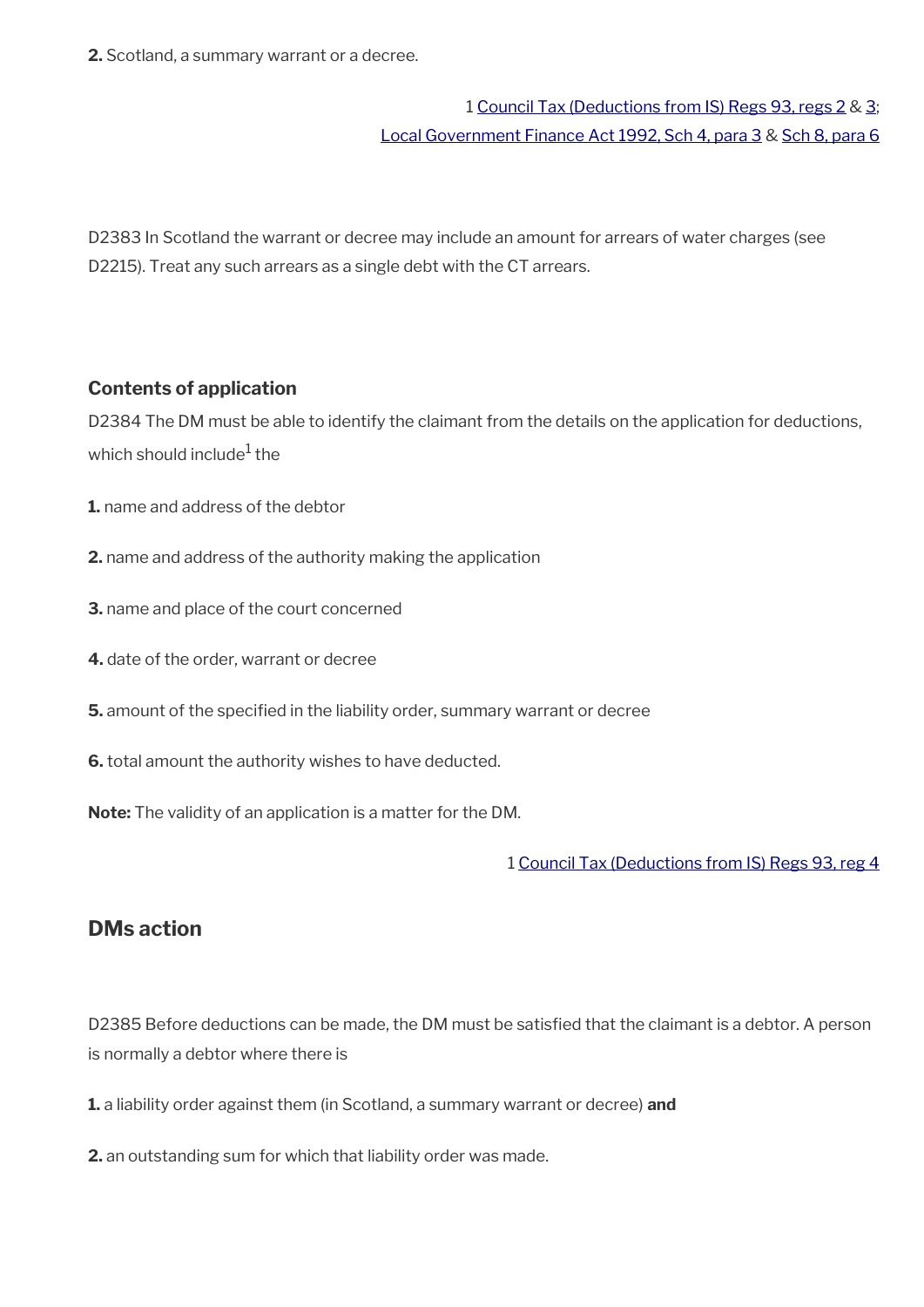D2386 The application for deductions should include the claimant's details and can normally be accepted as evidence that the person named is a debtor. This means that in most cases the DM does not need to see the actual liability order or a certificate from the LA showing the amount outstanding.

D2387 Where a debt is disputed on **reasonable grounds** the DM should investigate the matter and may need to see the liability order and LA certifcate. Note that a dispute is not on reasonable grounds if claimants simply say that they are not a debtor.

D2388 The DM should consider any documentary evidence that may be produced showing that liability is in doubt. Although the Department cannot get involved in any dispute, enquiries should be made to the LA. If the DM is not satisfied that the claimant is a debtor deductions should not be made. If deductions have already started the claim should be revised or superseded $^1$  and deductions stopped. Normal overpayment action should be taken if appropriate.

#### 1 [SS Act 98, s 9](https://www.legislation.gov.uk/ukpga/1998/14/section/9) & [10;](https://www.legislation.gov.uk/ukpga/1998/14/section/10) [UC, PIP, JSA & ESA \(D&A\) Regs, regs 5](https://www.legislation.gov.uk/uksi/2013/381/regulation/5) & [18](https://www.legislation.gov.uk/uksi/2013/381/regulation/18)

#### **Example**

Blair gets UC and owns two cottages next door to each other. He lives in one cottage and the other is empty. The LA obtains a liability order against him for CT arrears on the empty cottage and makes a written application for deductions to be made. After deductions start Blair produces a copy of a closure order on the empty cottage showing that the cottage was closed as unft for human habitation. The LA confrms that the cottage was closed and that as a result no CT is owed for it. The DM is not satisfed that Blair is a debtor. The claim is revised and deductions stop. The effective date is the date the deduction commenced.

### <span id="page-49-0"></span>**Deductions**

#### **UC, JSA & ESA**

D2389 A decision will be made about

- **1.** whether there is enough beneft in payment **and**
- **2.** the priority order for deductions **and**
- **3.** the rate of deductions.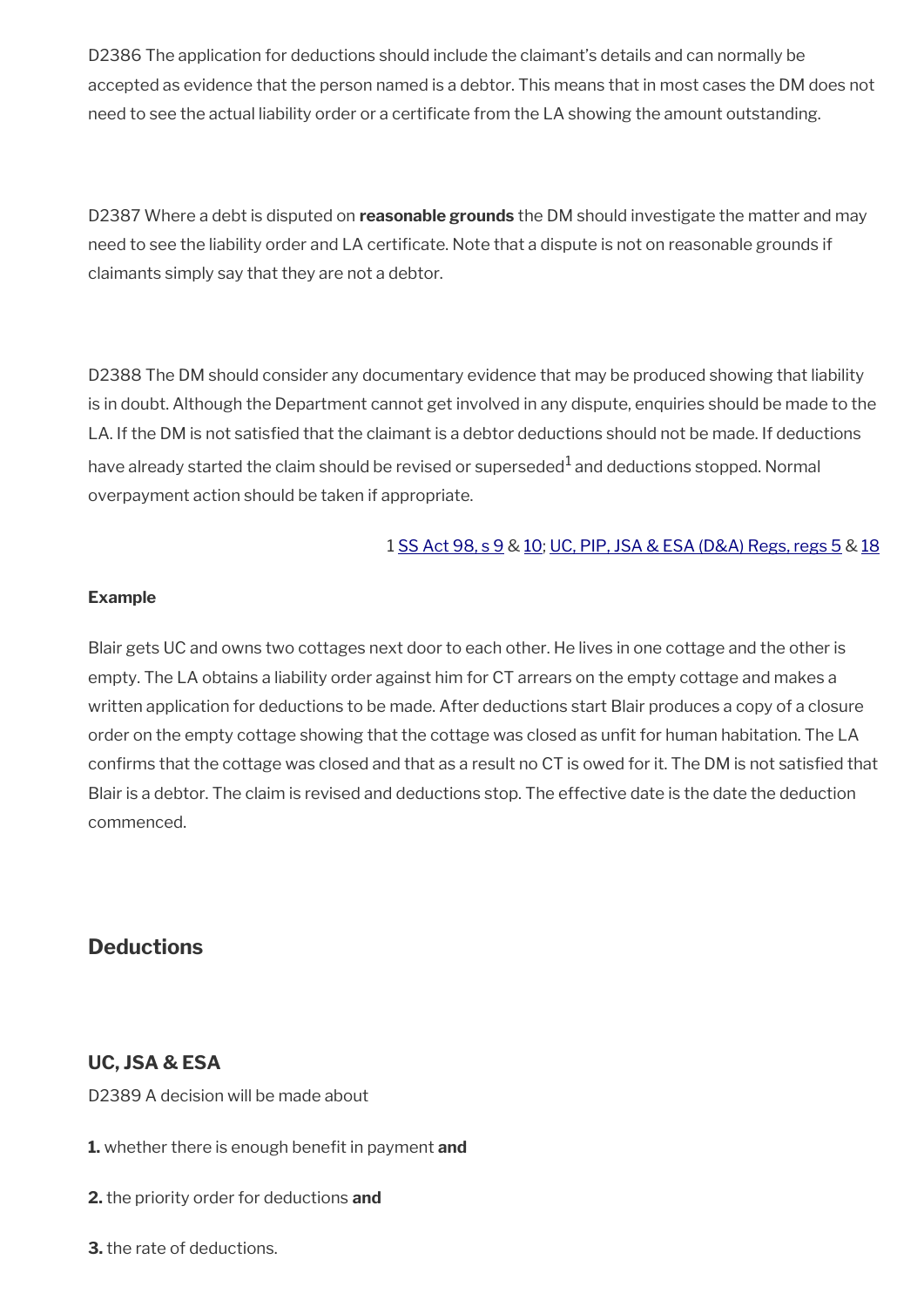#### **UC**

D2393 Subject to D2394 and D2402, where an application is received from the court in respect of a debtor, the DM may deduct from UC, the relevant sum and pay that sum to the authority towards satisfaction of any outstanding sum which is or forms part of the amount in respect of which the liability order was made, or the summary warrant or decree was granted $^{\rm 1}$ .

#### 1 [Council Tax \(Deductions from IS\) Regs 93, reg 5\(1A\)](https://www.legislation.gov.uk/uksi/1993/494/regulation/5)

D2394 No amount may be deducted under D2393 where it would reduce the amount of UC payable to the debtor to less than 1 penny $^{\rm 1}$ .

#### 1 [Council Tax \(Deductions from IS\) Regs 93, reg 5\(1B\)](https://www.legislation.gov.uk/uksi/1993/494/regulation/5)

D2395 The relevant sum $^{\rm 1}$  within D2393 means a sum amounting to 5% of the appropriate UC standard allowance and for this purpose, appropriate UC standard allowance means the appropriate UC standard allowance for the debtor under specified legislation $^2$ .

1 [Council Tax \(Deductions from IS\) Regs 93, reg 5\(1C\)](https://www.legislation.gov.uk/uksi/1993/494/regulation/5); 2 [UC Regs, reg 20](https://www.legislation.gov.uk/uksi/2013/376/regulation/20)

D2396 Deductions can be made from UC under D2393 only<sup>1</sup> if

- **1.** the debtor is entitled to UC throughout any assessment period **and**
- **2.** no deductions are being made in respect of the debtor under any other application **and**
- $\mathbf 3$ . no payments are being made for Community Charge arrears under specified legislation<sup>2</sup>.

1 [Council Tax \(Deductions from IS\) Regs 93, reg 8\(1A\);](https://www.legislation.gov.uk/uksi/1993/494/regulation/8) 2 [Community Charges \(Deductions from IS\) \(No. 2\) Regs 90, reg 2;](https://www.legislation.gov.uk/uksi/1990/545/regulation/2) [Community Charges \(Deductions from IS\) \(Scotland\) Regs 89, reg 2](https://www.legislation.gov.uk/uksi/1989/507/regulation/2)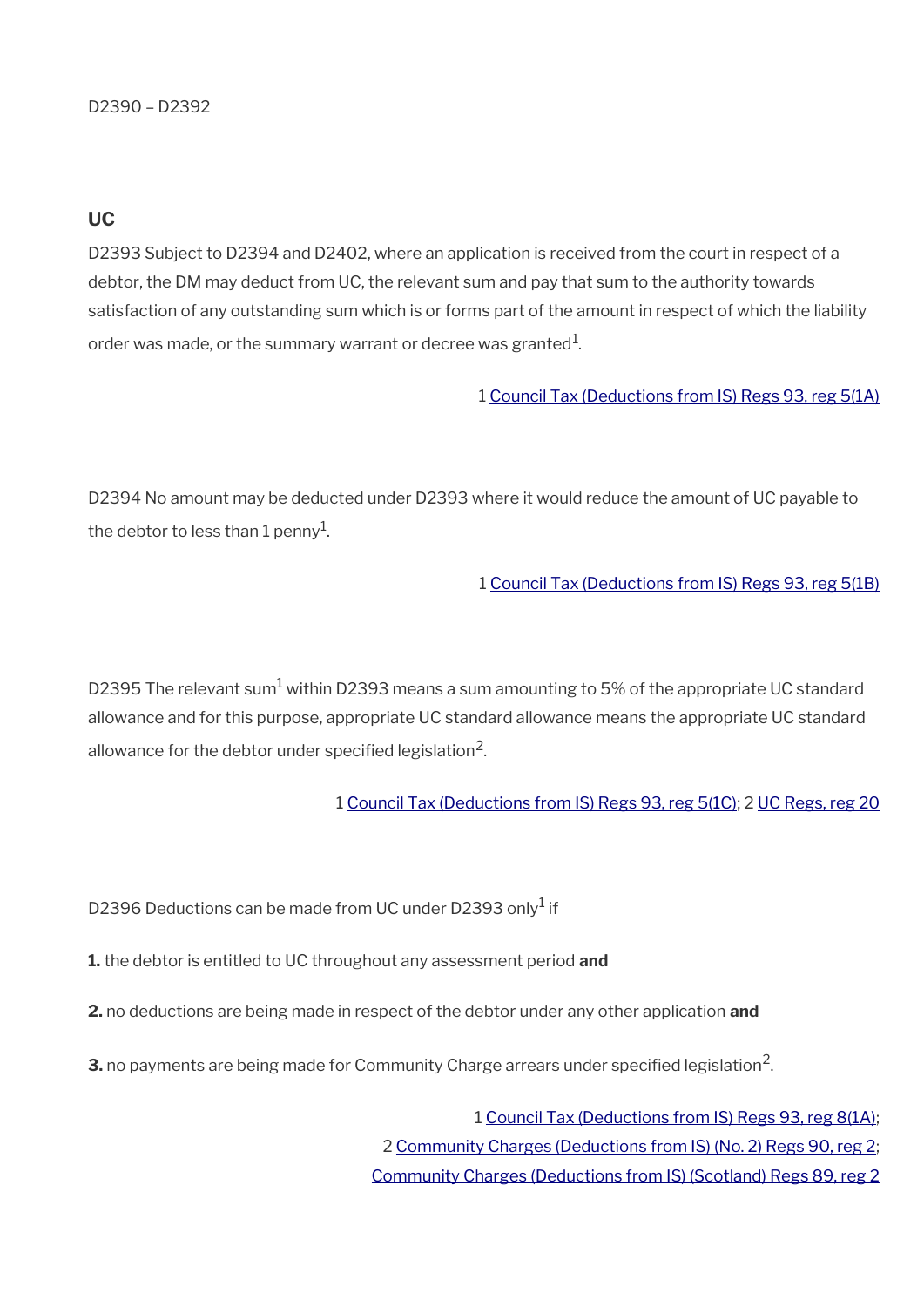D2397 For the purposes of D2396, assessment period $^{\rm 1}$  means the period prescribed in specified legislation<sup>2</sup>.

#### 1 [Council Tax \(Deductions from IS\) Regs 93, reg 8\(1B\);](https://www.legislation.gov.uk/uksi/1993/494/regulation/8) 2 [UC Regs, reg 21](https://www.legislation.gov.uk/uksi/2013/376/regulation/21) or [22](https://www.legislation.gov.uk/uksi/2013/376/regulation/22)

D2398

#### **JSA or ESA**

D2399 Subject to D2402 and D2405, where an application is received from an authority in respect of a debtor who is entitled to

#### **1.** JSA or ESA **and**

**2.** the amount payable of that allowance, after any deduction for council tax is made is 10 pence or more

the DM may deduct a sum from that benefit, up to the appropriate maximum amount specified in D2400 and pay that sum to the to the authority towards satisfaction of any outstanding sum which is, or forms part of the amount in respect of which the liability order was made, or the summary warrant or the decree was granted $^1$ .

1 [Council Tax \(Deductions from IS\) Regs 93, reg 5\(2\)](https://www.legislation.gov.uk/uksi/1993/494/regulation/5)

D2400 Where the debtor is entitled $^{\rm 1}$  to

**1.** JSA **or**

**2.** ESA

the appropriate maximum amount is 40% of the appropriate age-related amount for that debtor.

1 [Council Tax \(Deductions from IS\) Regs 93, reg 5\(2A\)](https://www.legislation.gov.uk/uksi/1993/494/regulation/5)

D2401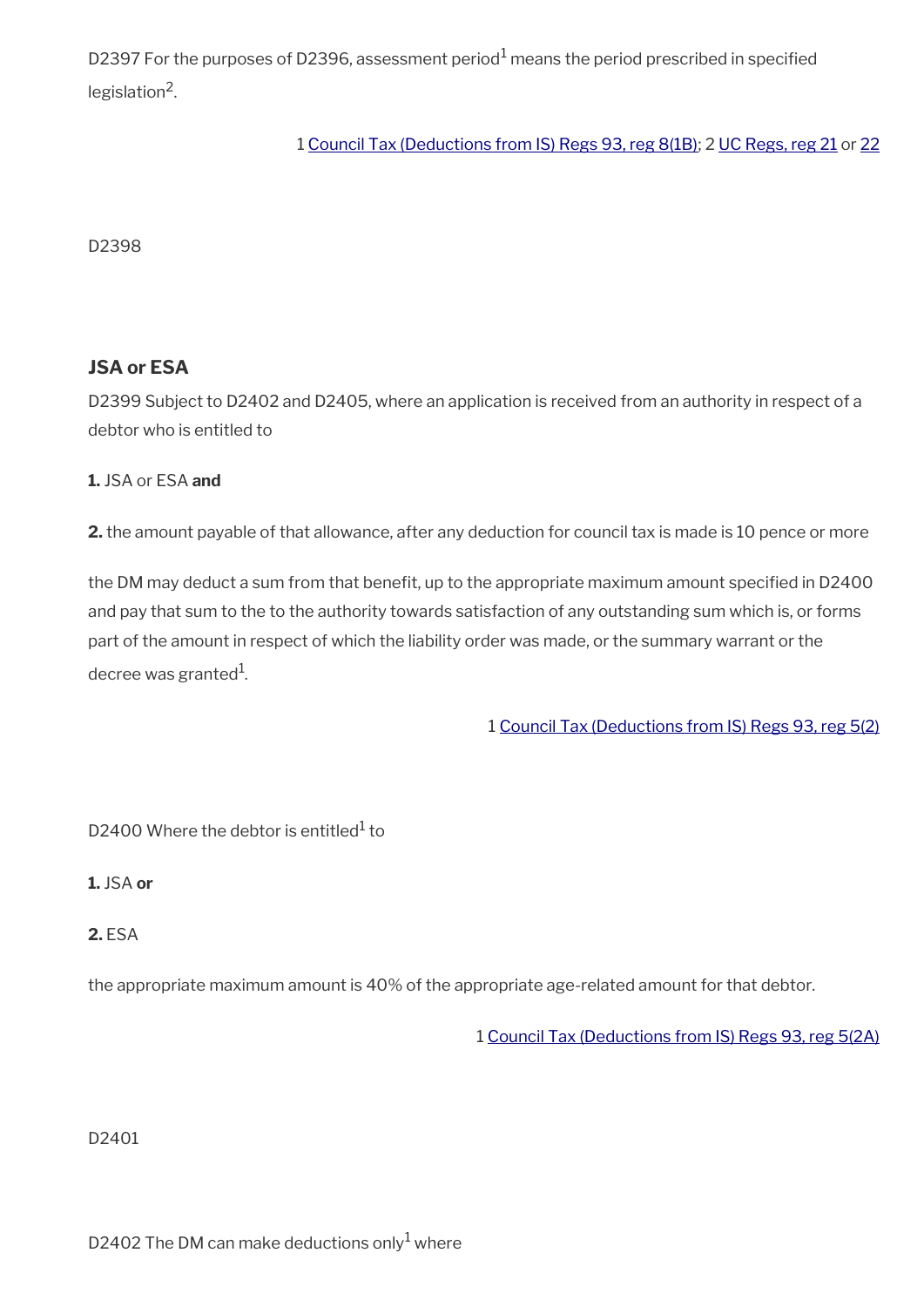**1.** the debtor is entitled to JSA or ESA throughout any benefit week and

**2.** no deductions are being made in respect of the debtor under any other application **and**

 ${\bf 3}.$  no payments are being made for Community Charges under specified legislation<sup>2</sup>.

1 [Council Tax \(Deductions from IS\) Regs 93, reg 8\(1\)](https://www.legislation.gov.uk/uksi/1993/494/regulation/8)

#### **Transitional provisions**

D2403 From 01.04.13, transitional rules $^1$  apply to D2399. Where there is no break in entitlement when old style contributory JSA or ESA is migrated to new style JSA or ESA, existing deductions at the point of migration will continue to be governed by the old style JSA or ESA rules.

1 Fines, Council Tax, and Community Charge (Deductions from UC and Other Benefts) Regs 2012, reg 23

### <span id="page-52-1"></span>**Maximum number of deductions**

D2404 No more than 3 third party deductions from UC may be in effect at any one time $^1\!$ 

1 [UC, PIP, JSA & ESA \(C&P\) Regs, Sch 6, para 3\(1\)\(b\)](https://www.legislation.gov.uk/nisr/2016/220/regulation/3)

### <span id="page-52-0"></span>**More than one application**

D2405 Only one application for deductions of CT can be dealt with at any one time1. Only one application may be received for the same debtor. Further referrals would be returned to the council. Further deductions can be made only when deductions on any earlier application have ceased.

1 [Council Tax \(Deductions from Beneft\) Regs 93, reg 8\(1\)\(b\)](https://www.legislation.gov.uk/uksi/1993/494/regulation/8)

D2406 – D2410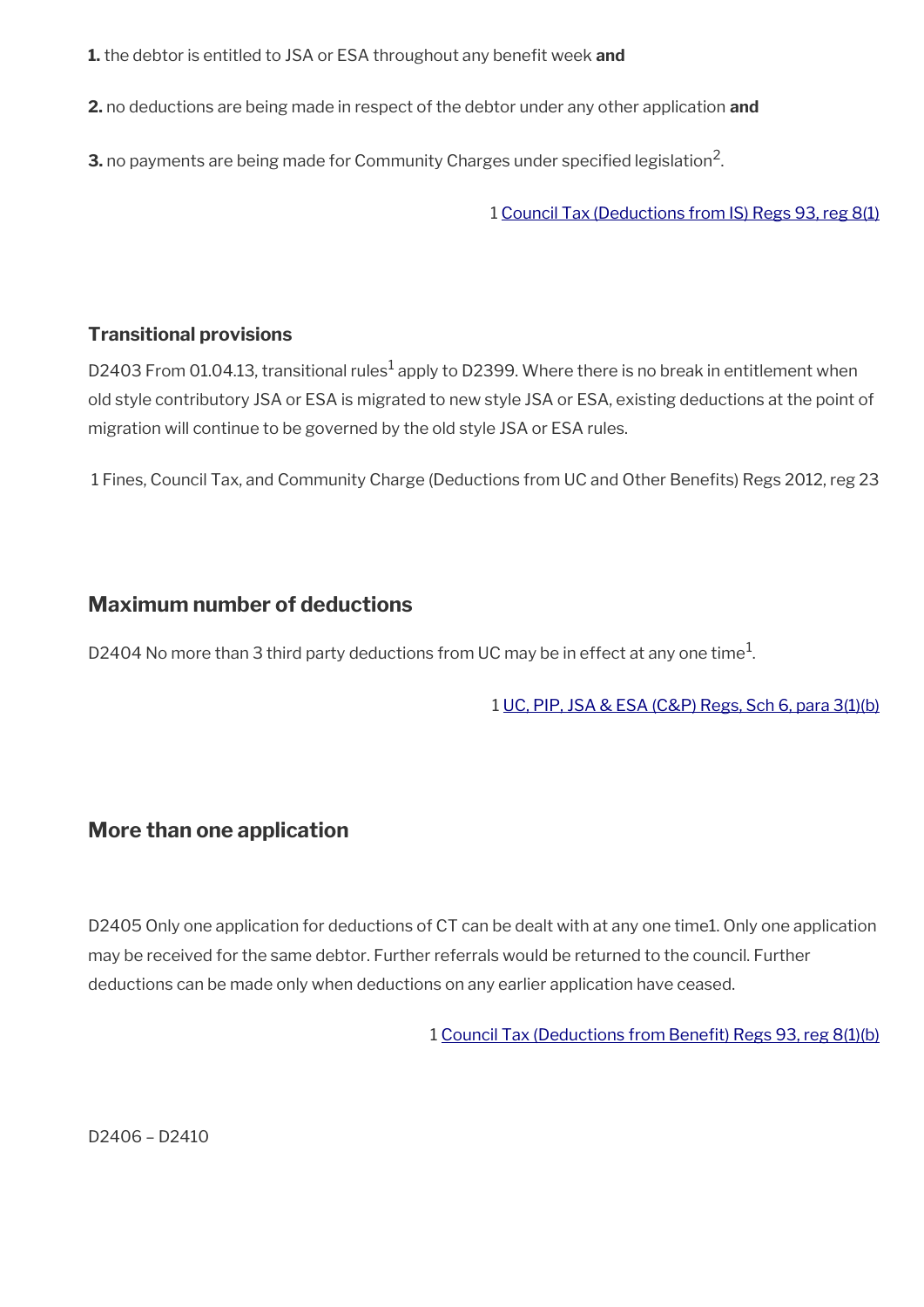# **Third party deductions for Community Charge D2411 - D2999**

[Introduction](#page-32-0) D2411

[Application for deductions](#page-53-0) D2413 - D2415

[DM's action](#page-54-0) D2416 - D2419

[Deductions](#page-49-0) D2420 - D2435

[Order of priority](#page-58-0) D2436

[More than one application](#page-52-0) D2437 D2999

#### **Introduction**

D2411 LAs may request deductions for arrears of CC, where the person owing the debt is a claimant entitled to $1$ 

**1.** UC, **or**

**2.** new style JSA(hereafter referred to as JSA) **or**

**3.** new style ESA.(hereafter referred to as ESA)

**Note:** ADM chapter M1 contains guidance on the meaning of new style JSA and new style ESA.

1 [Community Charges \(Deductions from IS\) \(No. 2\) Regs 90, reg 1\(2\);](https://www.legislation.gov.uk/uksi/1990/545/regulation/1) [Community Charges \(Deductions from IS\) \(Scotland\) Regs 89, reg 1\(2\)](https://www.legislation.gov.uk/uksi/1989/507/regulation/1)

D2412 Recoverable sums include any fines imposed because the person has failed to provide information in connection with registration for the charge.

### <span id="page-53-0"></span>**Application for deductions**

D2413 Recovery of the arrears can be made if the billing authority (in Scotland, levying authority) has obtained from a court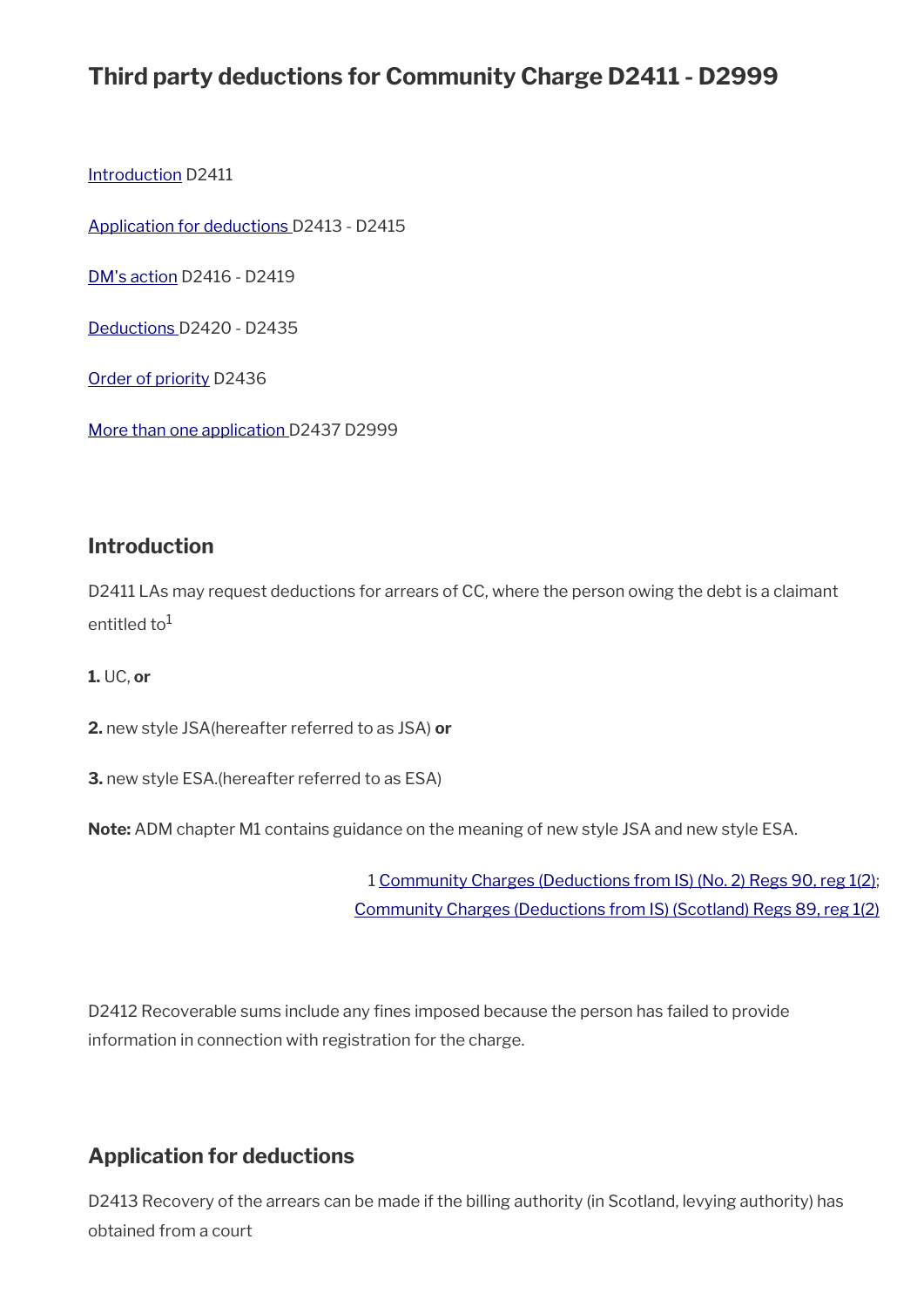#### **1.** in England and Wales, a liability order<sup>1</sup>and

**2.** in Scotland, a summary warrant or a decree<sup>2</sup>.

### 1 [Community Charges \(Deductions from IS\) \(No. 2\) Regs 90, reg 2\(1\);](https://www.legislation.gov.uk/uksi/1990/545/regulation/2) 2 [Community Charges \(Deductions from IS\) \(Scotland\) Regs 89, reg 2\(1\)](https://www.legislation.gov.uk/uksi/1989/507/regulation/1)

D2414 In Scotland the warrant or decree may include an amount for arrears of water charges. Treat these arrears as a single debt with CC arrears.

#### **Contents of application**

D2415 The DM must be able to identify the claimant from the details on the application for deductions, which should include $^{\rm 1}$  the

**1.** name and address of the debtor, or where the liability is against a couple, the names and addresses of both of them

- **2.** name and place of the court concerned
- **3.** date of the order, warrant or decree
- **4.** amount of the specifed arrears in the liability order
- **5.** total amount the authority wishes to have deducted.

**Note:** The validity of an application is a matter for the DM.

1 [Community Charges \(Deductions from IS\) \(No. 2\) Regs 90, reg 2\(2\);](https://www.legislation.gov.uk/uksi/1990/545/regulation/2) [Community Charges \(Deductions from IS\) \(Scotland\) Regs 89, reg 2\(2\)](https://www.legislation.gov.uk/uksi/1989/507/regulation/2)

### <span id="page-54-0"></span>**DM's action**

D2416 Before deductions can be made the DM must be satisfed that the claimant is a debtor. A person will normally be a debtor where there is

**1.** a liability order against them (in Scotland, a summary warrant or decree) **and** 

**2.** an outstanding sum for which that liability order was made.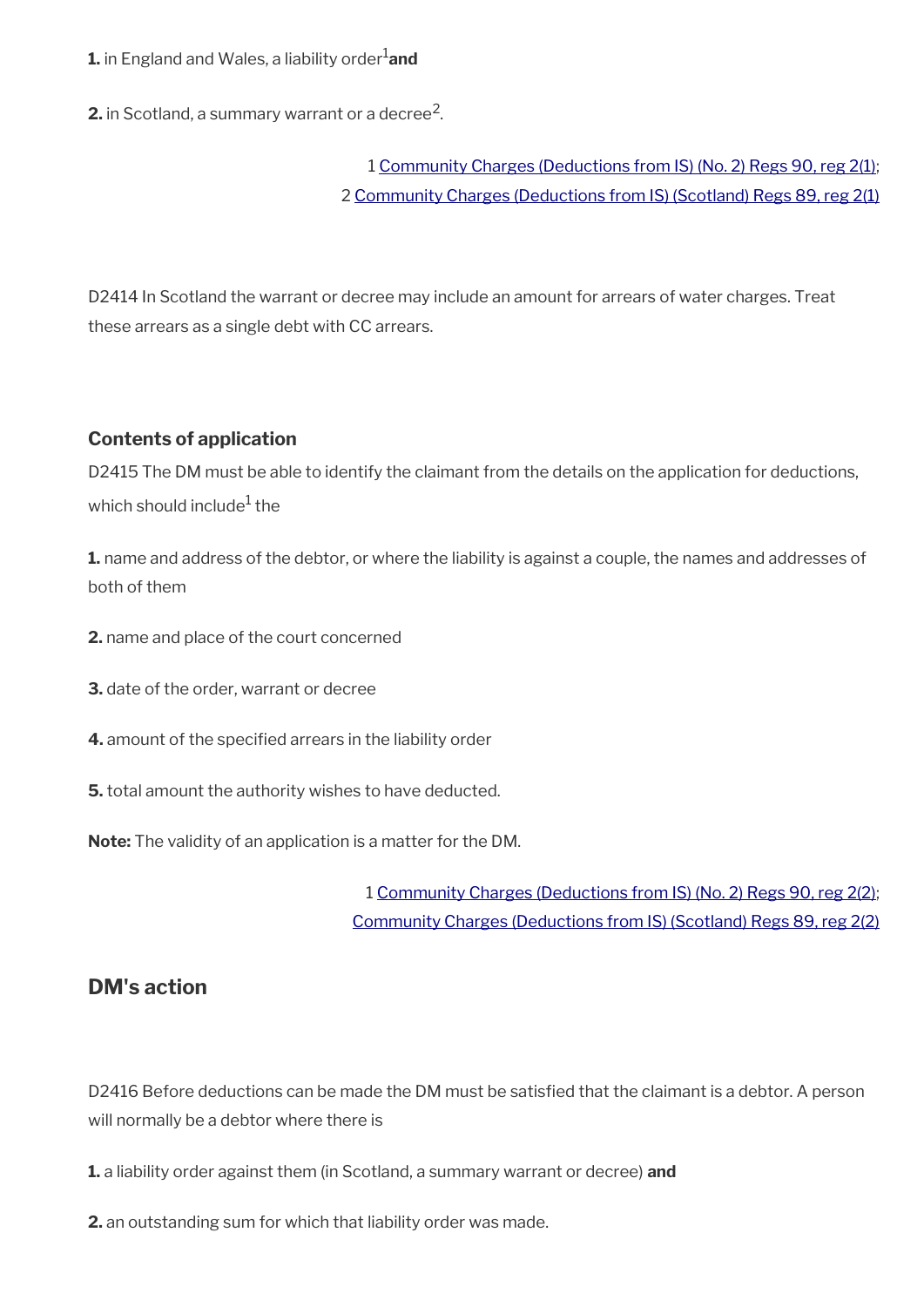D2417 The application for deductions should include these details (see D2415) and can normally be accepted as evidence that the person named is a debtor. This means that in most cases the DM does not need to see the actual liability order or a certifcate from the LA showing the amount outstanding.

D2418 Where a debt is disputed on **reasonable grounds** the DM should investigate the matter and may need to see the liability order and LA certificate. Note that a dispute is not on reasonable grounds if claimant's simply say that they are not a debtor.

D2419 The DM should consider any documentary evidence that may be produced showing that liability is in doubt. Although the Department cannot get involved in any dispute, enquiries should be made to the LA. If the DM is not satisfed that the claimant is a debtor deductions should not be made. If deductions have already started the claim should be revised or superseded $^{\rm 1}$  and deductions stopped. Normal overpayment action should be taken if appropriate.

#### 1 [SS Act 98, s 9](https://www.legislation.gov.uk/ukpga/1998/14/section/9) & [s 10;](https://www.legislation.gov.uk/ukpga/1998/14/section/10) [UC, PIP, JSA & ESA \(D&A\) Regs, regs 5](https://www.legislation.gov.uk/nisr/2016/221/regulation/4) & [18](https://www.legislation.gov.uk/nisr/2016/221/regulation/18)

#### **Example**

Ruth is in receipt of UC. The LA obtains a liability order against her for CC arrears of £200 and makes a written application for deductions to be made from Ruth's UC. Ruth produces an account from the same LA acknowledging that they owe her £50 rather than her owing them anything. The DM is not satisfied that Ruth is a debtor and determines that deductions for CC arrears should not be made.

### **Deductions**

#### **UC, JSA & ESA**

D2420 A decision will be made about

- **1.** whether there is enough benefit in payment and
- **2.** the priority order for deductions **and**
- **3.** the rate of deductions.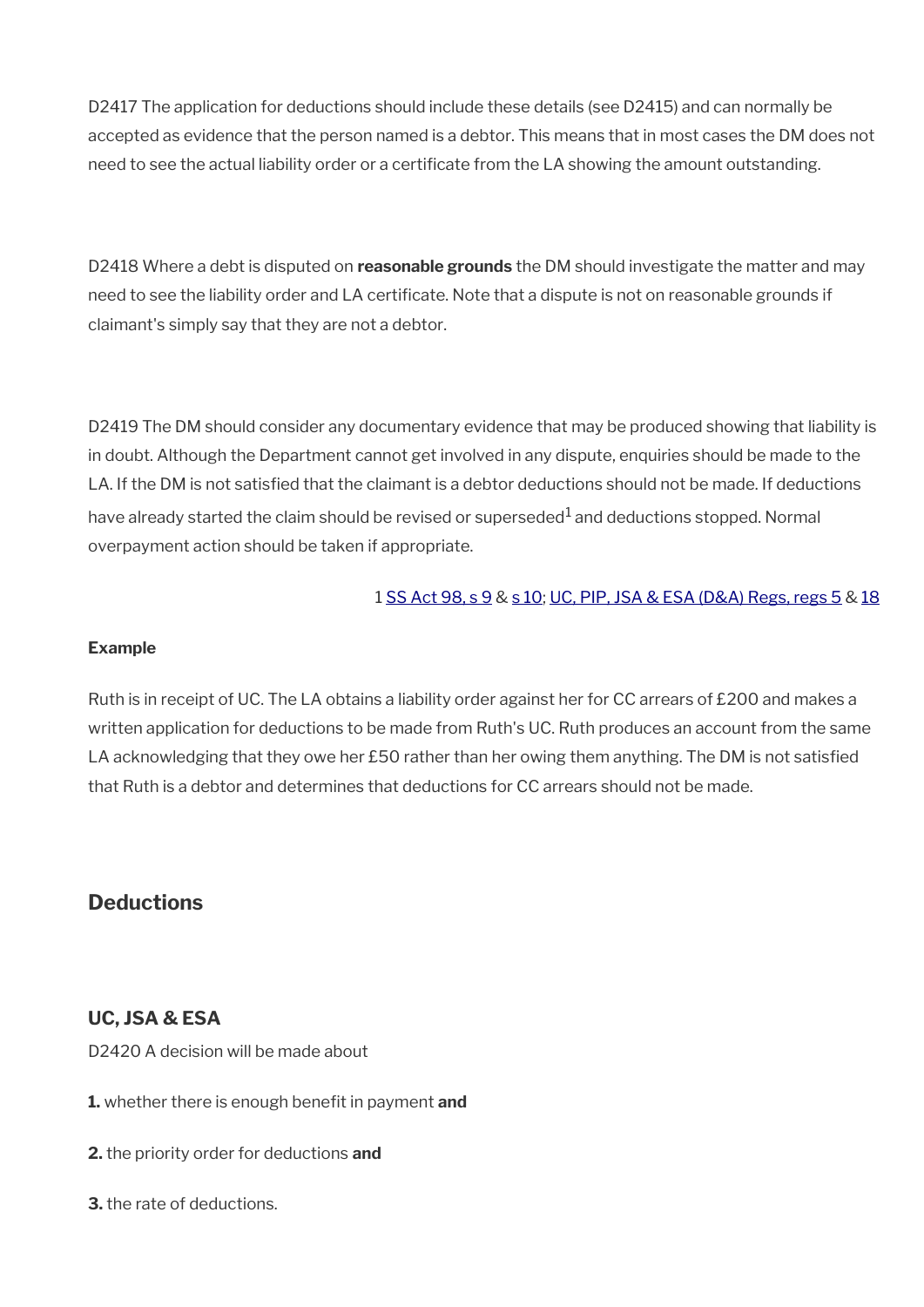D2421 – D2424

#### **UC**

D2425 Subject to D2428 and D2429, where

**1.** an application is received from an authority in respect of an debtor who is entitled to UC **and**

**2.** the amount payable by way of UC, after a deduction for community charge, is 1 penny or more

the DM may deduct from UC, a sum which is equal to 5% of the appropriate UC standard allowance and pay that sum to the authority towards satisfaction of any outstanding sum which is, or forms part of, the amount in respect of which the liability order was made $^{\rm 1}$ .

> 1 [Community Charges \(Deductions from IS\) \(No. 2\) Regs 90, reg 3\(1A\),](https://www.legislation.gov.uk/uksi/1990/545/regulation/3) [Community Charges \(Deductions from IS\) \(Scotland\) Regs 89, reg 3\(1A\)](https://www.legislation.gov.uk/uksi/1989/507/regulation/3)

D2426 Appropriate UC standard allowance $^1$  means the appropriate UC standard allowance for the debtor under specified legislation $^2$ .

> 1 [Community Charges \(Deductions from IS\) \(No. 2\) Regs 90, reg 3\(1B\),](https://www.legislation.gov.uk/uksi/1990/545/regulation/3) [Community Charges \(Deductions from IS\) \(Scotland\) Regs, 89, reg 3\(1B\)](https://www.legislation.gov.uk/uksi/1989/507/regulation/3); 2 [UC Regs, reg 20](https://www.legislation.gov.uk/uksi/2013/376/regulation/20)

D2427 Where the sum to be deducted for community charge is not a multiple of 5 pence, it should be rounded to the next higher such multiple $^{\rm 1}$ .

> 1 [Community Charges \(Deductions from IS\) \(No. 2\) Regs 90, reg 3\(3\),](https://www.legislation.gov.uk/uksi/1990/545/regulation/3) [Community Charges \(Deductions from IS\) \(Scotland\) Regs 89, reg 3\(3\)](https://www.legislation.gov.uk/uksi/1989/507/regulation/3)

D2428 Before making a deduction under D2425, the priority order in D2043 will be applied $^1$ .

1 [Community Charges \(Deductions from IS\) \(No. 2\) Regs 90, reg 3\(4A\),](https://www.legislation.gov.uk/uksi/1990/545/regulation/3) [Community Charges \(Deductions from IS\) \(Scotland\) Regs 89, reg 3\(4A\)](https://www.legislation.gov.uk/uksi/1989/507/regulation/3)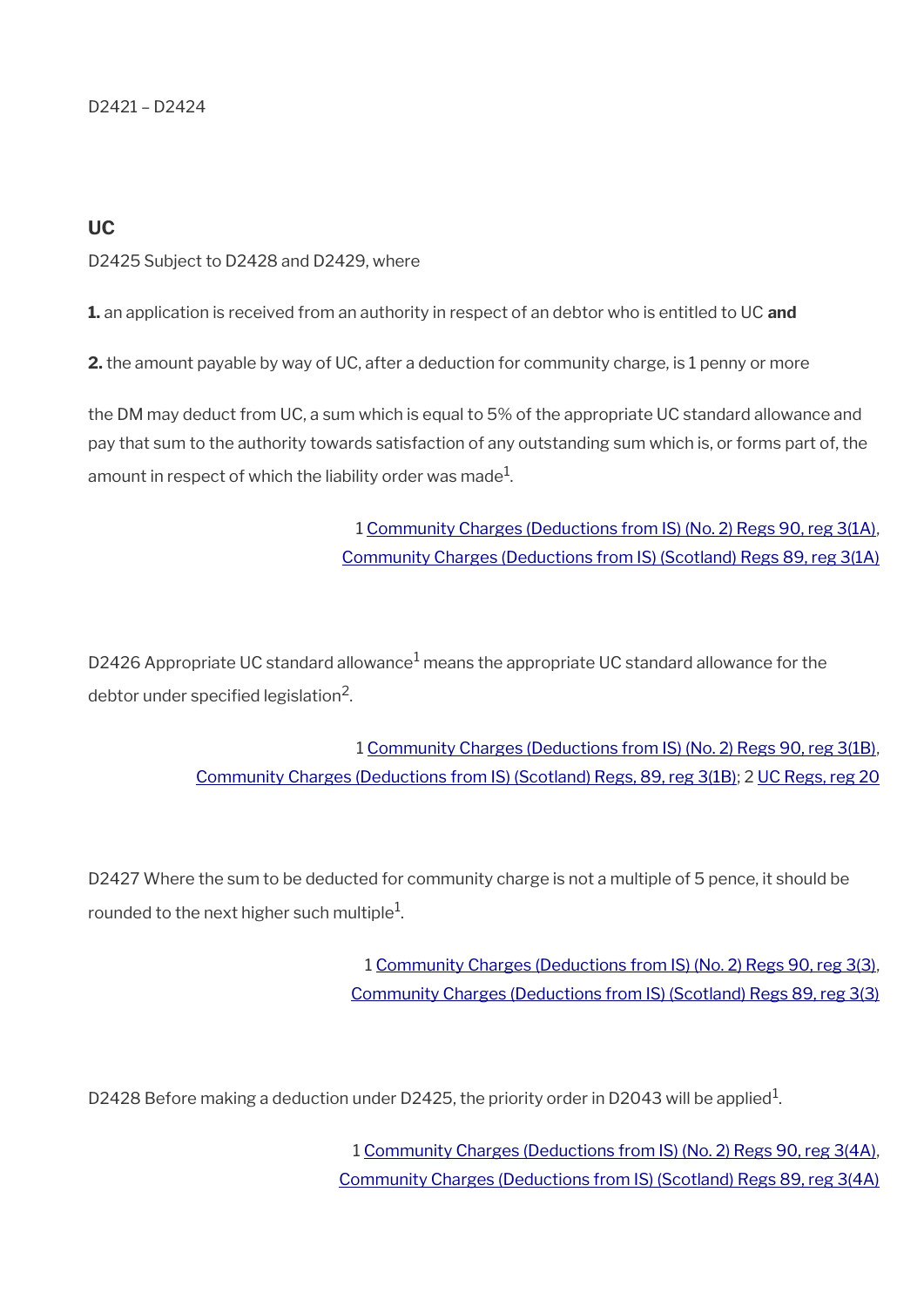D2429 Deductions can be made from UC under D2425 only $^1$  if

**1.** the debtor is entitled to UC throughout any assessment period **and**

**2.** no deductions are being made in respect of the debtor under any other application.

1 [Community Charges \(Deductions from IS\) \(No. 2\) Regs 90, reg 4\(1A\),](https://www.legislation.gov.uk/uksi/1990/545/regulation/4) [Community Charges \(Deductions from IS\) \(Scotland\) Regs 89, reg 4\(1A\)](https://www.legislation.gov.uk/uksi/1989/507/regulation/4)

D2430 For the purposes of D2429, assessment period<sup>1</sup> means the period prescribed in specified legislation<sup>2</sup>.

1 [Community Charges \(Deductions from IS\) \(No. 2\) Regs 90, reg 4\(1B\),](https://www.legislation.gov.uk/uksi/1990/545/regulation/4) [Community Charges \(Deductions from IS\) \(Scotland\) Regs, 89, reg 4\(1B\);](https://www.legislation.gov.uk/uksi/1989/507/regulation/4) 2 [UC Regs, reg 21](https://www.legislation.gov.uk/uksi/2013/376/regulation/21) or [22](https://www.legislation.gov.uk/uksi/2013/376/regulation/22)

D2431

#### **JSA or ESA**

D2432 Subject to D2433 and D2434, where

**1.** an application is received from an authority in respect of a debtor who is entitled to JSA or ESA **and**

**2.** the amount of JSA or ESA payable before any deduction for community charge, is equal to, or more than one third of the age-related amount applicable to the debtor

the DM may deduct a sum from that benefit which is equal to one third of the age-related amount applicable to the debtor and pay that sum to the authority towards satisfaction of any outstanding sum which is, or forms part of, the amount in respect of which the liability order was made $^1\!$ 

> 1 [Community Charges \(Deductions from IS\) \(No. 2\) Regs 90, reg 3\(2\);](https://www.legislation.gov.uk/uksi/1990/545/regulation/3) [Community Charges \(Deductions from IS\) \(Scotland\) Regs 89, reg 3\(2\)](https://www.legislation.gov.uk/uksi/1989/507/regulation/3)

D2433 Where the sum to be deducted falls under D2432 is not a multiple of 5 pence, it should be rounded to the next higher such multiple $^{\rm 1}$ .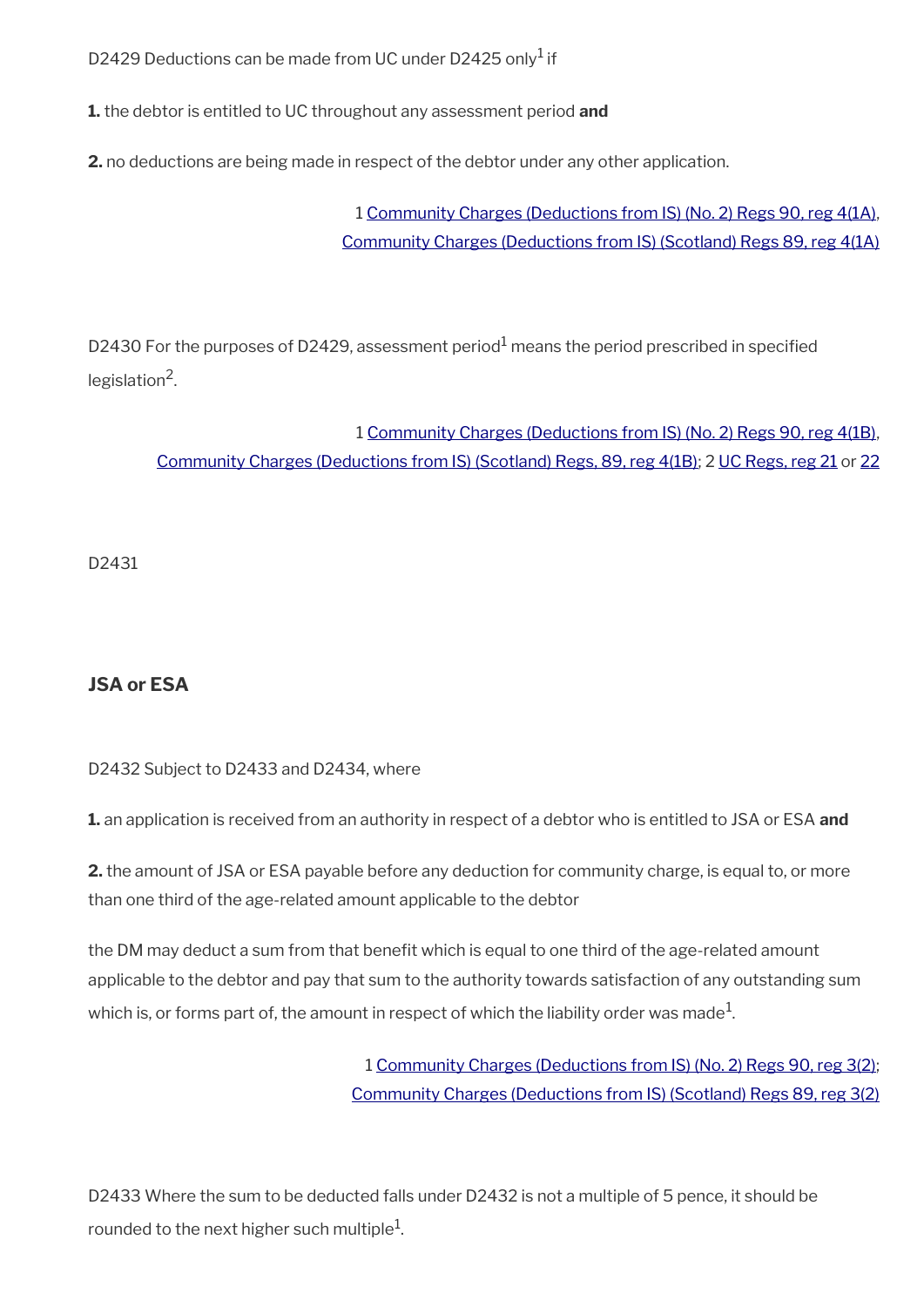D2434 Deductions can be made from JSA or ESA under D2432 and D2433 only<sup>1</sup> if

**1.** the debtor is entitled to JSA or ESA throughout any benefit week and

**2.** no deductions are being made in respect of the debtor under any other application.

1 [Community Charges \(Deductions from IS\) \(No. 2\) Regs 90, reg 4\(1](https://www.legislation.gov.uk/uksi/1990/545/regulation/4)); [Community Charges \(Deductions from IS\) \(Scotland\) Regs 89, reg 4\(1\)](https://www.legislation.gov.uk/uksi/1989/507/regulation/4)

D2435 No more than 3 third party deductions from UC may be in effect at any one time $^1\!$ 

1 [UC, PIP, JSA & ESA \(C&P\) Regs, Sch 6, para 3\(1\)\(b\)](https://www.legislation.gov.uk/nisr/2016/220/schedule/6)

# <span id="page-58-0"></span>**Order of priority**

D2436 There may not be enough benefit to enable deductions to be made for arrears of CC and other debts. The order of priority in D2043 should then be followed $^{\rm 1}$ .

> 1 [Community Charges \(Deductions from IS\) \(No. 2\) Regs 90, reg 3\(4\);](https://www.legislation.gov.uk/uksi/1990/545/regulation/3) [Community Charges \(Deductions from IS\) \(Scotland\) Regs 89, reg 3\(4\)](https://www.legislation.gov.uk/uksi/1989/507/regulation/3)

### **More than one application**

D2437 Only one application for deductions can be dealt with at any one time<sup>1</sup>. More than one application may be received for the same debtor, however any such multiple applications should be referred back to the council. Further deductions can be made only when deductions on any earlier application have ceased.